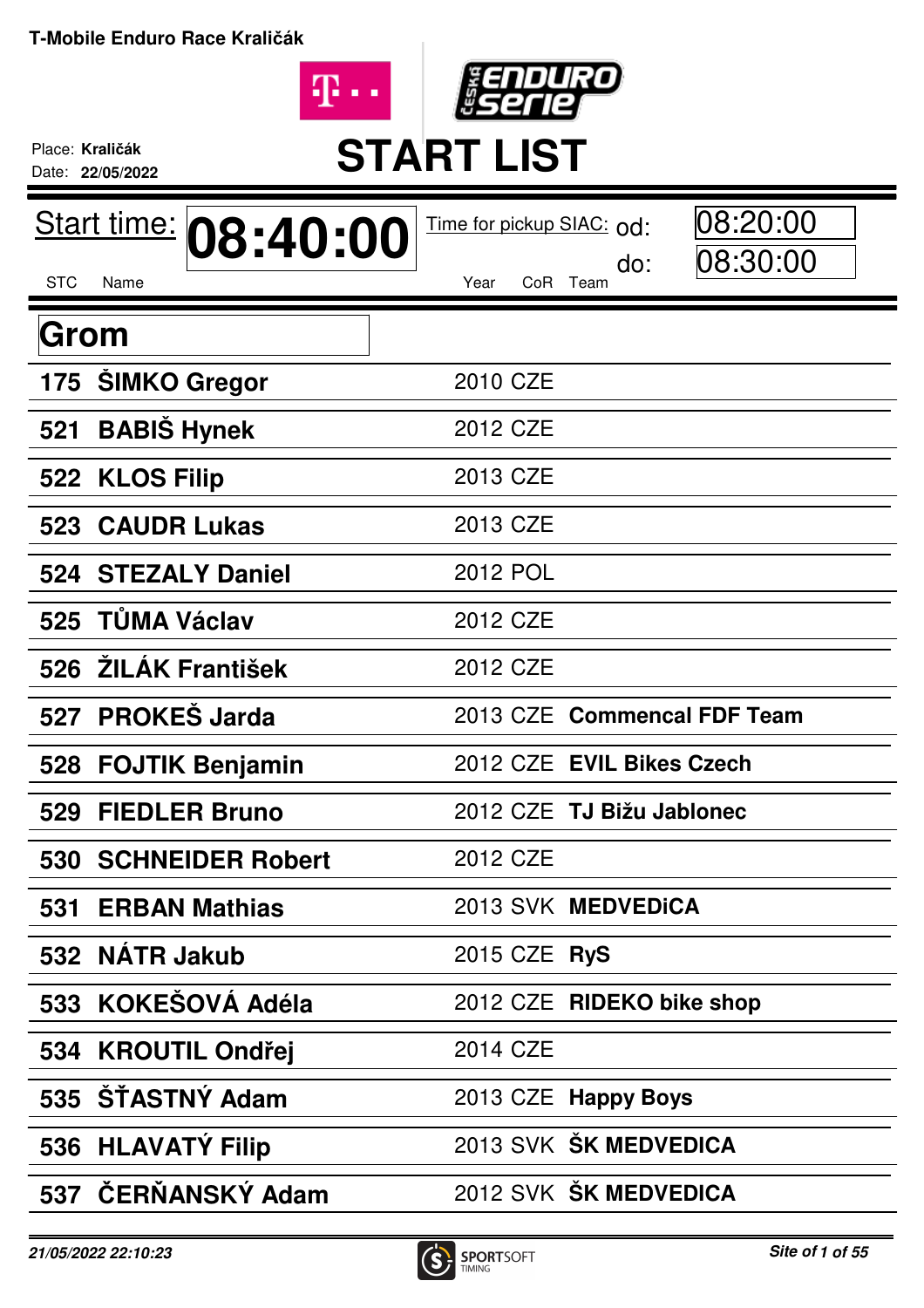| Start time: 08:40:00<br><b>STC</b><br>Name | 08:20:00<br>Time for pickup SIAC: Od:<br>08:30:00<br>do:<br>Year<br>CoR Team |
|--------------------------------------------|------------------------------------------------------------------------------|
| Grom                                       |                                                                              |
| PRUŠA Šimon<br>538                         | 2013 SVK MEDVEDICA                                                           |
| <b>SOMOROVSKY Michal</b><br>539            | 2013 SVK ŠK MEDVEDICA                                                        |
| <b>SYNAK Alan</b><br>540                   | 2013 SVK ŠK MEDVEDICA                                                        |

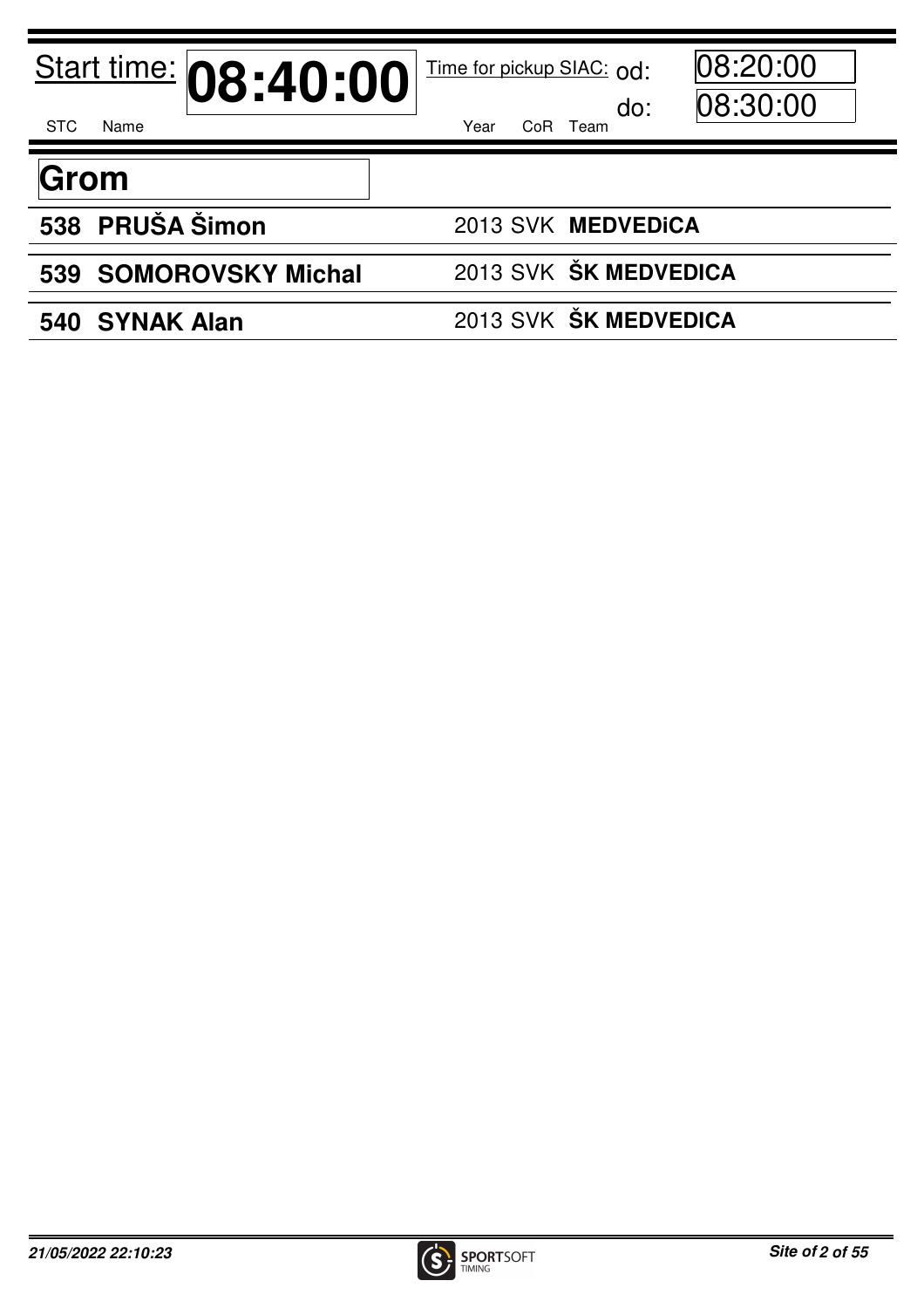|            | Start time: 08:45:00    | $\overline{0}8:25:00$<br>Time for pickup SIAC: od: |
|------------|-------------------------|----------------------------------------------------|
| <b>STC</b> | Name                    | 08:35:00<br>do:<br>Year<br>CoR Team                |
|            | <b>Rookie</b>           |                                                    |
|            | <b>473 FORNIER Luca</b> | 2009 CZE                                           |
|            | 488 ADAMEK Jáchym       | 2009 CZE                                           |
| 504        | <b>DRLÍK Tomáš</b>      | 2010 CZE                                           |
| 505        | <b>VIT Ondra</b>        | 2010 CZE KrabCycles                                |
| 506        | VILČ Jonáš              | 2011 CZE ČERVENá jahoda                            |
| 507        | <b>LISKA Filip</b>      | 2010 CZE                                           |
| 508        | <b>KARAJANIS Nikos</b>  | 2011 CZE Niko on bike                              |
|            | 509 TABÁŠEK Tobiáš      | 2010 CZE                                           |
| 510        | <b>MATOUŠEK Filip</b>   | 2010 CZE Sk Kohouti Pržno                          |
| 511        | <b>SELECKY Jan</b>      | <b>2011 SVK</b>                                    |
|            | 512 KOHOUTEK Adam       | 2011 CZE Blue Fly Enduro Kids Team                 |
|            | 513 KOKEŠ Šimon         | 2010 CZE RIDEKO bike shop                          |
|            | 514 JABŮREK Matyáš      | 2011 CZE AC Sparta Praha cycling                   |
|            | 515 HAVELKA Stěpán      | 2011 CZE Quai                                      |
| 516        | <b>MORAVEC Simon</b>    | 2010 CZE Trutnov Trails                            |
| 517        | <b>MORAVEC Matouš</b>   | 2011 CZE Trutnov Trails                            |
| 518        | <b>BERKY Jakub</b>      | 2011 SVK                                           |
|            | 519 VYHLIDALOVÁ Mária   | 2010 SVK MEDVEDICA                                 |
|            | 520 VISMEK Marek        | 2011 SVK MEDVEDICA                                 |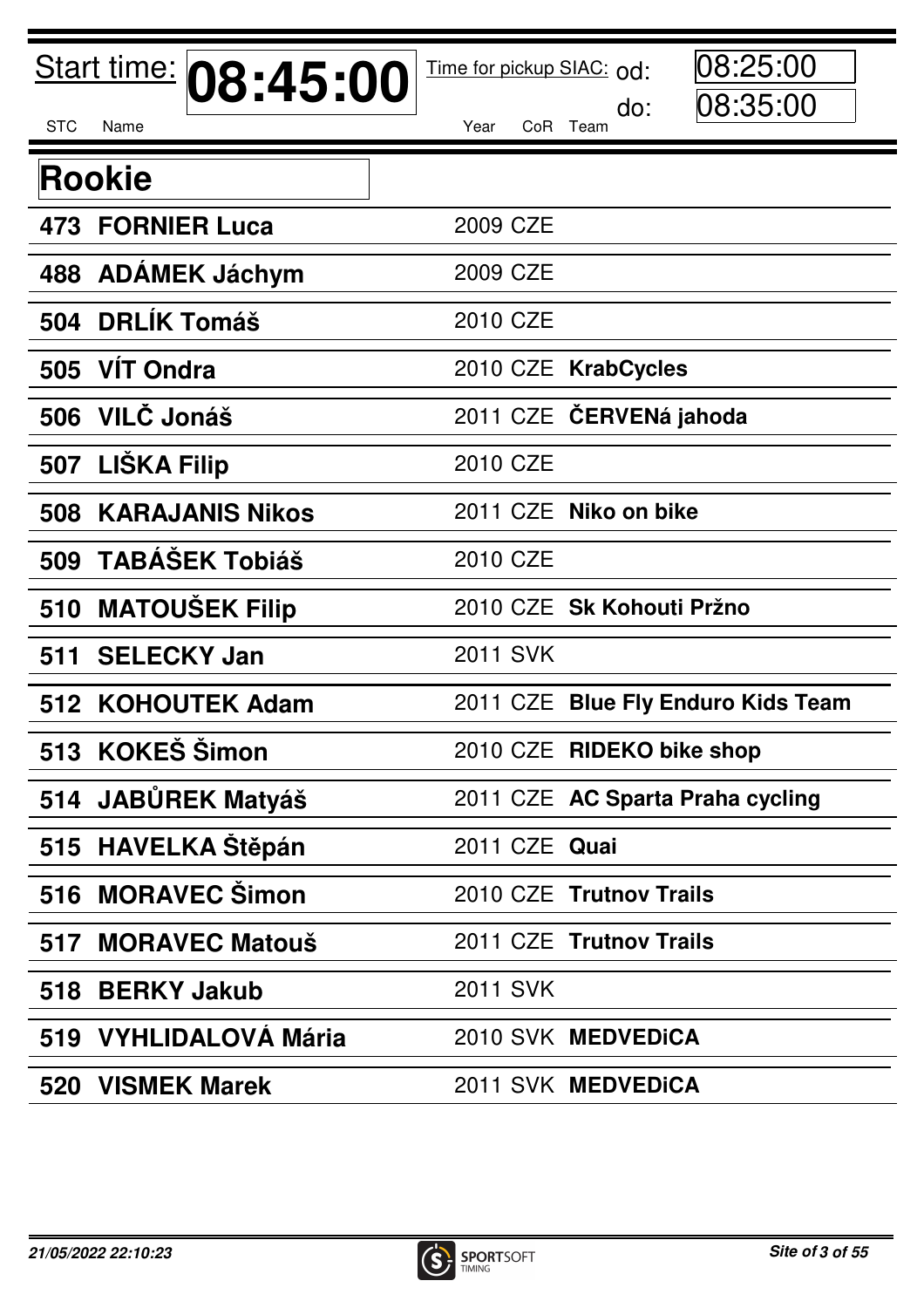|            |                 | Start time: 08:50:00                                      |                 | Time for pickup SIAC: od:   | 08:30:00                           |
|------------|-----------------|-----------------------------------------------------------|-----------------|-----------------------------|------------------------------------|
| <b>STC</b> | Name            |                                                           | Year            | do:<br>CoR Team             | 08:40:00                           |
|            | <b>Newbie</b>   |                                                           |                 |                             |                                    |
| 491        |                 | <b>MATÝSEK Viktor</b>                                     |                 | 2008 CZE Sportovní kurzy.cz |                                    |
|            |                 | 492 SELECKA Anna                                          | <b>2008 SVK</b> |                             |                                    |
|            | 493 ZEIS Luca   |                                                           |                 |                             | 2008 CZE Triple ZET enduro team    |
| 494        |                 | <b>VALENTA Věnek</b>                                      | 2009 CZE        |                             |                                    |
| 495        |                 | <b>PROCHÁZKA Nicholas Martin 2009 CZE TERRAPRO RACING</b> |                 |                             |                                    |
|            |                 | 496 HANÁK Stěpán                                          |                 | 2008 CZE Bike puzzle team   |                                    |
| 497        |                 | <b>HORŇÁK Josef</b>                                       | 2009 CZE        |                             |                                    |
| 498        |                 | <b>RUDOLF Ondřej</b>                                      |                 | 2008 CZE www.grafix-mx.com  |                                    |
| 499        |                 | <b>BERAN Jaroslav</b>                                     |                 |                             | 2009 CZE Blue Fly Enduro Kids Team |
| 500        |                 | <b>STRADAL Filip</b>                                      | 2008 CZE        |                             |                                    |
| 501        |                 | <b>RYDVAL Adam</b>                                        |                 |                             | 2009 CZE Kolorádo Vrchlabí z. s.   |
|            |                 | 502 KRÁLÍK Daniel                                         |                 | 2008 CZE Cyklokoloniál      |                                    |
|            | 503 OTÁHAL Jiří |                                                           |                 | 2007 CZE Bajšťani           |                                    |

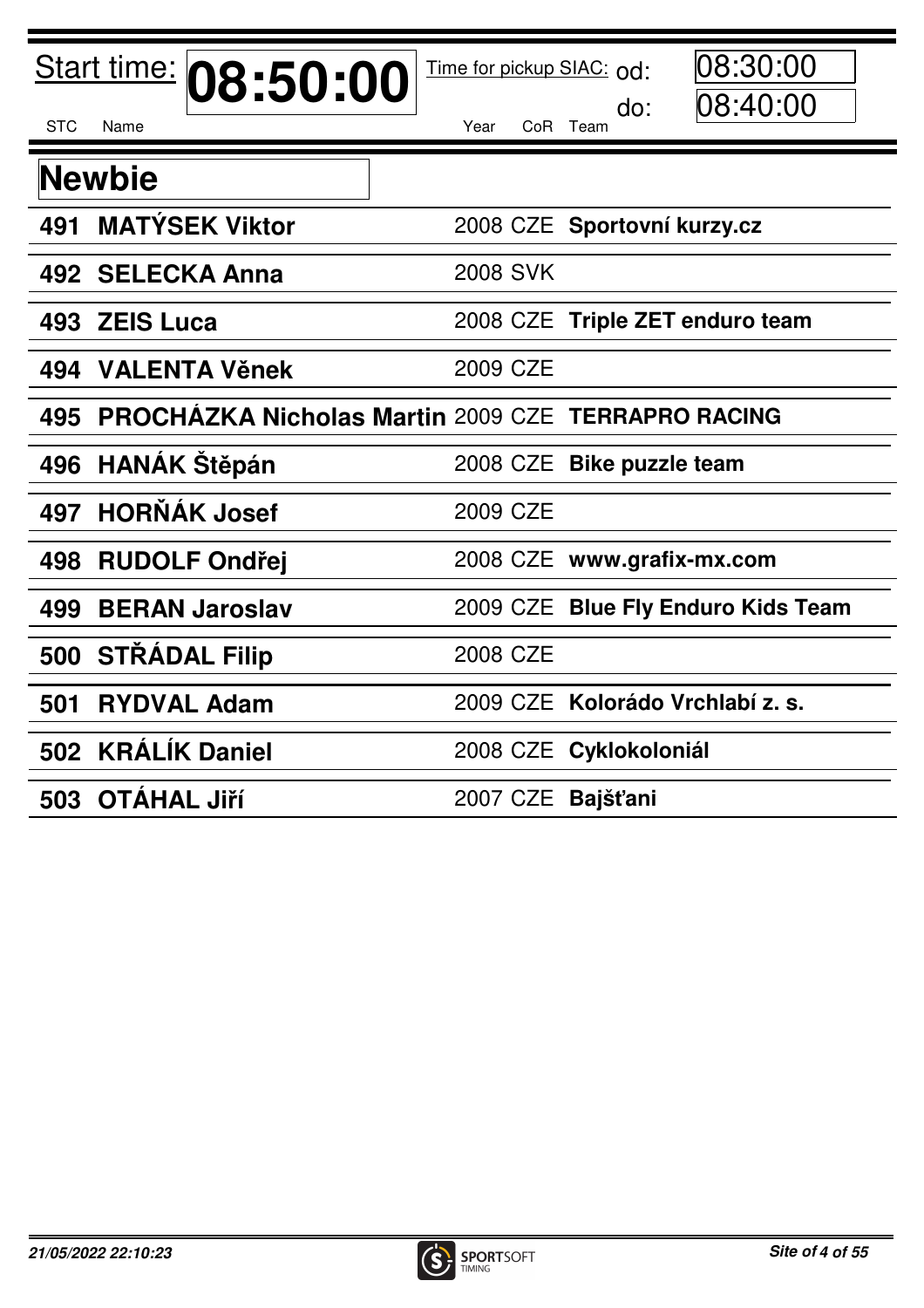| Start time: 08:55:00         | 08:35:00<br>Time for pickup SIAC: od: |
|------------------------------|---------------------------------------|
| <b>STC</b><br>Name           | 08:45:00<br>do:<br>CoR Team<br>Year   |
| <b>Newbie</b>                |                                       |
| <b>KUBA Norbert</b><br>481   | 2008 CZE AC Sparta Praha              |
| 482 TŮMA Vojtěch             | 2008 CZE                              |
| 483 SOUMAR Stěpán            | 2009 CZE CykloUž Provodov-Šonov       |
| 484 ŠVADLEŇÁK Matěj          | 2009 CZE Bike team Klíny              |
| <b>MARTINEK Bruno</b><br>485 | 2008 CZE                              |
| 486 POVOLNÝ Matyáš           | 2008 CZE                              |
| 487 KÁLAL Vojtěch            | 2008 CZE                              |
| <b>ŠRAIL Matěj</b><br>489    | 2008 CZE Cyklo Centrum NOPOOR         |
| <b>FUKSA Matyáš</b><br>490   | 2008 CZE                              |

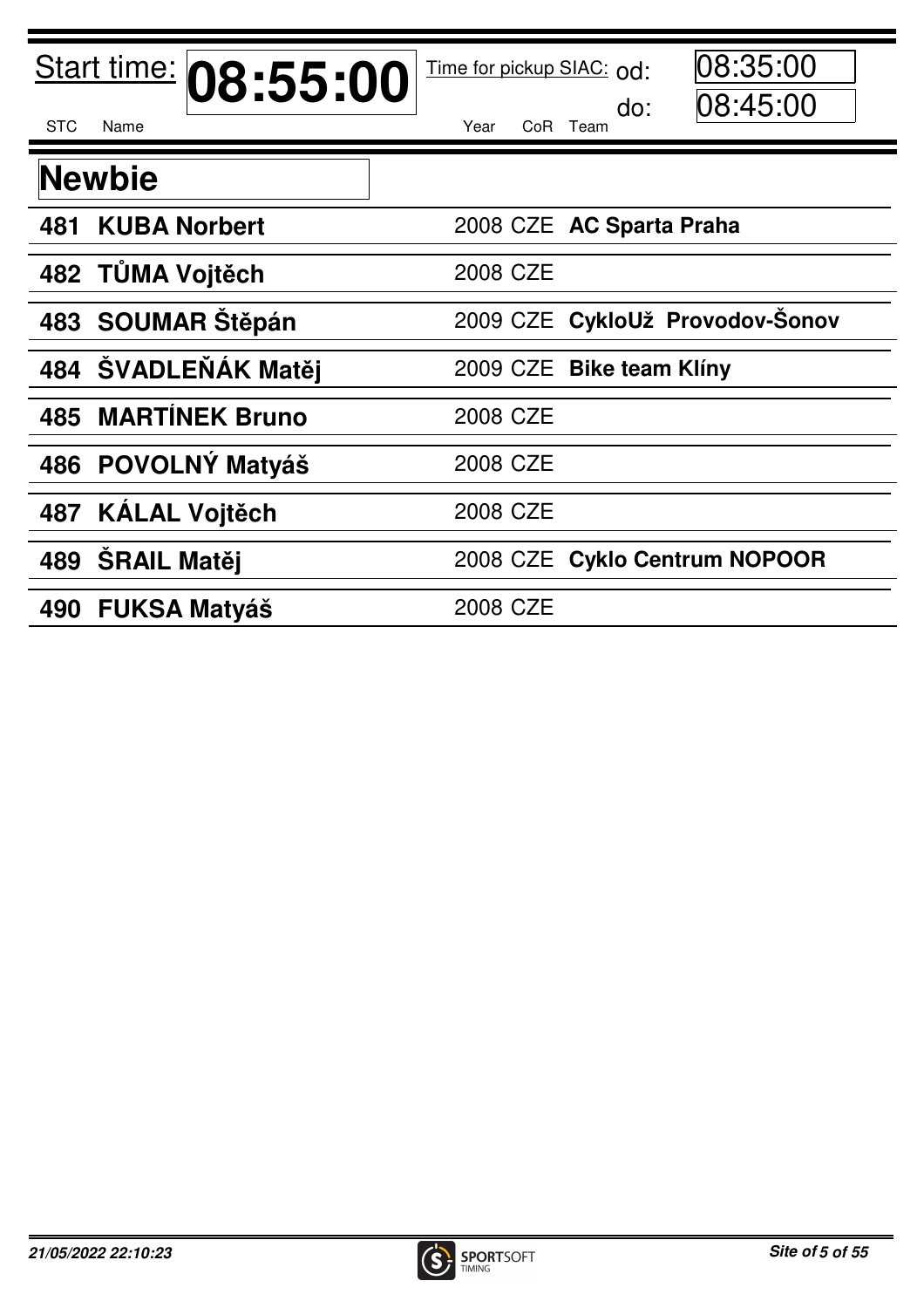| Start time: 09:00:00         | 08:40:00<br>Time for pickup SIAC: od: |
|------------------------------|---------------------------------------|
| <b>STC</b><br>Name           | 08:50:00<br>do:<br>Year<br>CoR Team   |
| <b>Newbie</b>                |                                       |
| <b>SVOBODA Patrik</b><br>471 | 2008 CZE                              |
| 472 LALUHA Rudolf            | 2009 CZE                              |
| 474 JELÍNEK Ondřej           | 2009 CZE Beko - bike racing team      |
| 475 HURTA Stěpán             | 2008 CZE                              |
| 476 NOVÁK Jakub              | 2008 CZE                              |
| 477 MATIAŠOVSKÝ Jakub        | 2008 SVK Adrenaline Bike Team         |
| 478 ŘEZÁČ Šimon              | 2008 CZE                              |
| 479 KOFROŇ Vojtěch           | 2008 CZE                              |
| <b>RYBA Jan</b><br>480       | 2008 CZE                              |

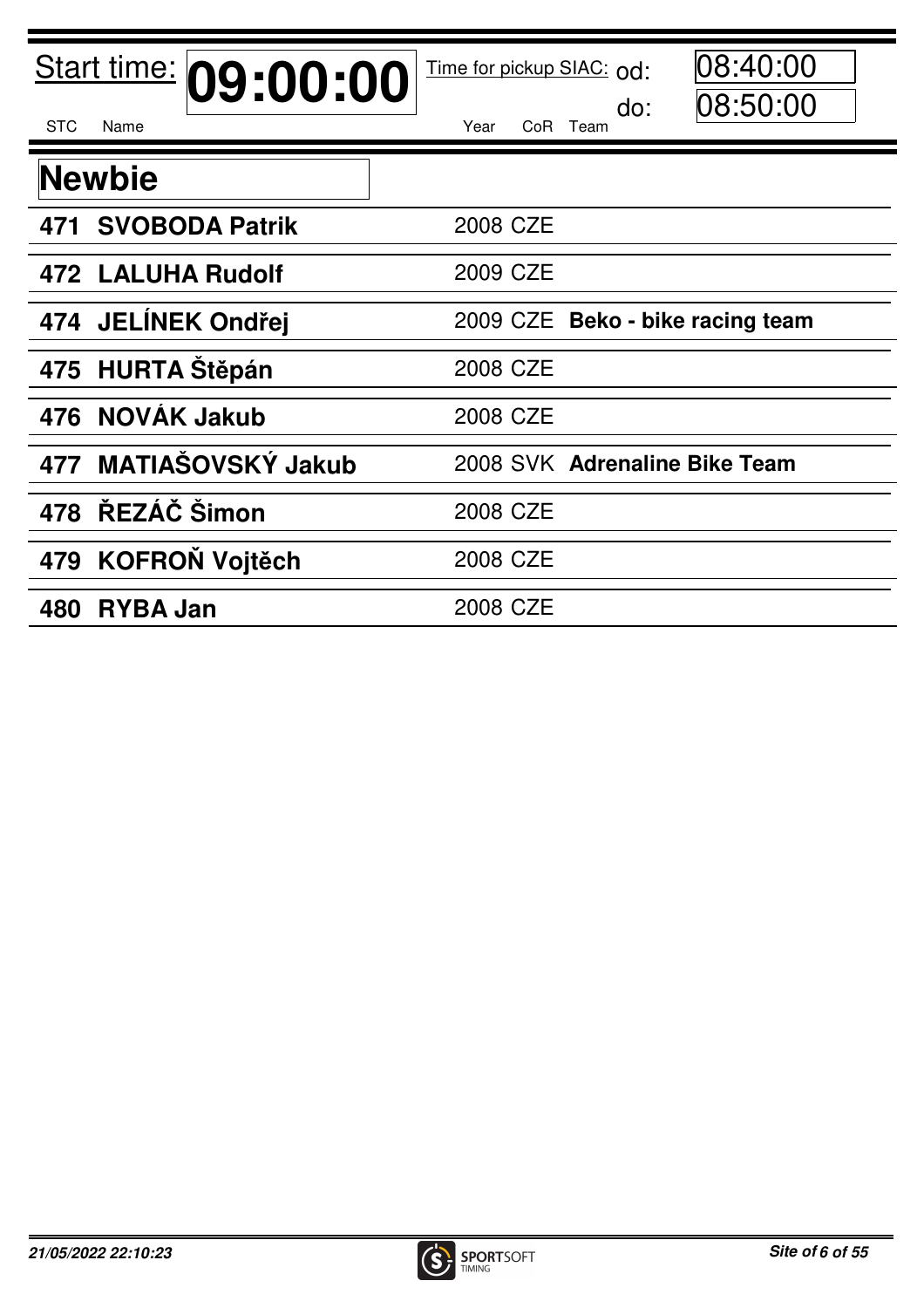| Start time: 09:05:00           | 08:45:00<br>Time for pickup SIAC: od: |
|--------------------------------|---------------------------------------|
| <b>STC</b><br>Name             | 08:55:00<br>do:<br>CoR Team<br>Year   |
| <b>Newbie</b>                  |                                       |
| <b>BAMBULA Vítek</b><br>462    | 2008 CZE JC BIKE RACING               |
| 463 SMÍTAL Šimon               | 2009 CZE                              |
| <b>BRÁT Kryštof</b><br>464     | 2008 CZE BLUE FLY enduro team         |
| 465 ŠKROBÁNEK Petr             | 2008 CZE Sportovní kurzy.cz           |
| 466 ŘEZNÍČEK František         | 2008 CZE                              |
| RŮŽIČKA Tobiáš<br>467          | 2008 CZE Hellsboys                    |
| <b>KADRMAS Jaroslav</b><br>468 | 2008 CZE<br><b>Bikekurzy</b>          |
| <b>BABIŠ Vojtěch</b><br>469    | 2008 CZE                              |
| <b>CAP Jakub</b><br>470        | 2008 CZE                              |

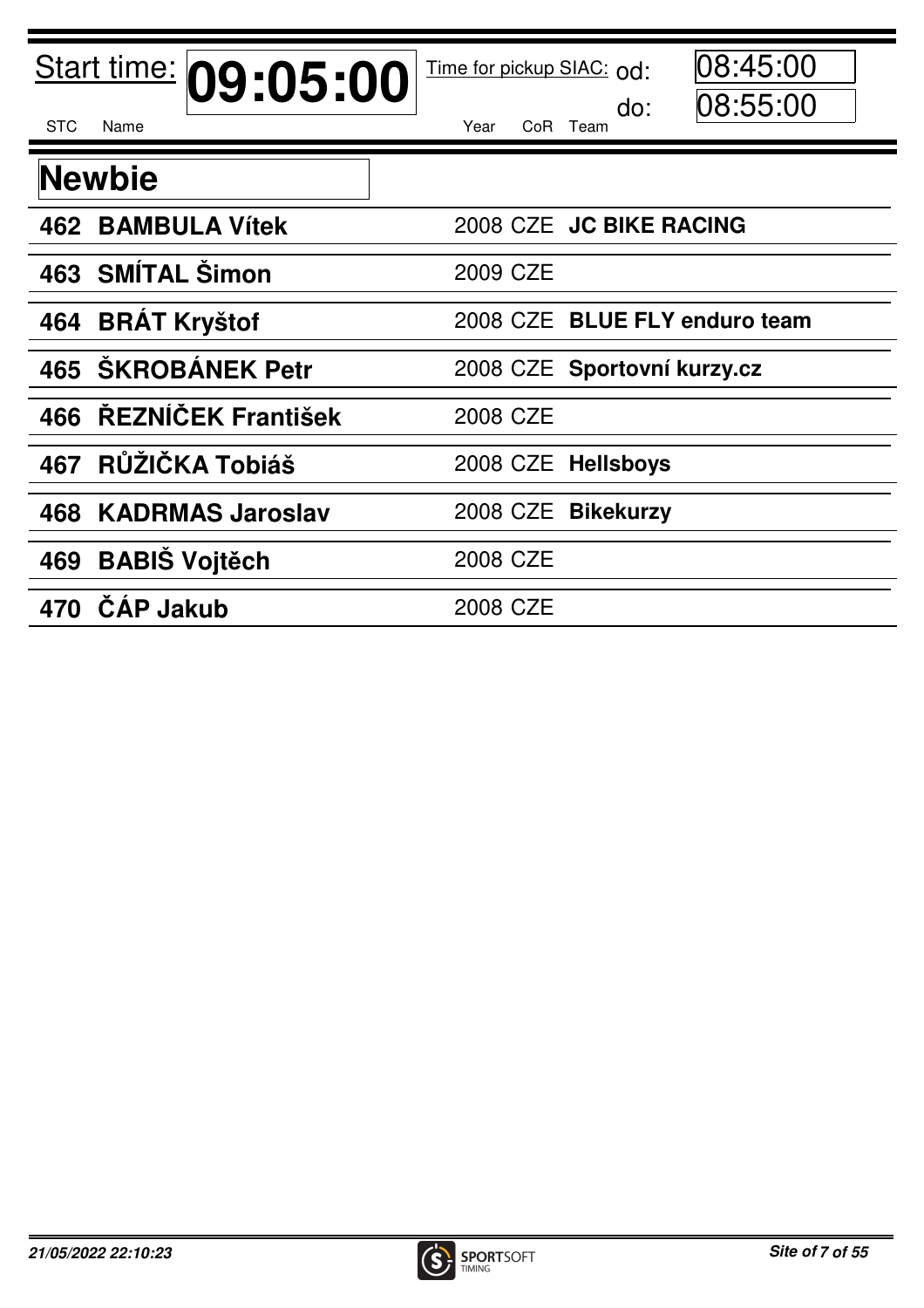| Start time: 09:10:00           | 08:50:00<br>Time for pickup SIAC: od: |
|--------------------------------|---------------------------------------|
| <b>STC</b><br>Name             | 09:00:00<br>do:<br>CoR Team<br>Year   |
| <b>Hobby</b>                   |                                       |
| <b>KOMÍNEK Martin</b><br>105   | 1992 CZE MTBA                         |
| <b>ODSTRČILÍK Radim</b><br>451 | 1982 CZE /                            |
| <b>KAŠÍK Pavel</b><br>452      | 2000 CZE PKM Bike Team                |
| 453 ŠTEFEK Mikuláš             | 2005 CZE Enduro Beskydy               |
| <b>454 STRAKA Filip</b>        | 2006 SVK MEDVEDICA                    |
| 455 HROMÁDKA Miroslav          | 2007 SVK MEDVEDICA                    |
| <b>JURKA Rostislav</b><br>456  | 2006 CZE ACT leraK Blansko            |
| <b>BILY Patrik</b><br>457      | 1993 SVK Mad style racing             |
| 458 OTÁHALOVÁ Adéla            | 2001 CZE Bajšťani                     |
| 459 STUCHLÍKOVÁ Šárka          | 1993 CZE VHS                          |
| PANTŮČEK Václav<br>460         | 2007 CZE                              |

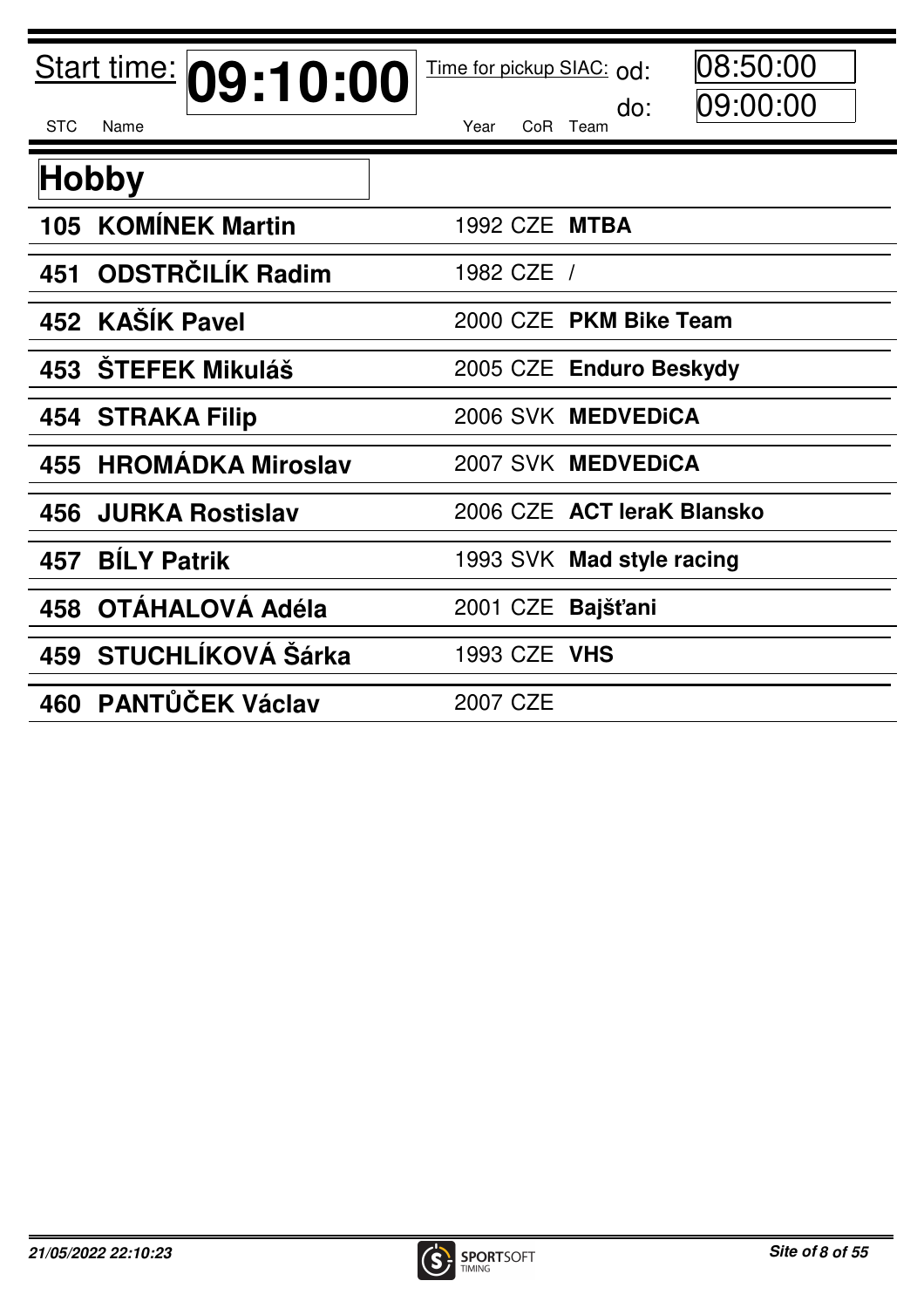| Start time: 09:15:00        | 08:55:00<br>Time for pickup SIAC: od: |
|-----------------------------|---------------------------------------|
| <b>STC</b><br>Name          | 09:05:00<br>do:<br>Year<br>CoR Team   |
| <b>Hobby</b>                |                                       |
| <b>SMÍŠEK Petr</b><br>441   | 1983 CZE                              |
| 442 MECHURA Filip           | 1992 CZE Vostrá Vačka Tým             |
| 443 ŠEDIVÝ Josef            | 2007 CZE                              |
| 444 JABŮREK Bedřich         | 1980 CZE                              |
| 445 TŮMA Jiří               | 1974 CZE                              |
| – ZIMA Tomáš<br>446         | 1994 CZE JKF Jaroměř                  |
| <b>PLACATKA Jiri</b><br>447 | 1994 CZE                              |
| 448 ZEMAN Ondřej            | 2006 CZE                              |
| <b>RYS Jan</b><br>449       | 2007 CZE EVIL Bikes Czech             |
| 450 WICHE Jakub             | 1991 CZE                              |

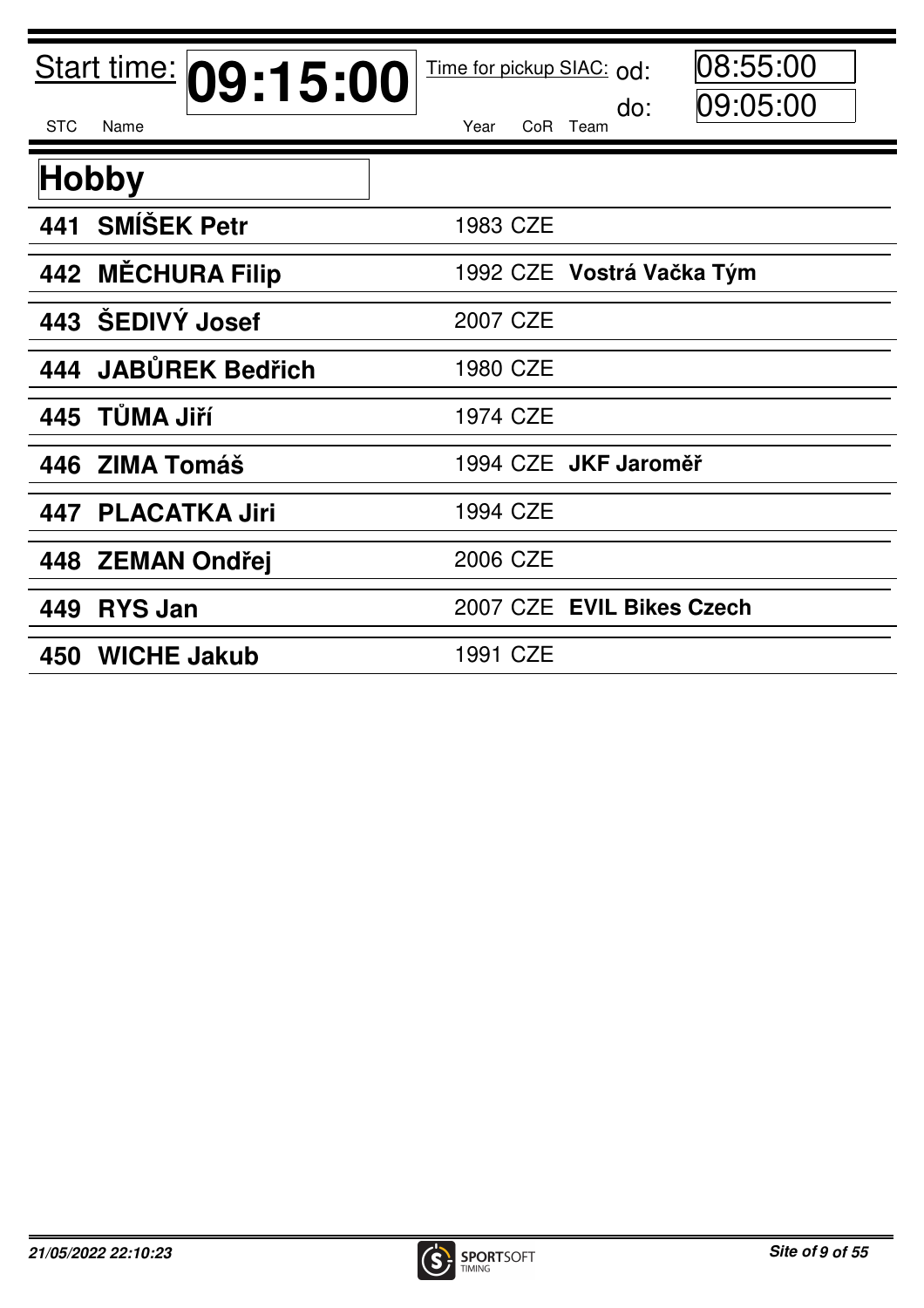| Start time: 09:20:00        | 09:00:00<br>Time for pickup SIAC: od:<br>09:10:00<br>do: |
|-----------------------------|----------------------------------------------------------|
| <b>STC</b><br>Name          | Year<br>CoR Team                                         |
| <b>Hobby</b>                |                                                          |
| <b>VAŠEK Dominik</b><br>431 | 2005 SVK DIVO Trenčín                                    |
| 432 STIBUREK JIří           | 2002 CZE                                                 |
| 433 TSEPELEV Maxim          | 2006 CZE                                                 |
| <b>BOHUSLAV Petr</b><br>434 | 2007 CZE                                                 |
| 435 KARAFIAT Adam           | 2006 CZE                                                 |
| 436 DOBROVOLNÝ Alva         | 2007 CZE Dobráci                                         |
| 437 KÖHLER René             | 2007 CZE                                                 |
| 438 MOUČKA Roman            | 1994 CZE                                                 |
| 439<br><b>JUDA Václav</b>   | 1990 CZE                                                 |
| 440 JÁNSKÝ Lukáš            | 2007 CZE CYKLOTEAM OSTROV                                |

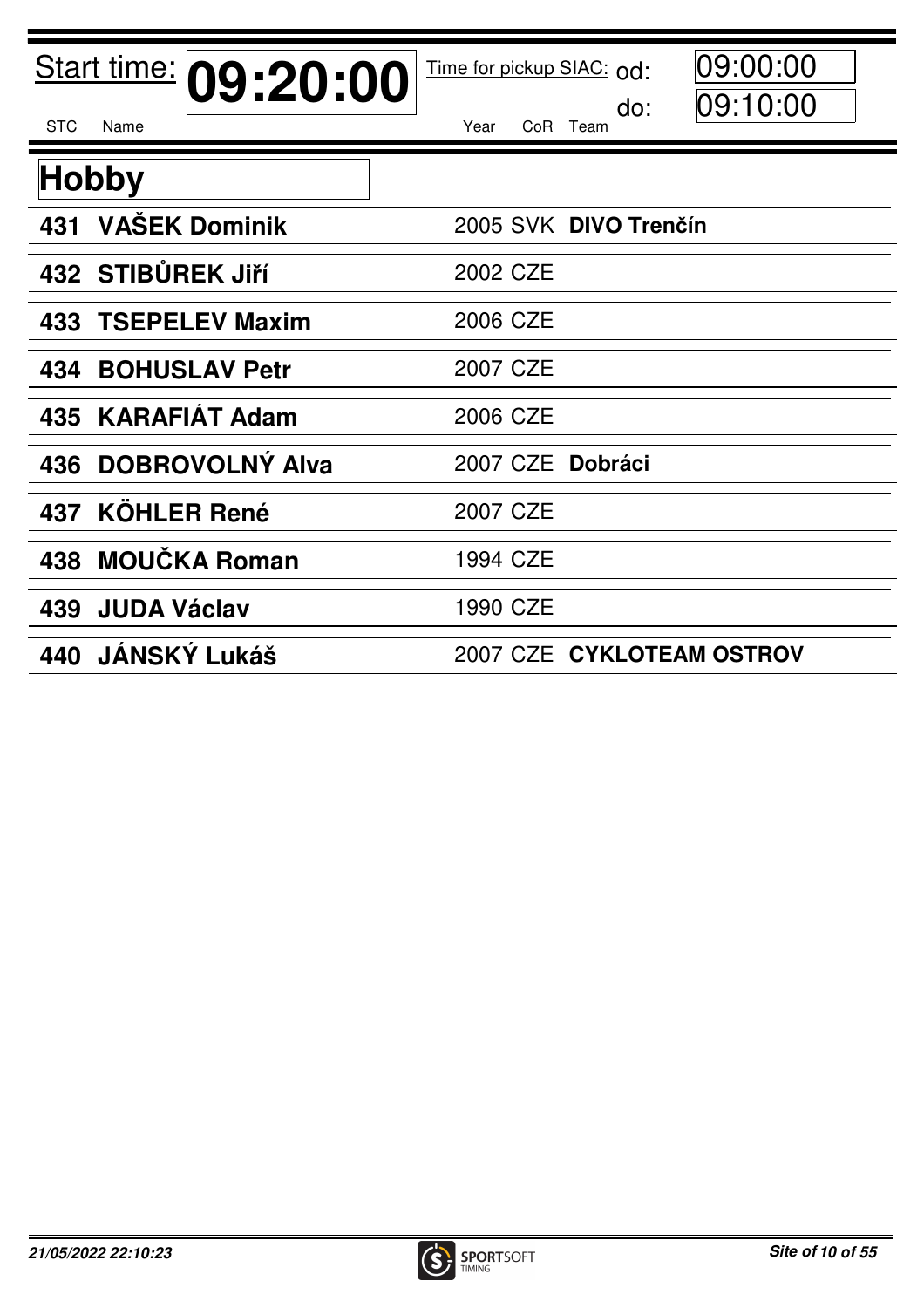| Start time: 09:25:00     | 09:05:00<br>Time for pickup SIAC: od: |
|--------------------------|---------------------------------------|
| <b>STC</b><br>Name       | 09:15:00<br>do:<br>CoR Team<br>Year   |
| <b>Hobby</b>             |                                       |
| 421 BEDNAŘÍK Jan         | 2007 CZE                              |
| 422 HUŠEK Matěj          | 2005 CZE                              |
| 423 SPULÁK Martin        | 2005 CZE                              |
| <b>FILIP Jan</b><br>424  | 1989 CZE                              |
| 425 SLADKOVSKÝ Tomáš     | 2001 SVK Gohr racing                  |
| 426 QUIS Richard         | 2007 CZE Sportovní kurzy opava        |
| 427 LAZECKÝ Marek        | 2007 CZE sportovnikurzy.cz            |
| <b>428 DREVO Dominik</b> | 2000 CZE                              |
| 430 HRICKO Adam          | 2006 SVK DIVO Trenčín                 |

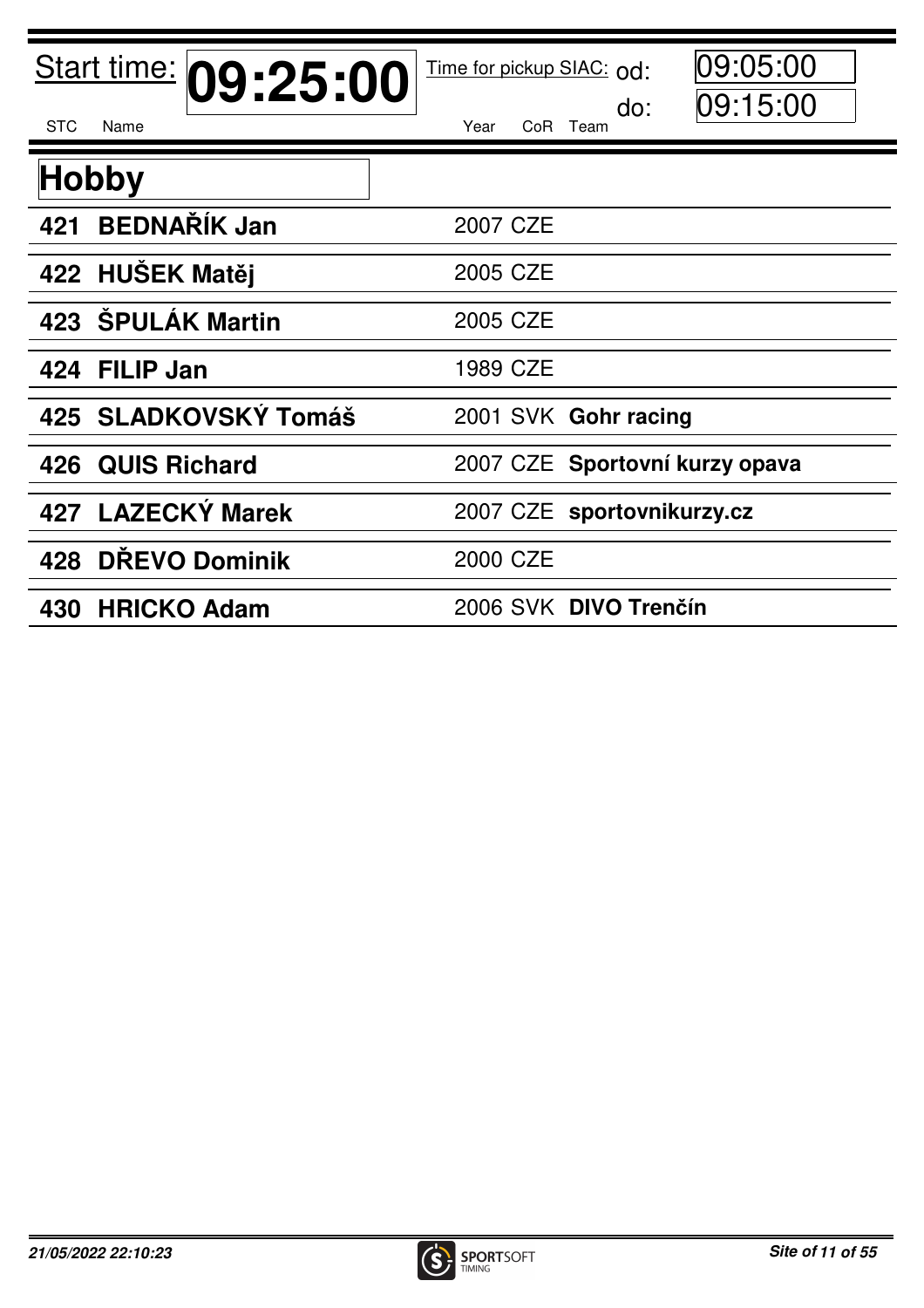| Start time: 09:30:00<br><b>STC</b><br>Name | 09:10:00<br>Time for pickup SIAC: od:<br>09:20:00<br>do:<br>Year<br>CoR Team |
|--------------------------------------------|------------------------------------------------------------------------------|
| <b>Hobby</b>                               |                                                                              |
| <b>BALABÁN Martin</b><br>411               | 1992 CZE                                                                     |
| 412 ZÁMEČNÍK Petr                          | 2006 CZE                                                                     |
| 413 KOBLOVSKÝ Aleš                         | 1984 CZE                                                                     |
| 414 AMBROŽ Jan                             | 1986 CZE                                                                     |
| <b>KAISER Petr</b><br>415                  | 1986 CZE                                                                     |
| <b>BOROWSKI Paweł</b><br>416               | 1996 POL Eleffante.pl                                                        |
| 417 FOLVARČNÝ Matyáš                       | 2007 CZE                                                                     |
| 418 UHL Tomáš                              | 2007 CZE Bike team Klíny                                                     |
| <b>KOŘENKOVÁ Jana</b><br>419               | 2000 CZE BIKE TEAM ZLATÉ HORY                                                |
| <b>ČECH Miloslav</b><br>420                | 2006 CZE                                                                     |

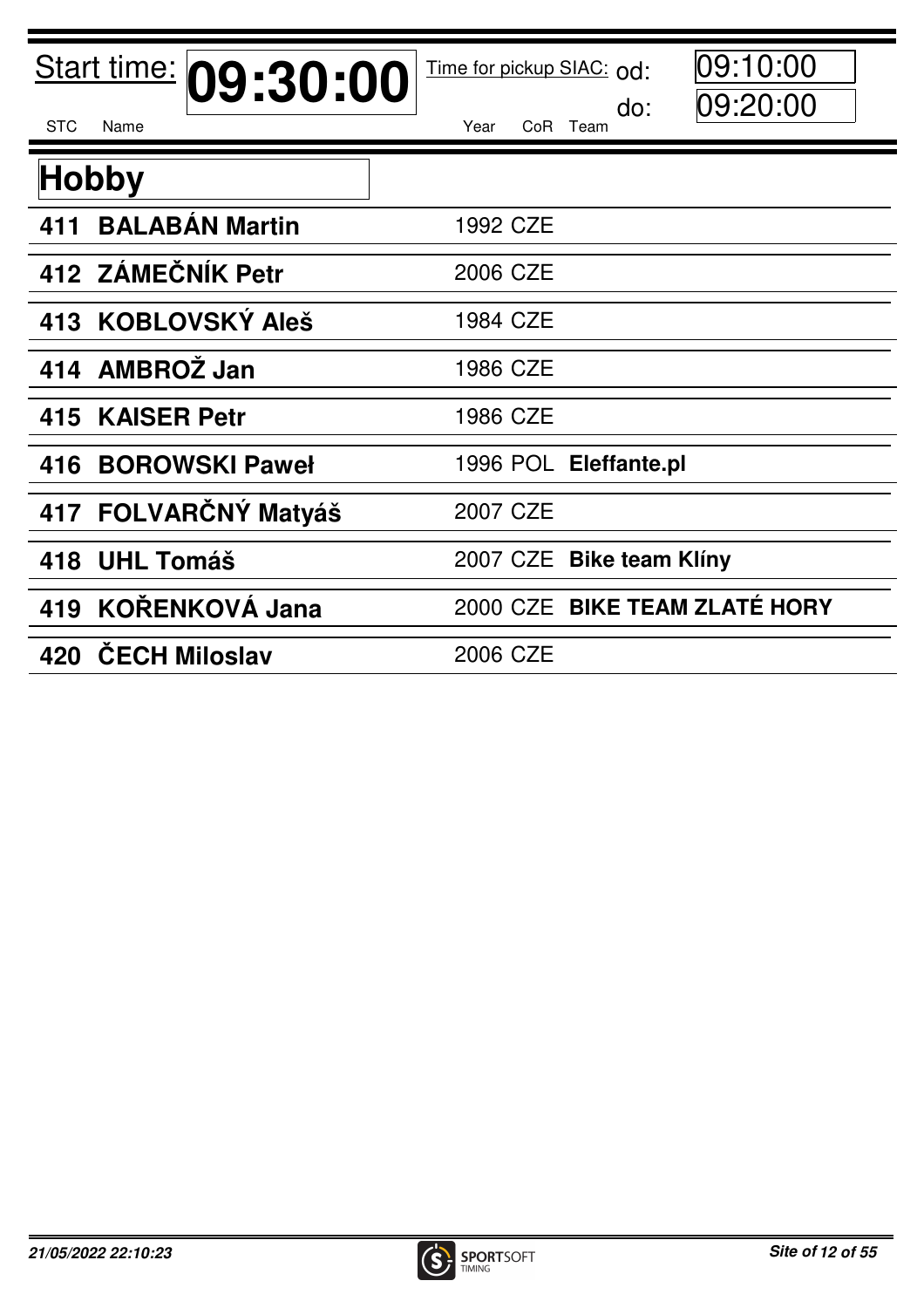|                 |      | Start time: 09:35:00       |                 | Time for pickup SIAC: od:<br>do: | 09:15:00<br> 09:25:00 |
|-----------------|------|----------------------------|-----------------|----------------------------------|-----------------------|
| <b>STC</b>      | Name |                            | Year            | CoR Team                         |                       |
| <b>Hobby</b>    |      |                            |                 |                                  |                       |
| 401             |      | <b>PAVEK Lukas</b>         |                 | 2007 CZE Beco                    |                       |
|                 |      | <b>402 HOFMAN Pavel</b>    | 1979 CZE        |                                  |                       |
|                 |      | <b>403 ONDRACEK Filip</b>  | 2007 CZE        |                                  |                       |
| 404             |      | <b>KERL Sebastian</b>      |                 | 2007 CZE Author Team Stupno      |                       |
|                 |      | 405 KRIŠTŮFEK Vít          |                 | 2007 CZE Val Di Botič            |                       |
| 406             |      | <b>MLČŮCH Jan</b>          | 2007 CZE        |                                  |                       |
| 407 ZAVIČÁK Jan |      |                            | 1980 CZE        |                                  |                       |
| 408             |      | <b>STRAJT Martin</b>       | 1988 CZE        |                                  |                       |
| 409             |      | <b>SVYRYDOVSKYI Andrii</b> | <b>1986 POL</b> |                                  |                       |
|                 |      | <b>410 RAPL Dominik</b>    | 2007 CZE        |                                  |                       |

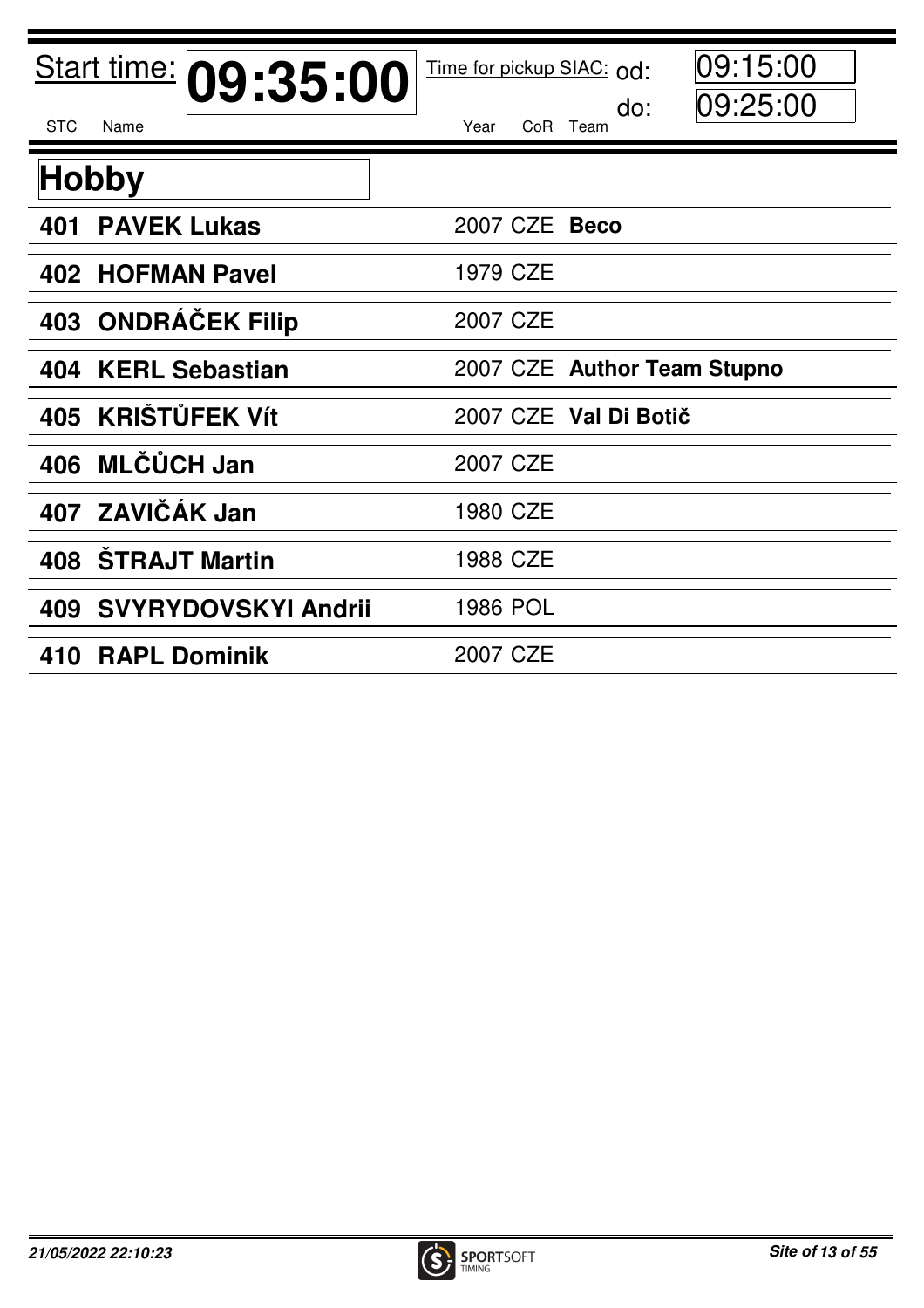| Start time: 09:40:00        | 09:20:00<br>Time for pickup SIAC: od: |
|-----------------------------|---------------------------------------|
| <b>STC</b><br>Name          | 09:30:00<br>do:<br>CoR Team<br>Year   |
| <b>Hobby</b>                |                                       |
| <b>LAINZ Martin</b><br>391  | 2007 CZE                              |
| 392 ČERNÍK Oliver           | 2007 CZE Bike team Klíny              |
| <b>DEJMEK Kamil</b><br>393  | 2007 CZE Bike factory Strakonice      |
| <b>GRZYCH Oliver</b><br>394 | 2005 CZE                              |
| <b>DVOŘÁK Martin</b><br>395 | 1987 CZE                              |
| 396 KALAL Marek             | 1973 CZE                              |
| 397 KSEŇÁK Michal           | 2006 CZE                              |
| 398 KUBŮ Martin             | 1989 CZE                              |
| 400 KOIS Tobiasz            | 1985 POL                              |

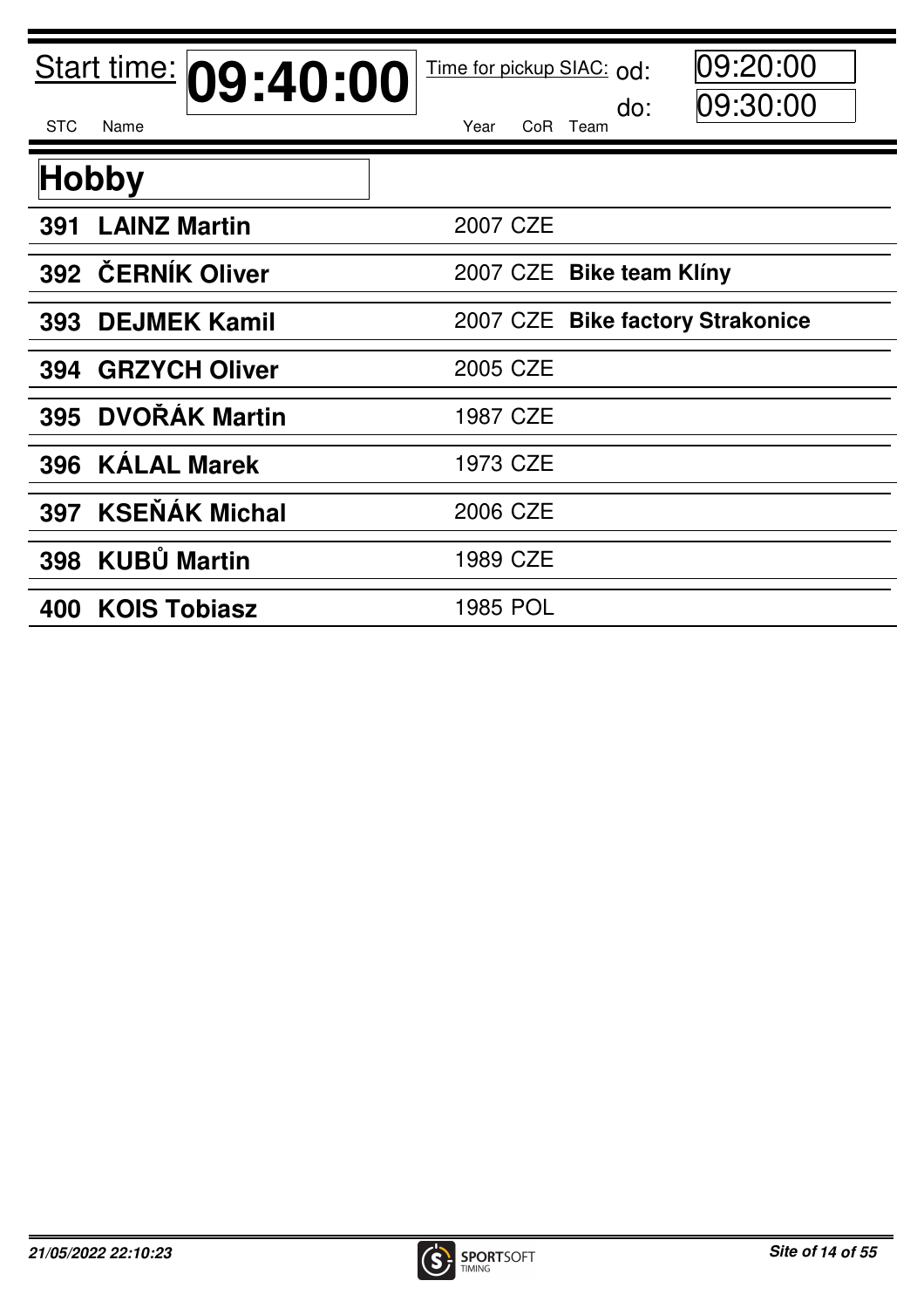| <b>STC</b><br>Name           | Start time: 09:45:00    | Time for pickup SIAC: od:<br>Year | do:<br>CoR Team      | 09:25:00<br>09:35:00 |
|------------------------------|-------------------------|-----------------------------------|----------------------|----------------------|
| <b>Hobby</b>                 |                         |                                   |                      |                      |
| 381                          | LOŠŤÁK Stanislav        | 2005 CZE                          |                      |                      |
| 382 RÝDL Matěj               |                         |                                   | 2007 CZE KRAB CYCLES |                      |
| 383                          | <b>KUBACEK Samuel</b>   | 2006 CZE                          |                      |                      |
| <b>RAJDLÍK Martin</b><br>384 |                         | 1995 CZE                          |                      |                      |
| <b>FORNIER Théo</b><br>385   |                         | 2005 CZE                          |                      |                      |
| <b>MACHÁČEK Jan</b><br>386   |                         | 1984 CZE                          |                      |                      |
| <b>ORNST Marek</b><br>387    |                         | 1986 CZE                          |                      |                      |
| 388                          | <b>HORČIČKA Lukáš</b>   | 1985 CZE                          |                      |                      |
| <b>KOTRBATÝ Jan</b><br>389   |                         | 1985 CZE                          |                      |                      |
| 390                          | <b>NEUGEBAUER David</b> | 2001 CZE                          |                      |                      |

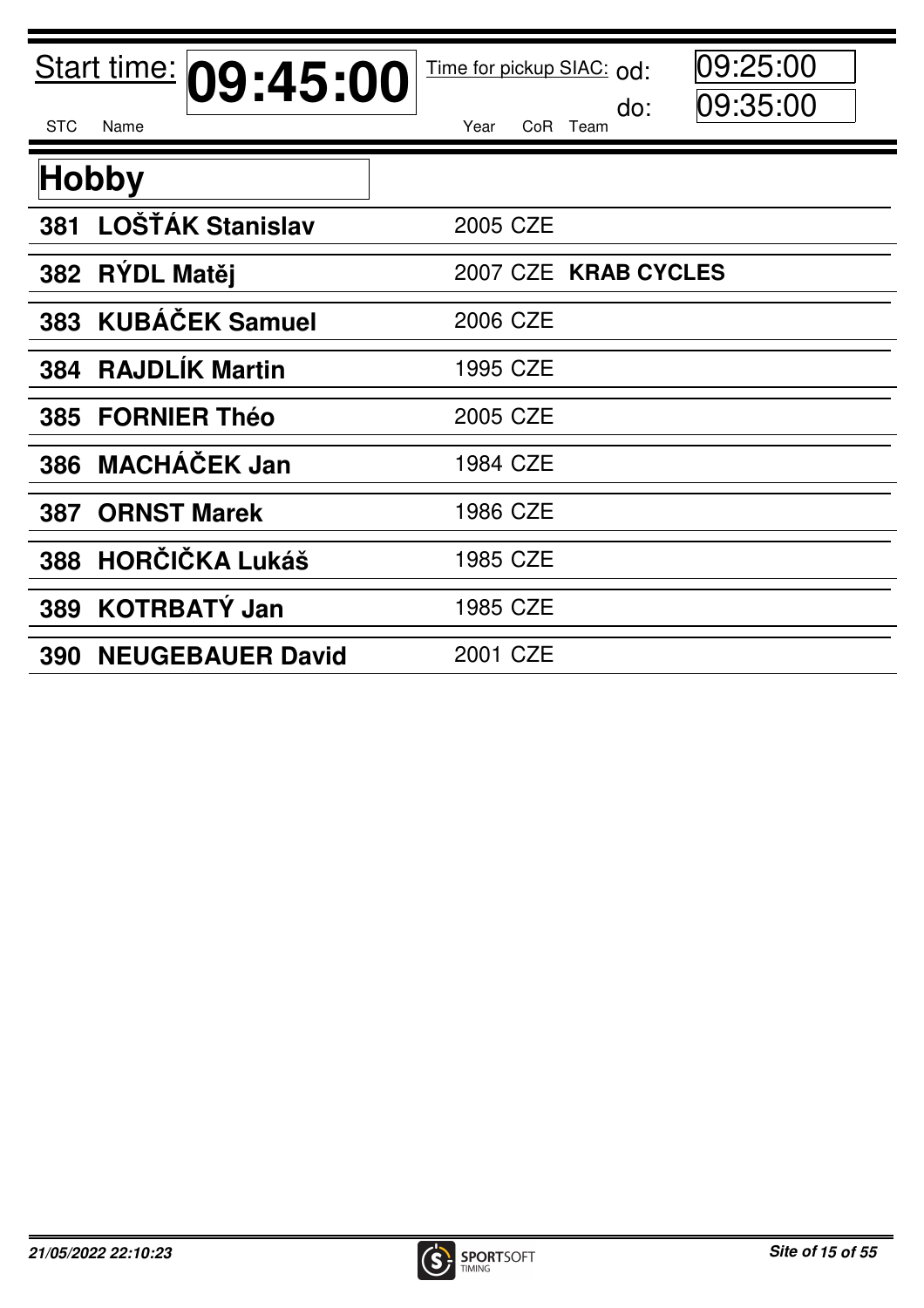| Start time: 09:50:00         | Time for pickup SIAC: od:<br>do: | 09:30:00<br> 09:40:00 |
|------------------------------|----------------------------------|-----------------------|
| <b>STC</b><br>Name           | CoR Team<br>Year                 |                       |
| <b>Hobby</b>                 |                                  |                       |
| POTOČÁROVÁ Lucie<br>371      | 1985 CZE                         |                       |
| 372 MACHÁC Dušan             | <b>1995 SVK</b>                  |                       |
| 373 RYBAK Jan                | 2004 CZE                         |                       |
| <b>TREFIL Tomáš</b><br>374   | 1994 CZE                         |                       |
| 375 TREFILOVÁ Blanka         | 1996 CZE                         |                       |
| <b>HURYCH Lukáš</b><br>376   | 1983 CZE                         |                       |
| 377 ČÁP Filip                | 2004 CZE                         |                       |
| <b>STROBL Jan</b><br>378     | 1995 CZE                         |                       |
| <b>PROKOP Filip</b><br>379   | 2001 CZE                         |                       |
| <b>ČERNOŠEK Tomáš</b><br>380 | 1994 CZE                         |                       |

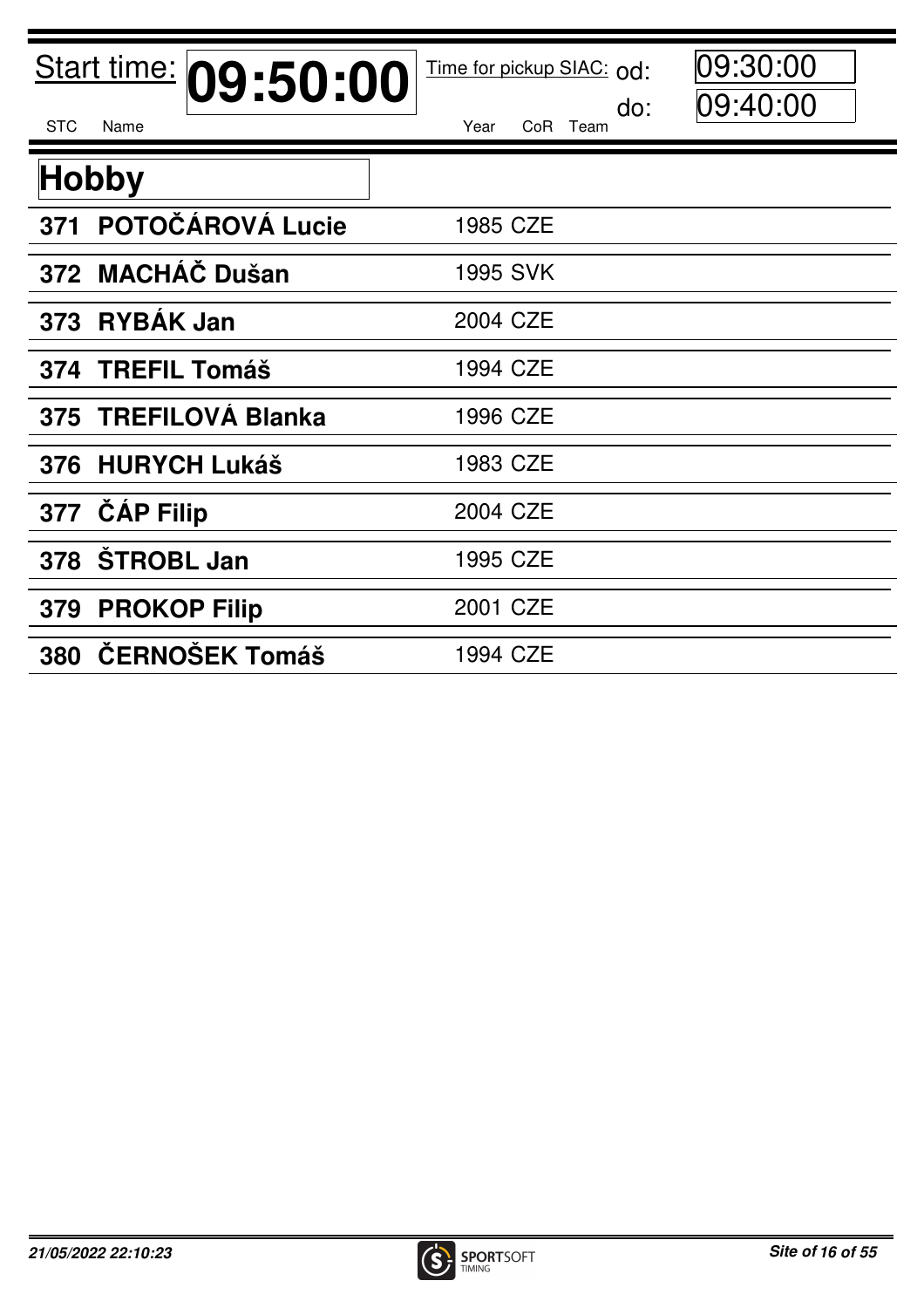| Start time: 09:55:00              | 09:35:00<br>Time for pickup SIAC: od:<br>09:45:00<br>do: |
|-----------------------------------|----------------------------------------------------------|
| <b>STC</b><br>Name                | Year<br>CoR Team                                         |
| <b>Hobby</b>                      |                                                          |
| <b>BERÁNEK Jiří</b><br>361        | 2004 CZE                                                 |
| 362 KRÁL Ondřej                   | 2007 CZE                                                 |
| <b>SPACEK Marek</b><br><b>363</b> | 2007 CZE CERVENá jahoda                                  |
| <b>DVORAK Jan</b><br>364          | 1987 CZE Lamy racing                                     |
| 365 ŠEVČÍK Frederik               | 2007 CZE                                                 |
| ŘEZÁČ Pavel<br>366                | 1979 CZE                                                 |
| ROHÁČOVÁ Vendula<br>367           | 1995 CZE                                                 |
| PUSTĚJOVSKÝ Václav<br>368         | 2007 CZE                                                 |
| ROHÁČ Jan<br>369                  | 1967 CZE AFC Bohumín                                     |
| 370 OZANA Ondřej                  | 2003 CZE                                                 |

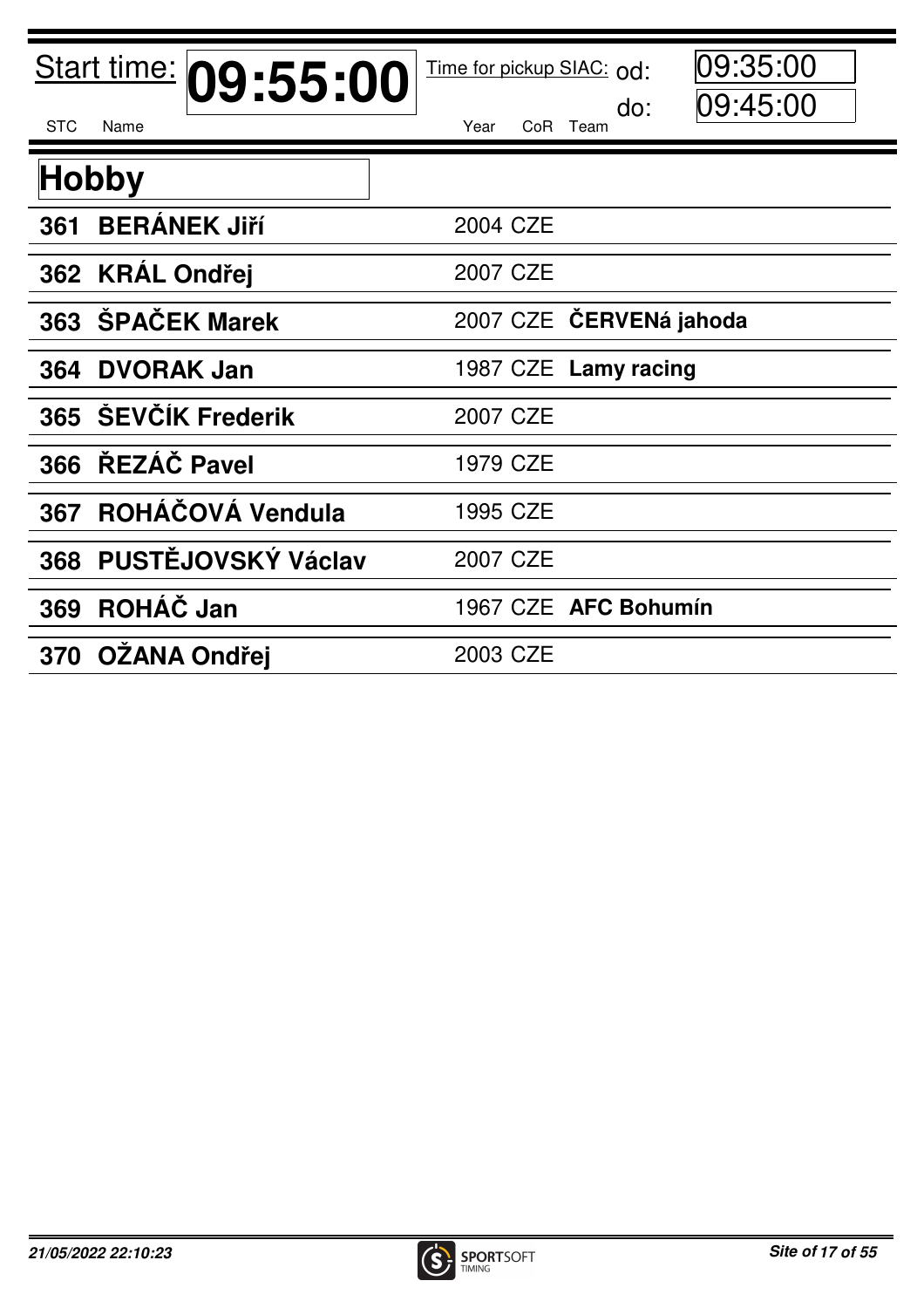| Start time: <b>10:00:00</b> | 09:40:00<br>Time for pickup SIAC: od: |
|-----------------------------|---------------------------------------|
| <b>STC</b><br>Name          | 09:50:00<br>do:<br>Year<br>CoR Team   |
| <b>Hobby</b>                |                                       |
| <b>SULC Adam</b><br>351     | 1988 CZE                              |
| 352 MATĚJÍČEK Michal        | 1987 CZE ROHOZEC AMULET TEAM          |
| 353 SRAMEK Jan              | <b>BMX-MTB-CREW</b><br>1978 CZE       |
| <b>POŽÁR David</b><br>354   | 1982 CZE FORPET EUROPE Olomouc        |
| 355 TUREK Petr              | 1992 CZE                              |
| 356 SMETÁNKA Mikuláš        | 2007 CZE Expres CZ TUFO Team Kolín    |
| <b>HOUŠKA Jan</b><br>357    | 1971 CZE COPR TJ Přeštice             |
| 358 VAGÁN Róbert            | 1999 SVK Adrenaline Bike Team         |
| 359 ADLT Václav             | 1992 CZE                              |
| 360 HEJDA Alex              | 2007 CZE Fr Bikes                     |

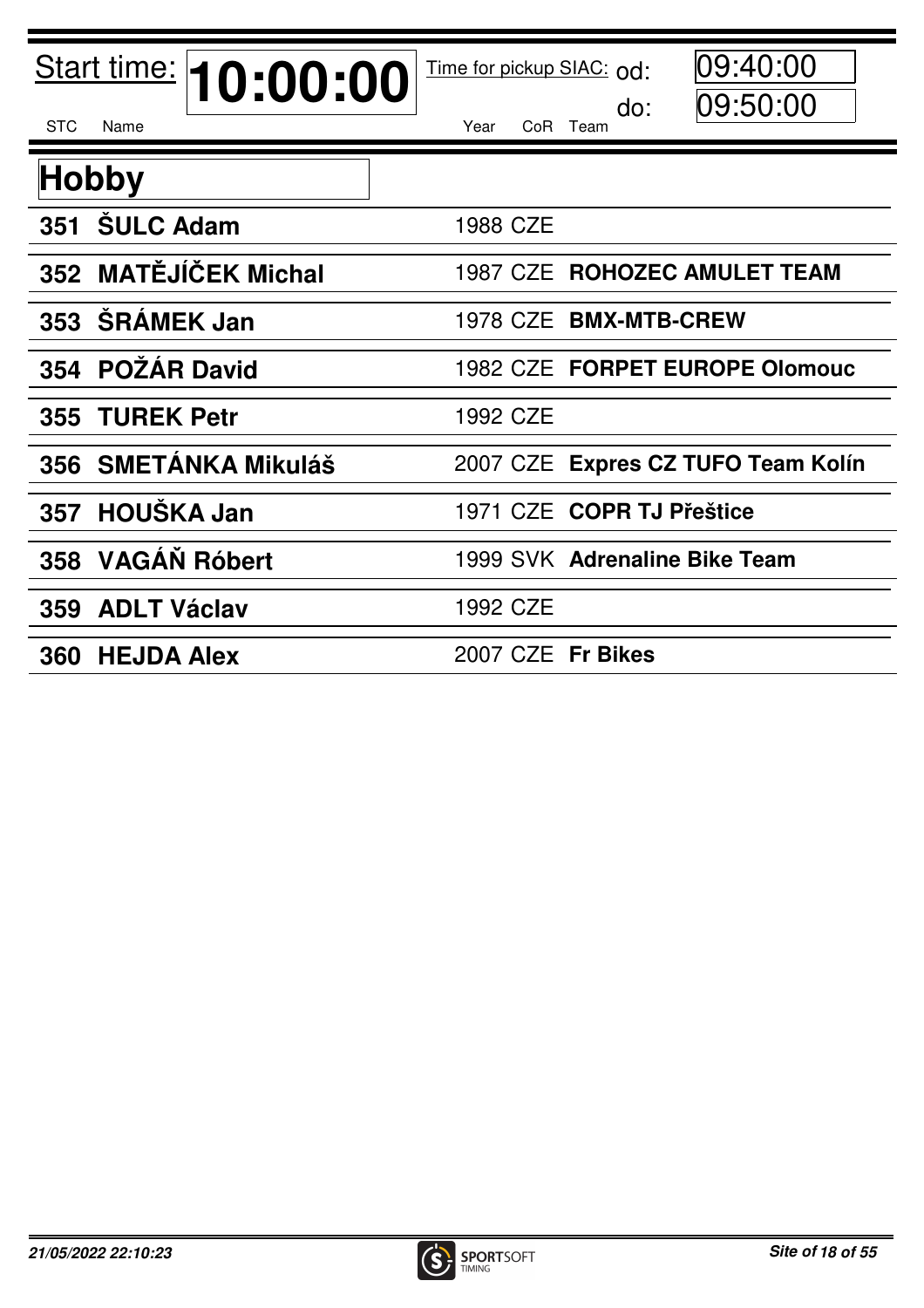| Start time: 10:05:00<br><b>STC</b><br>Name | 09:45:00<br>Time for pickup SIAC: od:<br> 09:55:00<br>do:<br>CoR<br>Year<br>Team |
|--------------------------------------------|----------------------------------------------------------------------------------|
| <b>Hobby</b>                               |                                                                                  |
| <b>DOSTÁLOVÁ Lenka</b><br>341              | 1976 CZE Huhuchilli                                                              |
| <b>342 SAHULA Petr</b>                     | 2003 CZE                                                                         |
| <b>HOBLER Miroslav</b><br>343              | 2007 CZE UNDERWOOD CYCLING LAB                                                   |
| <b>HÜBL Matyáš</b><br>344                  | 2007 CZE remibikecentrum                                                         |
| <b>NAJZAR Petr</b><br>345                  | 2000 CZE                                                                         |
| <b>PUPÍK Martin</b><br>346                 | 2007 CZE                                                                         |
| <b>MAX HAMUN Ahmadi Zenouz</b><br>347      | 1997 GER                                                                         |
| <b>MAREK Boehm</b><br>348                  | 1998 GER                                                                         |
| <b>FIALA Tomáš</b><br>349                  | 1990 CZE                                                                         |
| <b>HUDEČEK Matěj</b><br>350                | 2007 CZE Sportovní kurzy.cz                                                      |

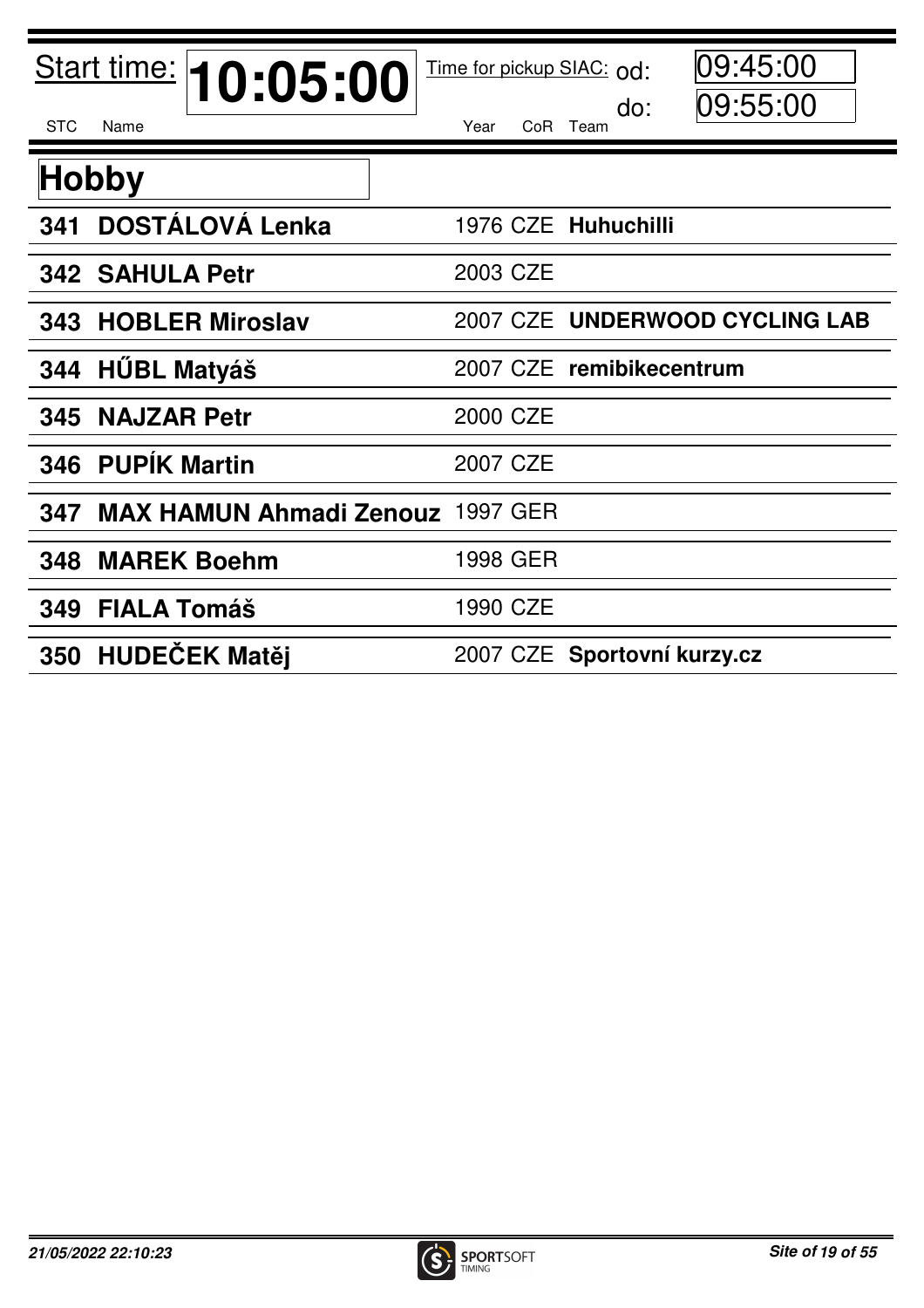| Start time: 10:10:00          | 09:50:00<br>Time for pickup SIAC: od: |
|-------------------------------|---------------------------------------|
| <b>STC</b><br>Name            | 10:00:00<br>do:<br>Year<br>CoR Team   |
| <b>Hobby</b>                  |                                       |
| <b>RIDZÁK Roman</b><br>331    | 1994 CZE                              |
| <b>BRHEL Martin</b><br>332    | 1994 CZE Punch Team                   |
| 333 VÉVODA Libor              | 1991 CZE Cyklokolonial.cz             |
| <b>MACURA Lukáš</b><br>334    | 1984 CZE                              |
| 335 HINDULIAK Tomáš           | 1988 CZE Huhuchilli                   |
| <b>STRAKA Jonáš</b><br>336    | 2005 CZE                              |
| <b>BRAHOVÁ Markéta</b><br>337 | 1990 CZE                              |
| <b>MUSELIK Tomáš</b><br>338   | 2006 CZE                              |
| <b>TUČÁK Jakub</b><br>339     | 1989 CZE                              |
| 340 KONÍČEK Aleš              | 1977 CZE                              |

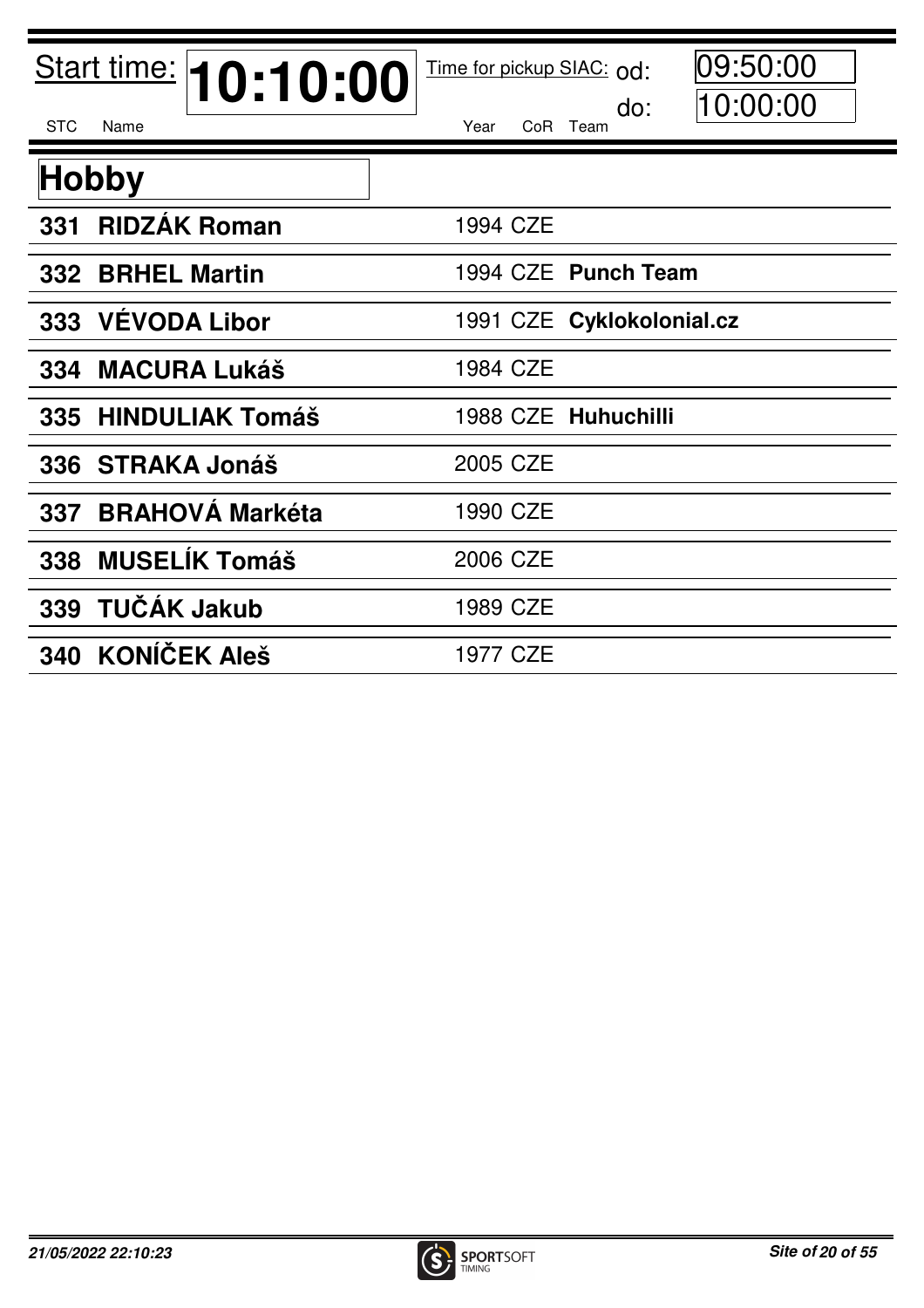| Start time: 10:15:00             | 09:55:00<br>Time for pickup SIAC: od: |
|----------------------------------|---------------------------------------|
| <b>STC</b><br>Name               | 10:05:00<br>do:<br>CoR Team<br>Year   |
| <b>Hobby</b>                     |                                       |
| <b>DRAŠNAR František</b><br>321  | 2006 CZE                              |
| 322 TLAPAK Adam                  | 1999 CZE                              |
| <b>DRMOLA Filip</b><br>323       | 1993 CZE                              |
| <b>TUČEK Jakub</b><br>324        | 1978 CZE Cyklotrial Liberec           |
| 325 ŘEZNÍČEK Pavel               | 1984 CZE                              |
| 326 SEVERA Tomáš                 | 1991 CZE Kings Cycles                 |
| 327 ZIEGLER Jiří                 | 1986 CZE KK Brno                      |
| <b>328 URBANEK Lukas</b>         | 1977 CZE                              |
| <b>329 SAHULA Petr</b>           | 1978 CZE                              |
| <b>DEDAK Pavel</b><br><b>330</b> | 1981 CZE                              |

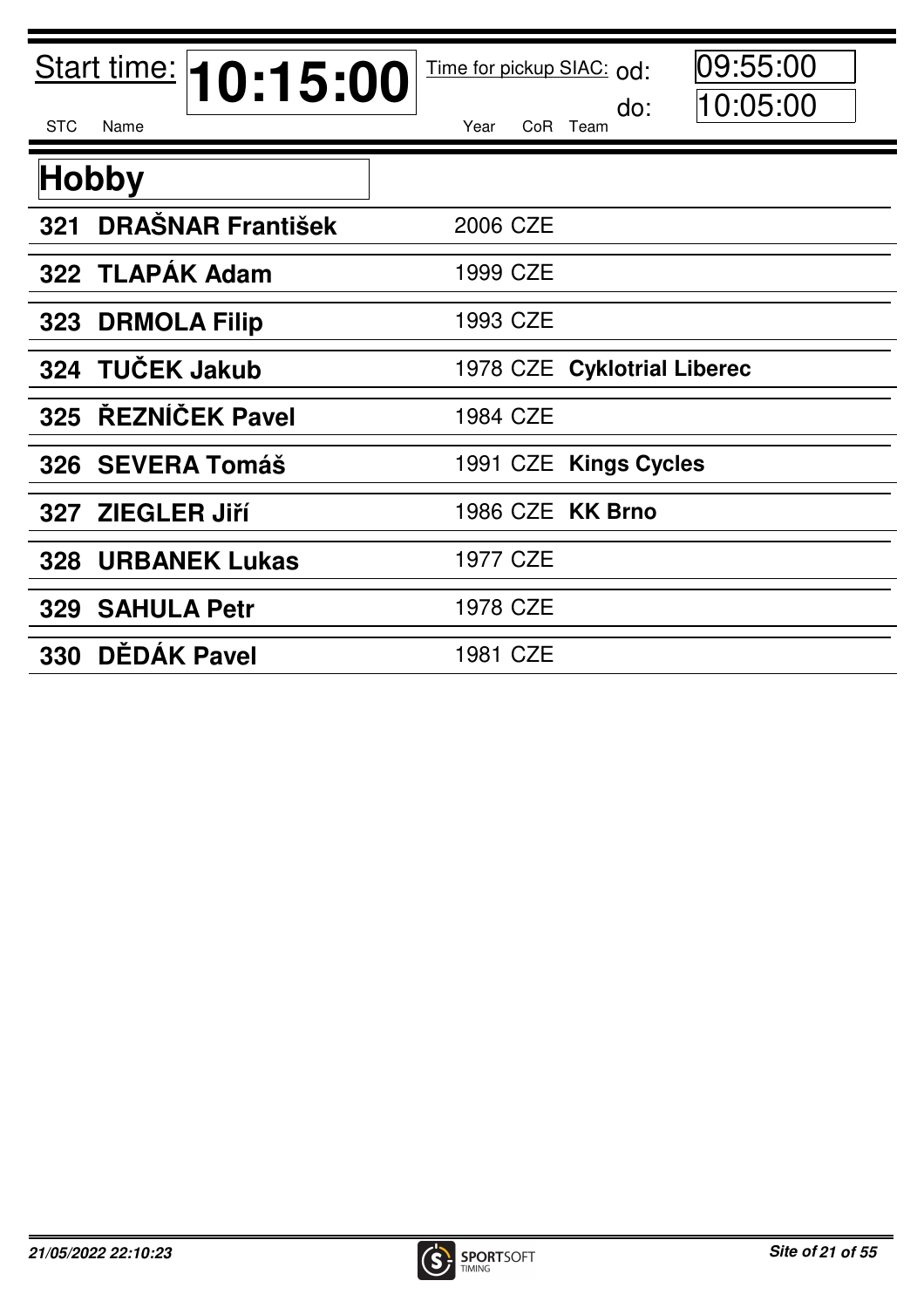| Start time: 10:20:00          | 10:00:00<br>Time for pickup SIAC: od: |
|-------------------------------|---------------------------------------|
| <b>STC</b><br>Name            | 10:10:00<br>do:<br>Year<br>CoR Team   |
| <b>Hobby</b>                  |                                       |
| <b>KOSTROUN Lukáš</b><br>311  | 2002 CZE                              |
| 312 ŠŤÁVA Michal              | 2005 CZE TM Crew                      |
| 313 KORYTÁK Petr              | 1981 CZE                              |
| 314 KOREČEK Martin            | 1992 CZE                              |
| <b>HODEK Tomáš</b><br>315     | 1996 CZE                              |
| <b>WRZASZCZ Tomasz</b><br>316 | 1984 CZE                              |
| <b>JAZEJČEK Martin</b><br>317 | 2006 CZE Moravian Eagles              |
| <b>ELBL Zdeněk</b><br>318     | 1995 CZE                              |
| <b>ŽIGMUND Adam</b><br>319    | 1991 CZE                              |
| 320 INDRA Tomáš               | 1975 CZE                              |

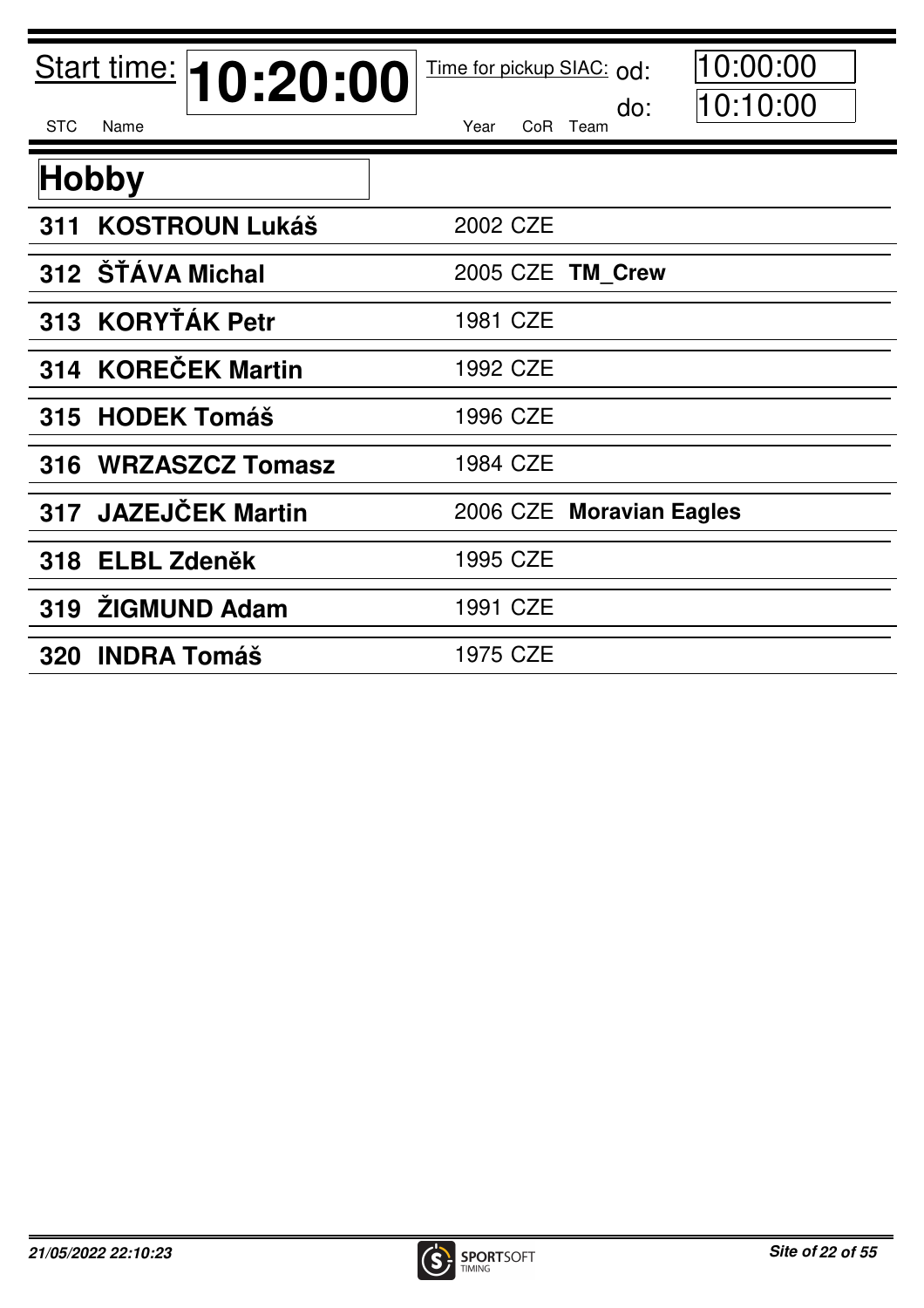| Start time: <b>10:25:00</b>   | 10:05:00<br>Time for pickup SIAC: od: |
|-------------------------------|---------------------------------------|
| <b>STC</b><br>Name            | 10:15:00<br>do:<br>Year<br>CoR Team   |
| <b>Hobby</b>                  |                                       |
| <b>KLIMPL Václav</b><br>301   | 1980 CZE                              |
| 302 GAJDZICA Lukáš            | 1982 CZE                              |
| 303 PAVLISOVÁ Sára            | 2005 CZE                              |
| <b>GRAUR Artur</b><br>304     | 2003 CZE                              |
| <b>VACEK Jakub</b><br>305     | 1980 CZE REDPOINT Eleven team         |
| <b>KRYGEL Tomáš</b><br>306    | 1990 CZE                              |
| <b>TRÁVNÍČEK Radek</b><br>307 | 1997 CZE PunchTeam                    |
| <b>LÖFFLER Jakub</b><br>308   | 1992 CZE                              |
| <b>BUREŠ</b> Ivo<br>309       | 1987 CZE KuKu Squad                   |
| 310 MACHALA Jan               | 1989 CZE                              |

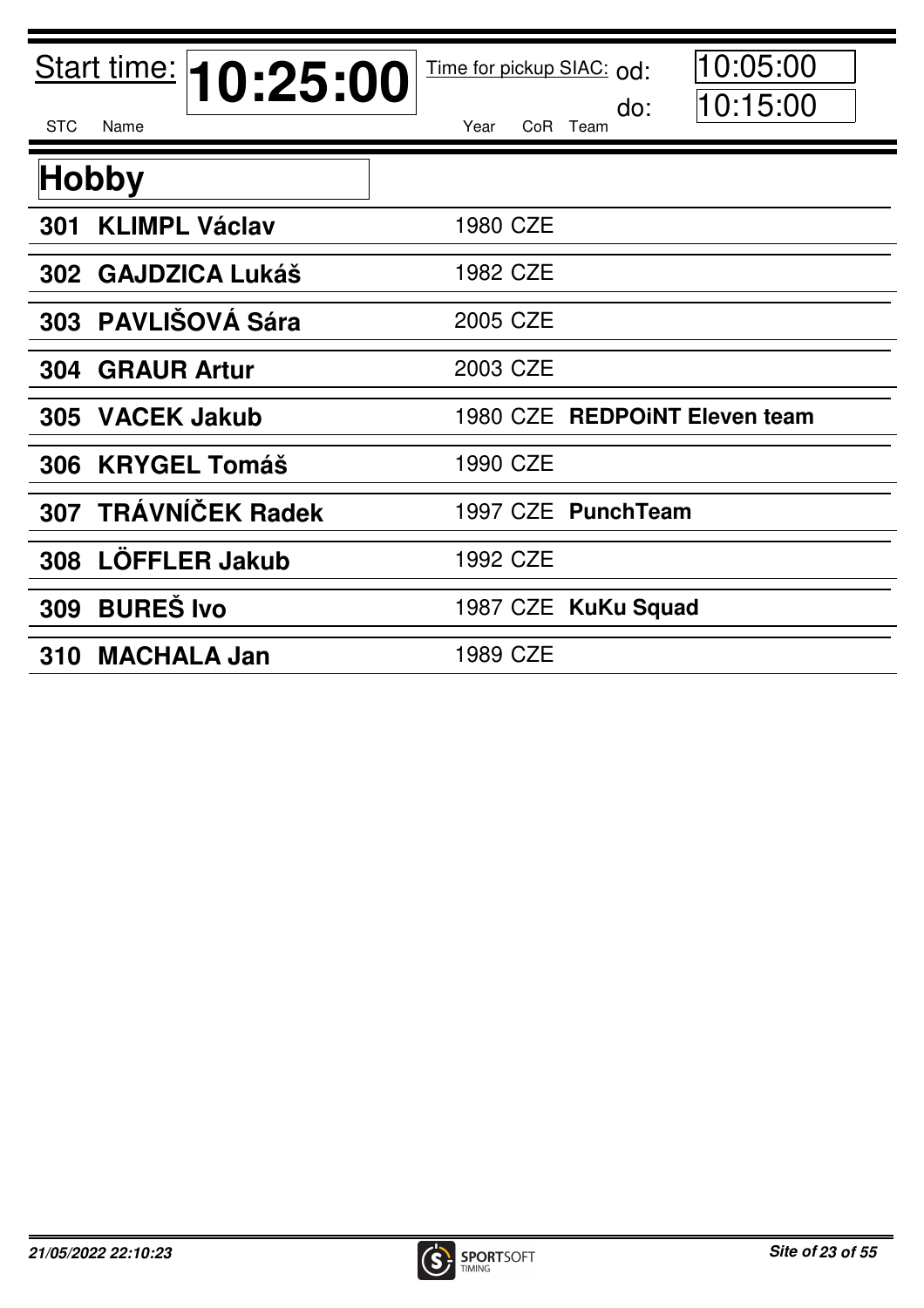| Start time: 10:30:00       | 10:10:00<br>Time for pickup SIAC: od: |
|----------------------------|---------------------------------------|
| <b>STC</b><br>Name         | 10:20:00<br>do:<br>Year<br>CoR Team   |
| <b>Hobby</b>               |                                       |
| <b>LOP Lop</b><br>291      | 1987 CZE MONDRAKER ENDURO TEAM        |
| 292 TICHY Daniel           | 1995 CZE Kolofix                      |
| <b>STRNAD Jakub</b><br>293 | 1986 CZE SMX Racing team Rudník       |
| <b>NOVAK Ondřej</b><br>294 | 2004 CZE Canyon Enduro Team           |
| 295 ŠANDOR Jakub           | 1995 CZE                              |
| 296 SOBOTKA Vit            | 1974 CZE                              |
| 297 KLINDEROVÁ Kateřina    | 1997 CZE                              |
| 298 LANGER Antonín         | 2006 CZE                              |
| <b>KRÁL Kryštof</b><br>299 | 2005 CZE                              |
| 300 VILC Martin            | 1974 CZE Červena jahoda               |

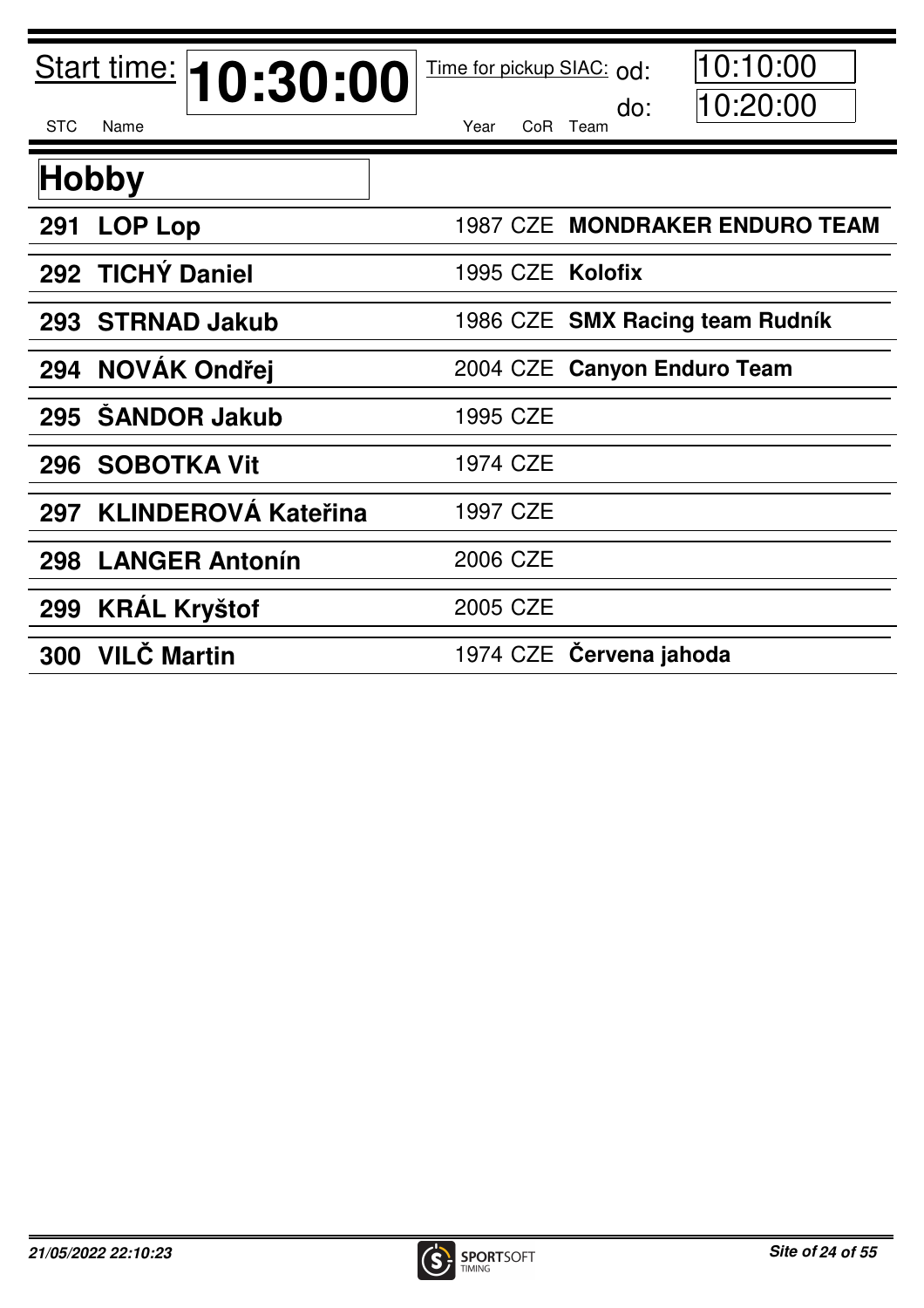| Start time: <b>10:35:00</b> | 10:15:00<br>Time for pickup SIAC: od: |
|-----------------------------|---------------------------------------|
| <b>STC</b><br>Name          | 10:25:00<br>do:<br>CoR Team<br>Year   |
| <b>Hobby</b>                |                                       |
| <b>ŠIŠKA Petr</b><br>281    | 1988 CZE Cyklo-Market.cz              |
| 282 SULC Martin             | 1984 CZE                              |
| 283 BUREŠ Vojtěch           | 1991 CZE                              |
| 285 ŠEVČÍK Martin           | 1993 CZE                              |
| 286 FIALA Ondřej            | 2006 CZE                              |
| <b>JURAJDA Jakub</b><br>287 | 2006 CZE                              |
| 288 ANDERLE David           | 1985 CZE                              |
| ŠIŠKA Jiří<br>289           | 1987 CZE Cyklo-Market.cz              |
| <b>BIN Tomáš</b><br>290     | 1983 CZE                              |

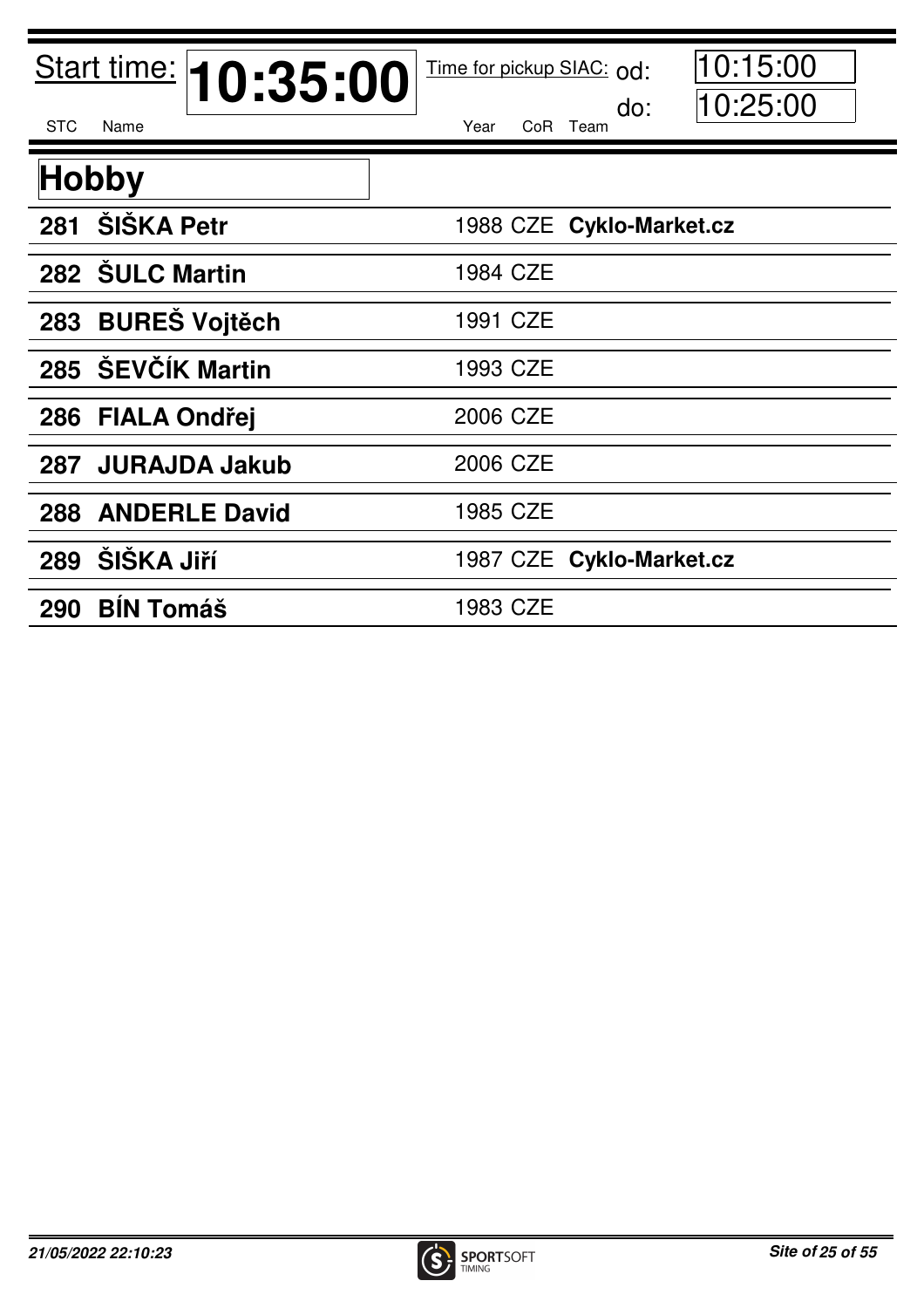| Start time: <b>10:40:00</b>     | 10:20:00<br>Time for pickup SIAC: od:<br>10:30:00 |
|---------------------------------|---------------------------------------------------|
| <b>STC</b><br>Name              | do:<br>Year<br>CoR Team                           |
| <b>Hobby</b>                    |                                                   |
| <b>ZAVADIL Vítek</b><br>271     | 2006 CZE Triple ZET enduro team                   |
| 272 GRUBER Jakub                | 1996 CZE                                          |
| 273 MALEK Kryštof               | 2000 CZE                                          |
| <b>VALENTIN Miroslav</b><br>274 | 1972 CZE                                          |
| 275 DVOŘÁK Marcel               | 1991 CZE                                          |
| <b>KILIÁN Milan</b><br>276      | 1994 CZE PunchTeam                                |
| 277 ŠPAČEK Martin               | 1976 CZE ČERVENá jahoda                           |
| 278 PEČNER Václav               | 2004 CZE                                          |
| 279 VOSLÁŘ Tomáš                | 1995 CZE                                          |
| <b>TOMAN Jakub</b><br>280       | 2006 CZE                                          |

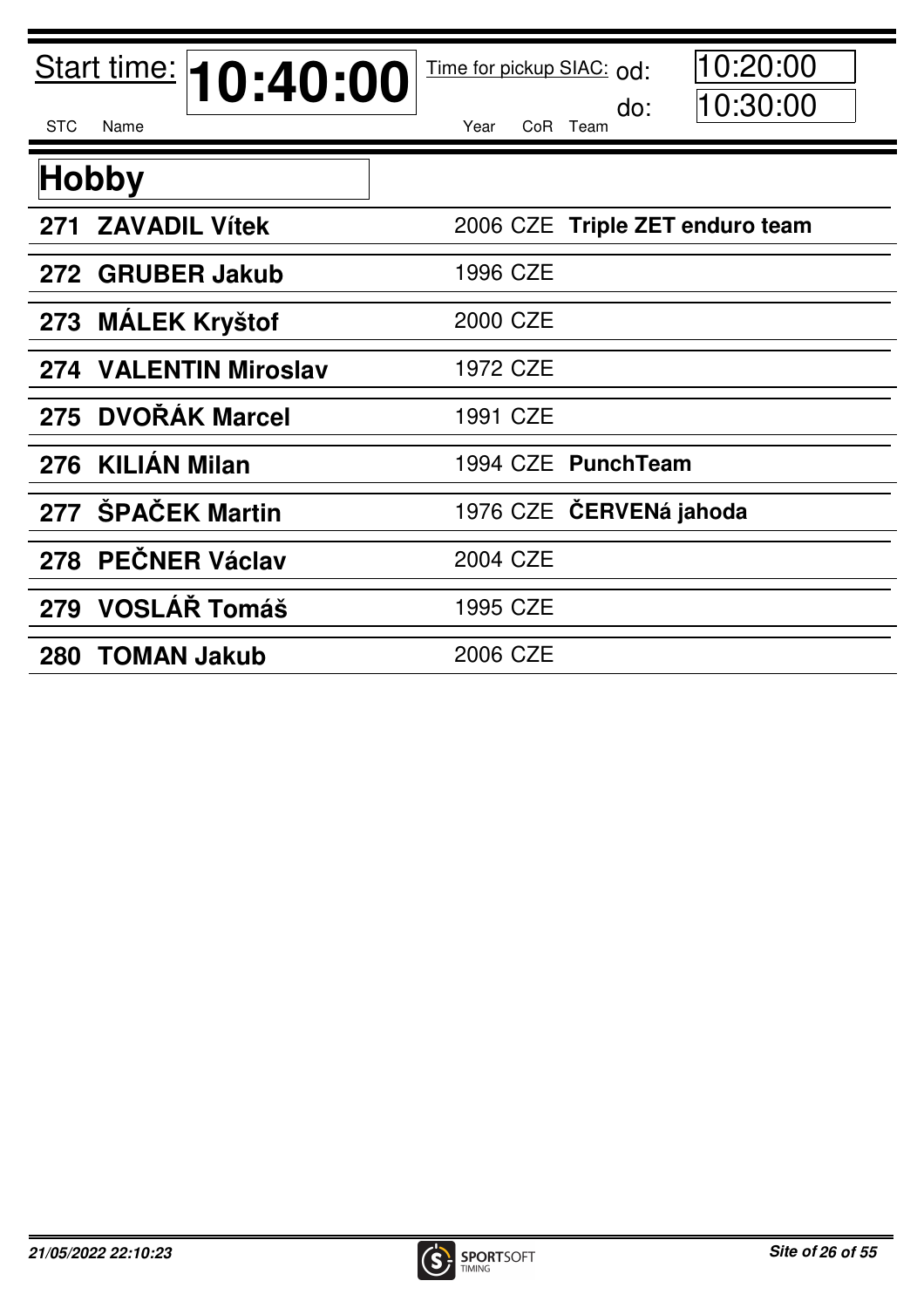|            |                    | Start time: <b>10:45:00</b> | Time for pickup SIAC: od: | do:                         | 10:25:00<br>10:35:00 |
|------------|--------------------|-----------------------------|---------------------------|-----------------------------|----------------------|
| <b>STC</b> | Name               |                             | Year                      | CoR Team                    |                      |
|            | <b>Hobby</b>       |                             |                           |                             |                      |
| 261        | <b>PALEK David</b> |                             | 1995 CZE                  |                             |                      |
|            | 262 KVÍTEK Lukáš   |                             |                           | 1977 CZE Cyklotrial Liberec |                      |
|            | 263 JIRKŮ Tomáš    |                             | 1995 CZE                  |                             |                      |
|            |                    | 264 KOPEČNÝ Tomáš           | 1996 CZE                  |                             |                      |
|            |                    | 265 HAVLÍČEK Vladimír       |                           | 2005 CZE TM Crew            |                      |
|            | 266 HELÁN Jan      |                             | 1990 CZE                  |                             |                      |
| 267        | <b>VIRGL Petr</b>  |                             | 2005 CZE                  |                             |                      |
|            |                    | 268 BĚLOCKÝ Pavel           | 1985 CZE                  |                             |                      |
|            |                    | 269 KLOKOČKOVÁ Eva          |                           | 2006 CZE BIKESTRIKE.COM     |                      |
|            |                    | 270 RUDOLF Ondřej           |                           | 1984 CZE www.grafix-mx.com  |                      |

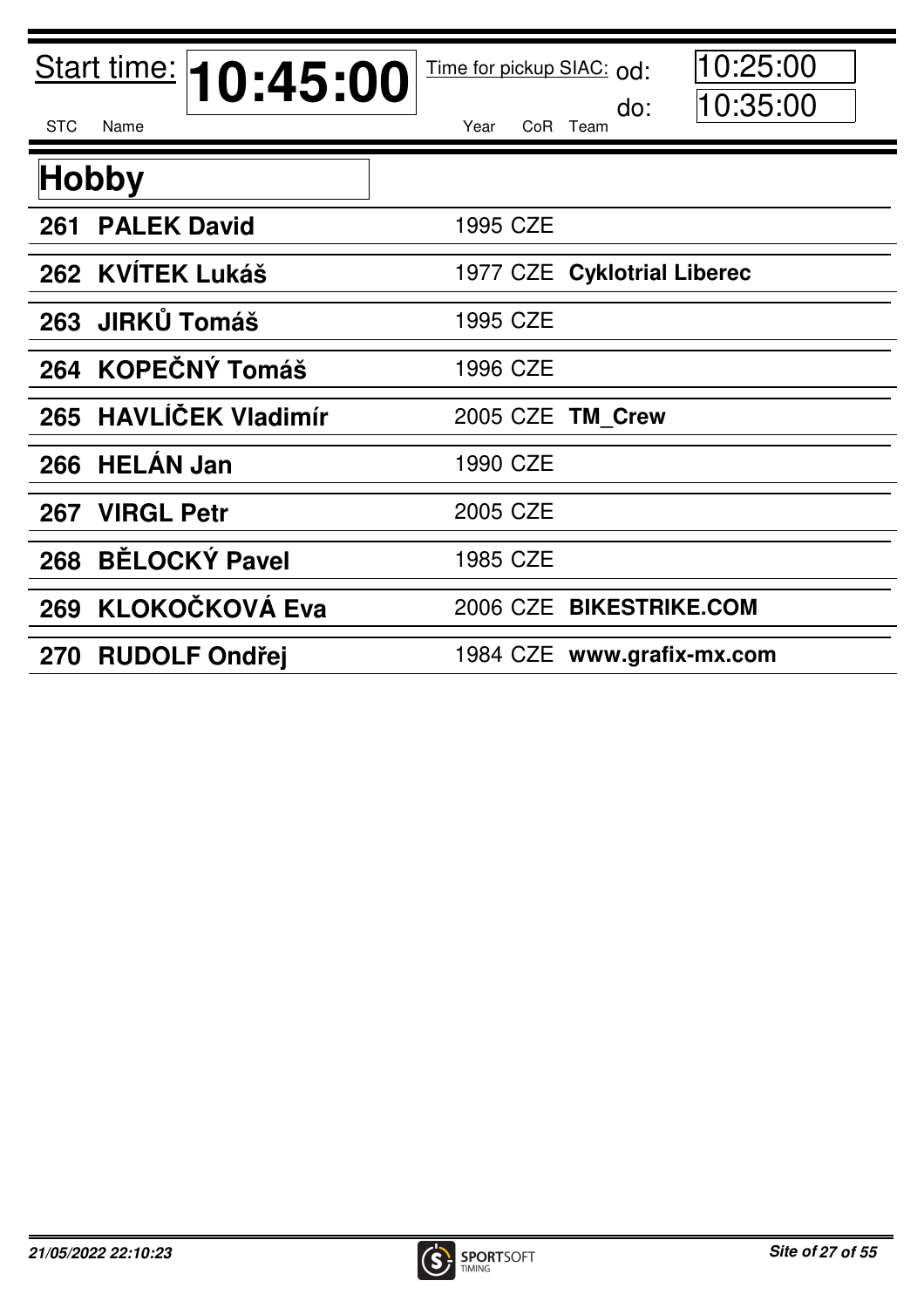| Start time: <b>10:50:00</b> | 10:30:00<br>Time for pickup SIAC: od:   |
|-----------------------------|-----------------------------------------|
| <b>STC</b><br>Name          | 10:40:00<br>do:<br>CoR Team<br>Year     |
| <b>Hobby</b>                |                                         |
| <b>DIVOK Michal</b><br>251  | 1994 CZE                                |
| 252 SLADKOVSKÝ Igor         | 1999 SVK CK MILK-AGRO                   |
| 253 STRÁNSKÝ Marek          | 1991 CZE Sportovní klub policejní školy |
| <b>ZUTH Jakub</b><br>254    | 2006 CZE Triple ZET enduro team         |
| <b>RUDA Adam</b><br>255     | 1990 CZE Pepe Bike                      |
| 256 ZVONEK Patrik           | 2005 CZE                                |
| <b>MLEJNEK Matěj</b><br>257 | 2006 CZE                                |
| <b>STEFEK Marcel</b><br>258 | 2002 CZE                                |
| <b>NOVOTNÝ Pavel</b><br>259 | 1977 CZE                                |
| 260 VALEK Matěj             | 2004 CZE ZEVL Team                      |

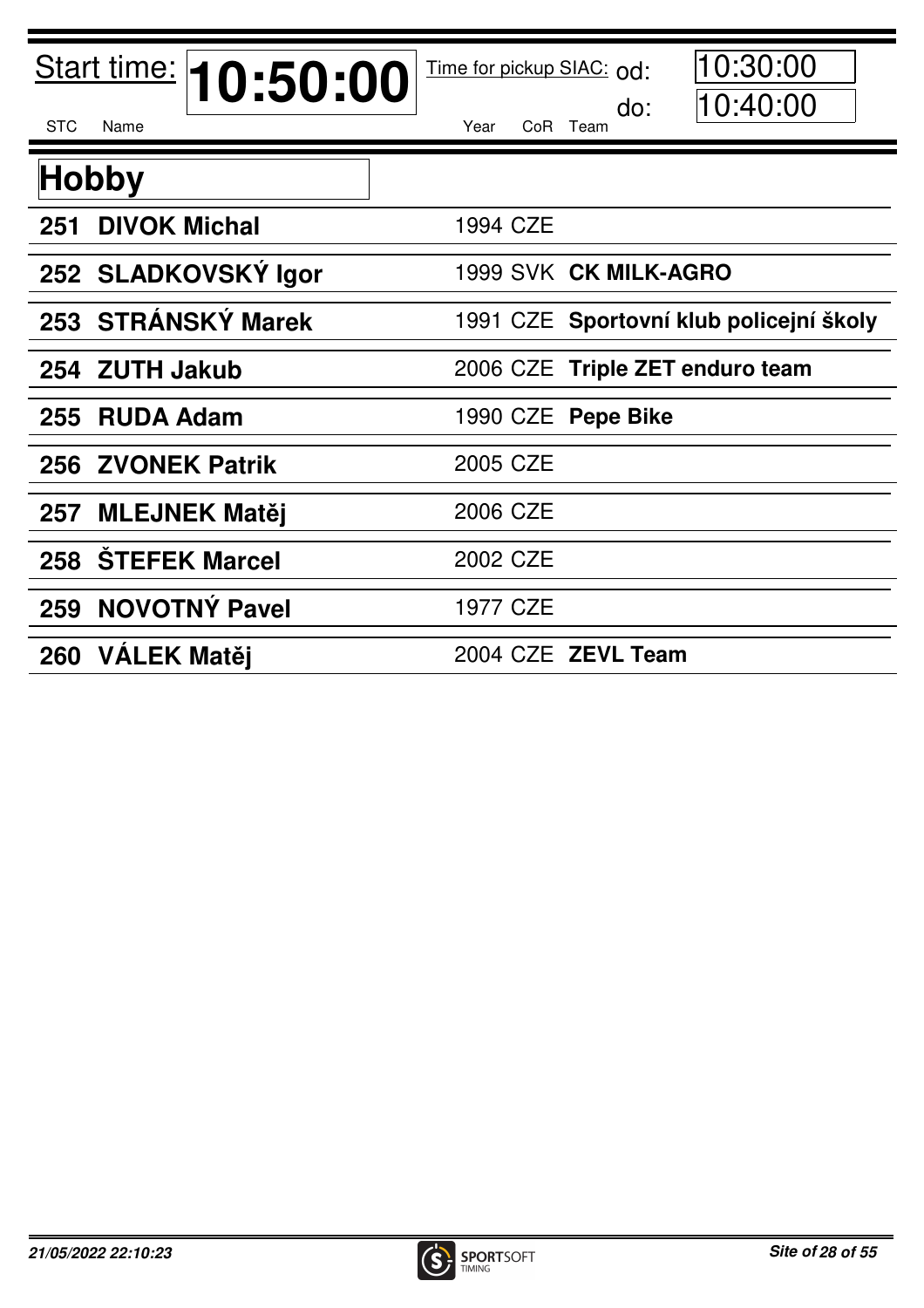| Start time: <b>10:55:00</b>   | 10:35:00<br>Time for pickup SIAC: od:  |
|-------------------------------|----------------------------------------|
| <b>STC</b><br>Name            | 10:45:00<br>do:<br>Year<br>CoR<br>Team |
| <b>Hobby</b>                  |                                        |
| <b>SOKOL Radek</b><br>241     | 1995 CZE TAULA                         |
| 242 HURTA Petr                | 2005 CZE                               |
| 243 EVJAK Adam                | 2005 CZE                               |
| NĚMEČEK Jan<br>244            | 2006 CZE Koloshop                      |
| <b>GRYC Václav</b><br>245     | 1994 CZE TAULA                         |
| 246 KUNÁŠEK Martin            | 1988 CZE Ptbshop                       |
| 247 SVOBODA Lukáš             | 1987 CZE Kolofix                       |
| 248 KAREŠ Matyáš              | 2006 CZE                               |
| <b>SEDIVÝ Štěpán</b><br>249   | 1981 CZE KSM HRÁDEK                    |
| <b>DVOŘÁČEK Oliver</b><br>250 | 2005 CZE                               |

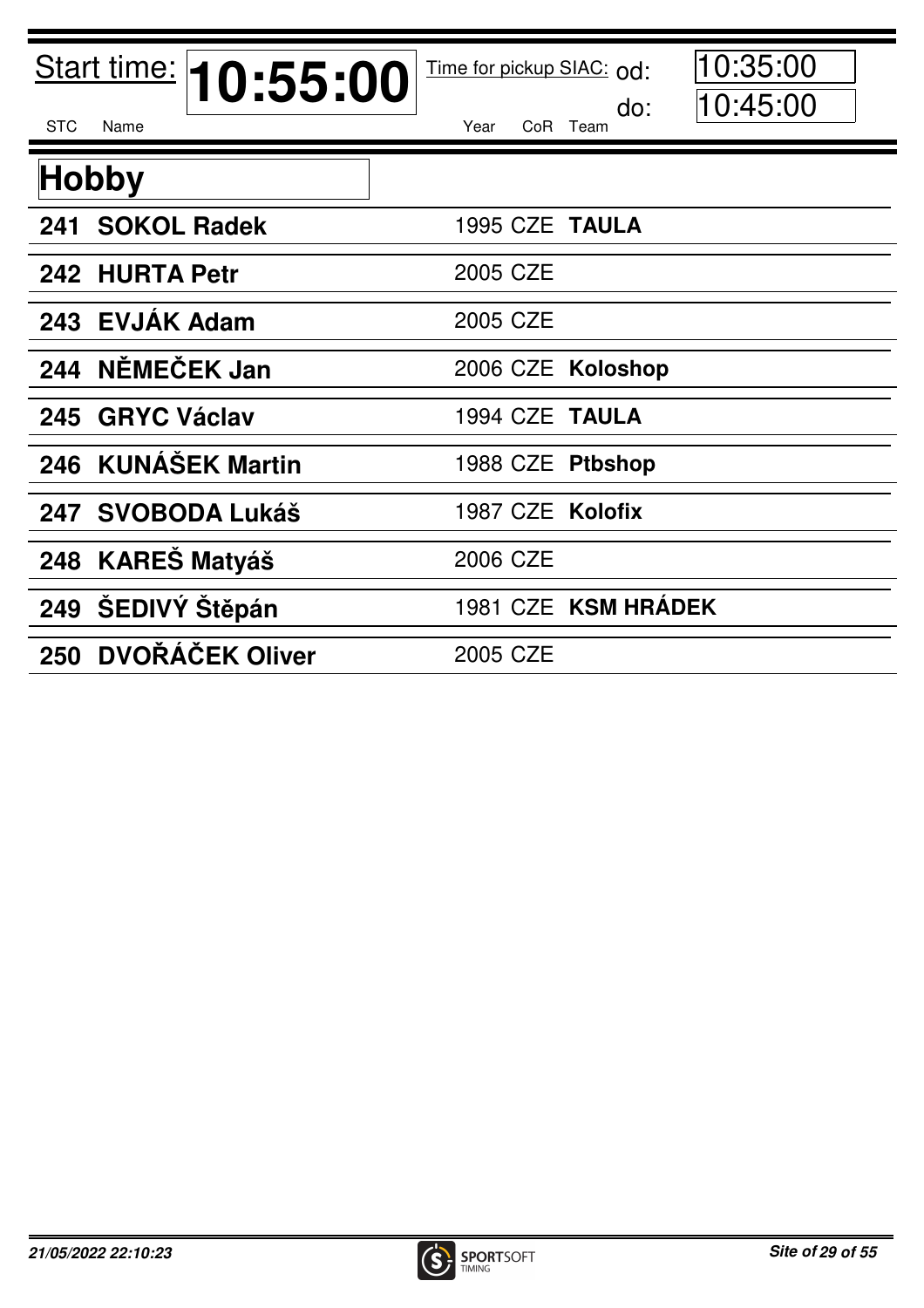| Start time: <b>11:00:00</b> | 10:40:00<br>Time for pickup SIAC: od:  |
|-----------------------------|----------------------------------------|
| <b>STC</b><br>Name          | 10:50:00<br>do:<br>CoR Team<br>Year    |
| Hobby                       |                                        |
| 231 FRÝDA Ondřej            | 2006 CZE                               |
| 232 BLAŽEK Radim            | 1987 CZE                               |
| 233 MARIAN Marek            | 2005 CZE                               |
| 234 MOUČKA Marek            | 2006 CZE                               |
| 236 FRANZEL Oskar           | 2003 CZE                               |
| <b>DANIEL Filip</b><br>237  | 2006 CZE                               |
| <b>ULBRICH Tomáš</b><br>238 | 1977 CZE Cyklokolonial.cz              |
| 239 TLUSTÝ Šimon            | 2006 CZE                               |
| 240 HLUCHÝ Martin           | 2006 CZE Cyklosport HaF - Bikestyle.cz |

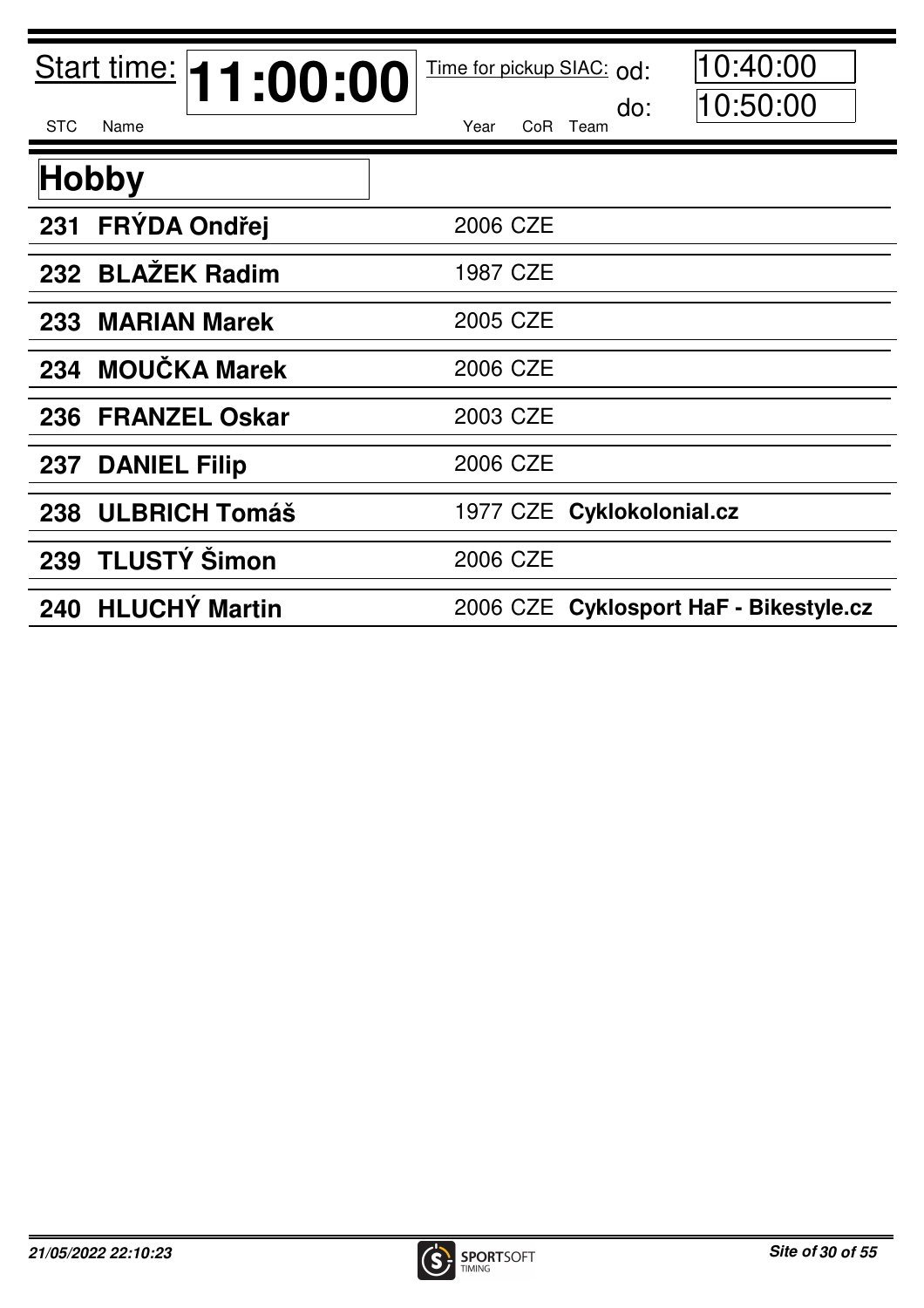| Start time: <b>11:05:00</b><br><b>STC</b><br>Name | 10:45:00<br>Time for pickup SIAC: od:<br>10:55:00<br>do:<br>CoR Team<br>Year |
|---------------------------------------------------|------------------------------------------------------------------------------|
| <b>Hobby</b>                                      |                                                                              |
| <b>VLACH Marek</b><br>221                         | 1992 CZE Cyklokoloniál Enduro team                                           |
| 222 MELUZIN Ondra                                 | 1988 CZE Kings Cycles                                                        |
| 223 NOVÁK Pavel                                   | 1979 CZE Canyon Enduro Team                                                  |
| 224 KRÁSA Tomáš                                   | 2004 CZE Hellsboys                                                           |
| 225 RYBÁŘ Jan                                     | 1998 CZE                                                                     |
| 226 PICHA Jan                                     | 1984 CZE                                                                     |
| 227 VODIČKA Petr                                  | 1985 CZE                                                                     |
| <b>STRNAD Pavel</b><br>228                        | 1984 CZE SAP Services                                                        |
| <b>DUCHÁČEK Michal</b><br>229                     | 1990 CZE TAULA                                                               |
| <b>URBANEK Daniel</b><br>230                      | 2006 CZE SK ZŠ Vrchní,zs                                                     |

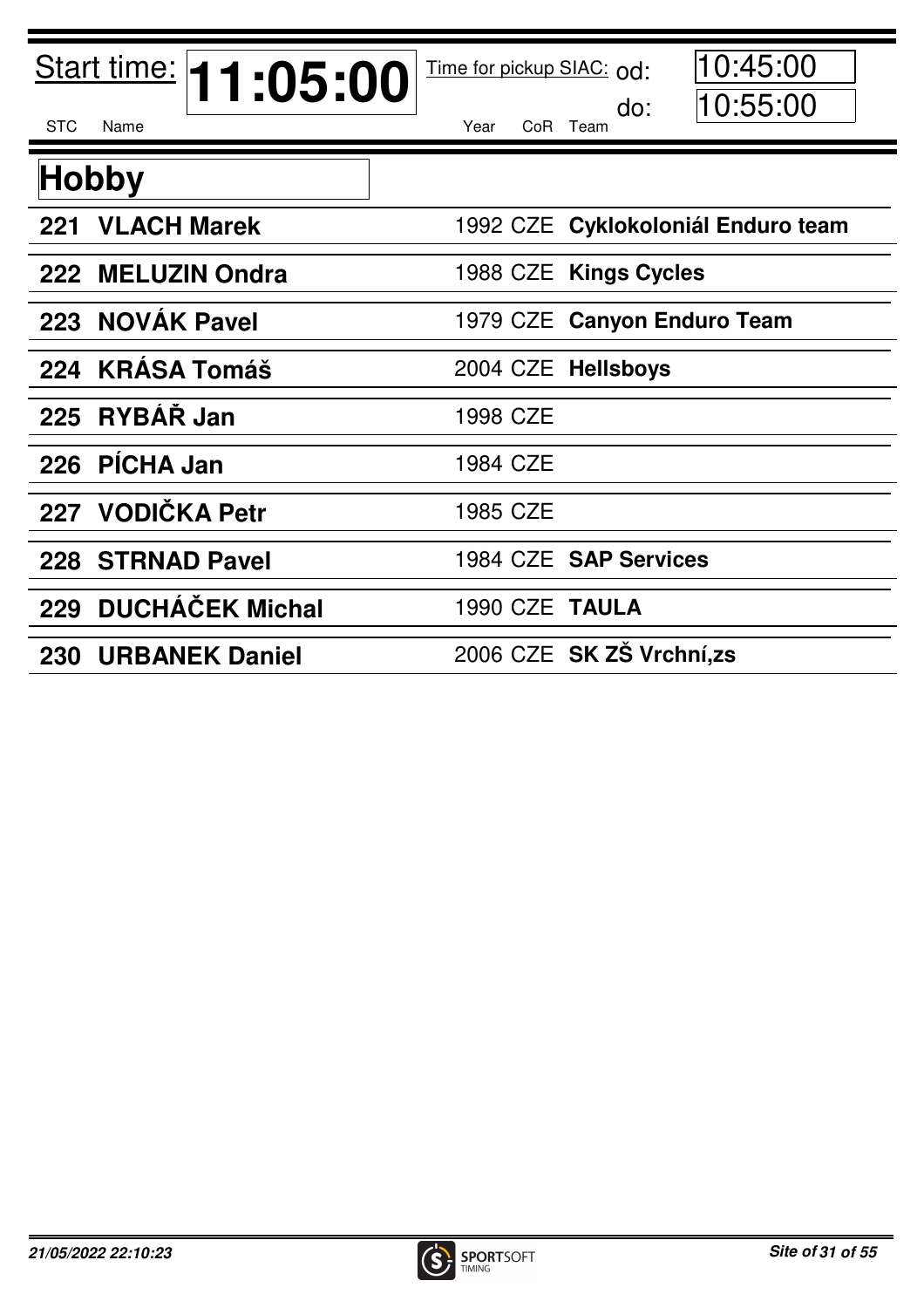| Start time: <b>11:10:00</b>  | $ 10:50:0\overline{0}$<br>Time for pickup SIAC: od: |
|------------------------------|-----------------------------------------------------|
| <b>STC</b><br>Name           | 11:00:00<br>do:<br>Year<br>CoR Team                 |
| <b>Hobby</b>                 |                                                     |
| <b>SCHICHOR Jan</b><br>211   | 1993 CZE BIKE&SKI PARK MOST                         |
| 212 KRABICA Jiří             | 1989 CZE                                            |
| 213<br><b>KUBEC Martin</b>   | 1999 CZE                                            |
| 214 VAŠENDA Jakub            | 1987 CZE Nový Malín                                 |
| 215 SÝKORA Pavel             | 1995 CZE                                            |
| <b>KRAUS Jaroslav</b><br>216 | 1992 CZE BunnyHop Brewery                           |
| 217 BLATÁK Matěj             | 2005 CZE                                            |
| 218 RYCHTAŘÍK Martin         | 1988 CZE                                            |
| 219 PAVLIK Michal            | 1999 CZE Cyklokoloniál Enduro team                  |
| 220 SUBRT Jan                | 1990 CZE Cyklokolonial.cz                           |

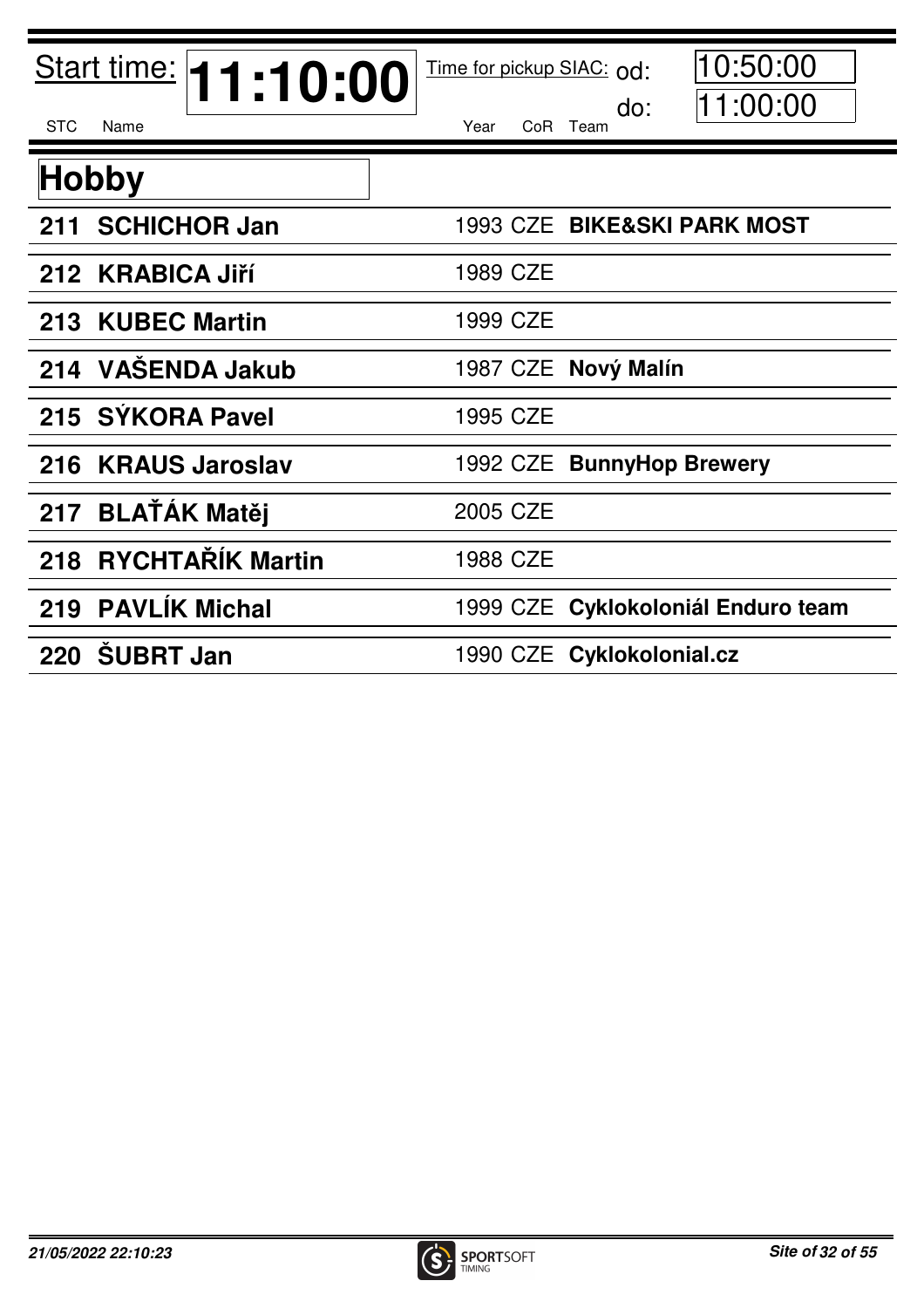| Start time: <b>11:15:00</b><br><b>STC</b><br>Name | 10:55:00<br>Time for pickup SIAC: od:<br>11:05:00<br>do:<br>Year<br>CoR<br>Team |
|---------------------------------------------------|---------------------------------------------------------------------------------|
| <b>Hobby</b>                                      |                                                                                 |
|                                                   |                                                                                 |
| <b>SVEC Vojtěch</b><br>201                        | 2004 CZE kolaprovas.cz                                                          |
| 202 HUSA Petr                                     | 1992 CZE PTBshop.cz                                                             |
| 203 KALAS Miloslav                                | 2000 CZE                                                                        |
| <b>MALÝ Jaroslav</b><br>204                       | 1991 CZE                                                                        |
| 205 SMÍTAL Lukáš                                  | 2006 CZE                                                                        |
| DOBŘECKÝ Jakub<br>206                             | 2006 CZE Sportovní kurzy opava                                                  |
| <b>ŠRÁMEK Jan</b><br>207                          | 2006 CZE BMX-MTB-CREW                                                           |
| 208 BARTONÍČEK František                          | 2002 CZE BIKE&SKI PARK MOST                                                     |
| <b>NESPOR Stěpán</b><br>209                       | 2003 CZE                                                                        |
| <b>BRZON</b> Michal<br>210                        | 1982 CZE                                                                        |

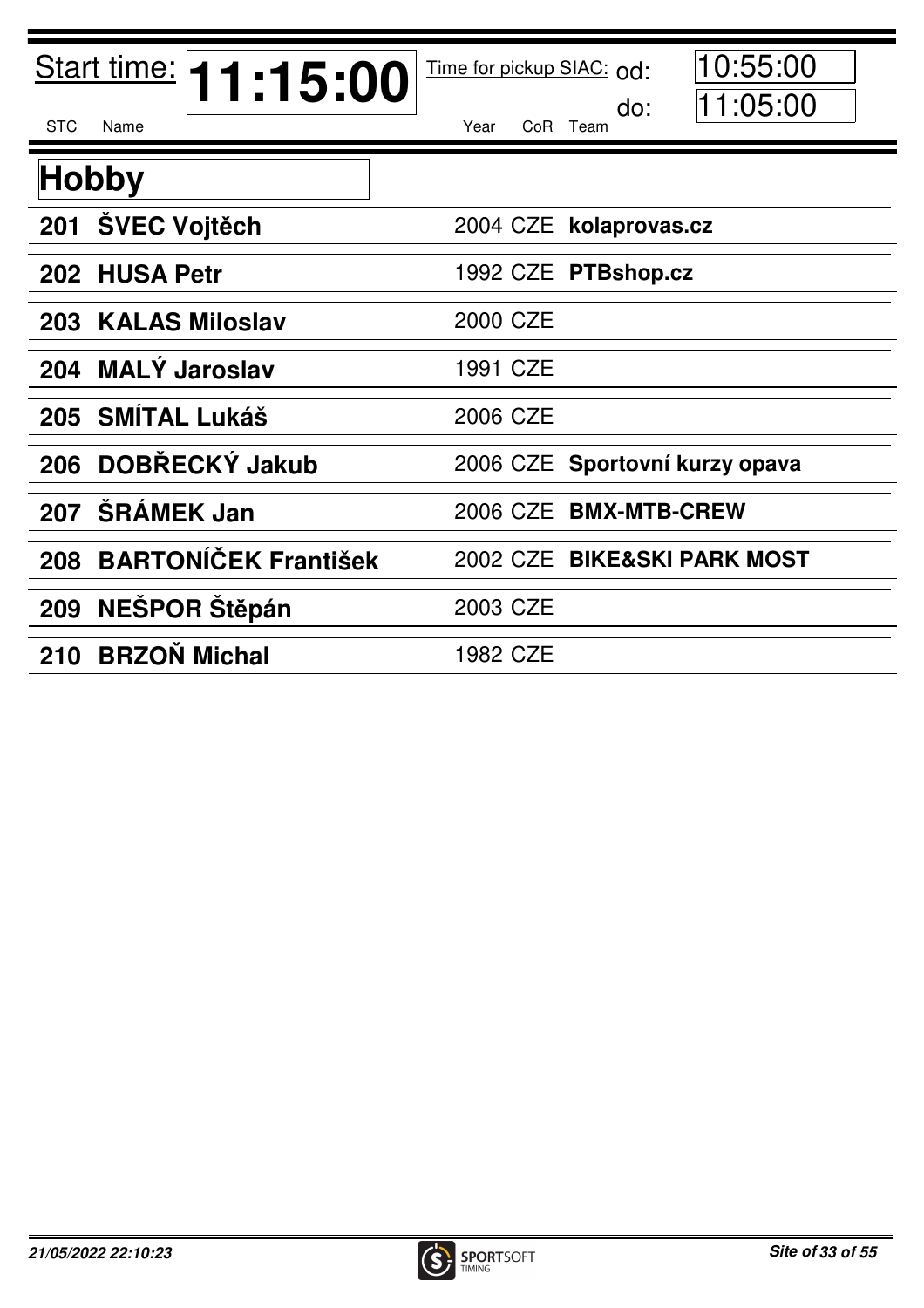| Start time: <b>11:20:00</b> | 11:00:00<br>Time for pickup SIAC: Od:<br>11:10:00<br>do: |
|-----------------------------|----------------------------------------------------------|
| <b>STC</b><br>Name          | CoR Team<br>Year                                         |
| <b>Hobby</b>                |                                                          |
| <b>BRNIAK Adam</b><br>123   | 2005 SVK OKOEVERYWHERE RACING                            |

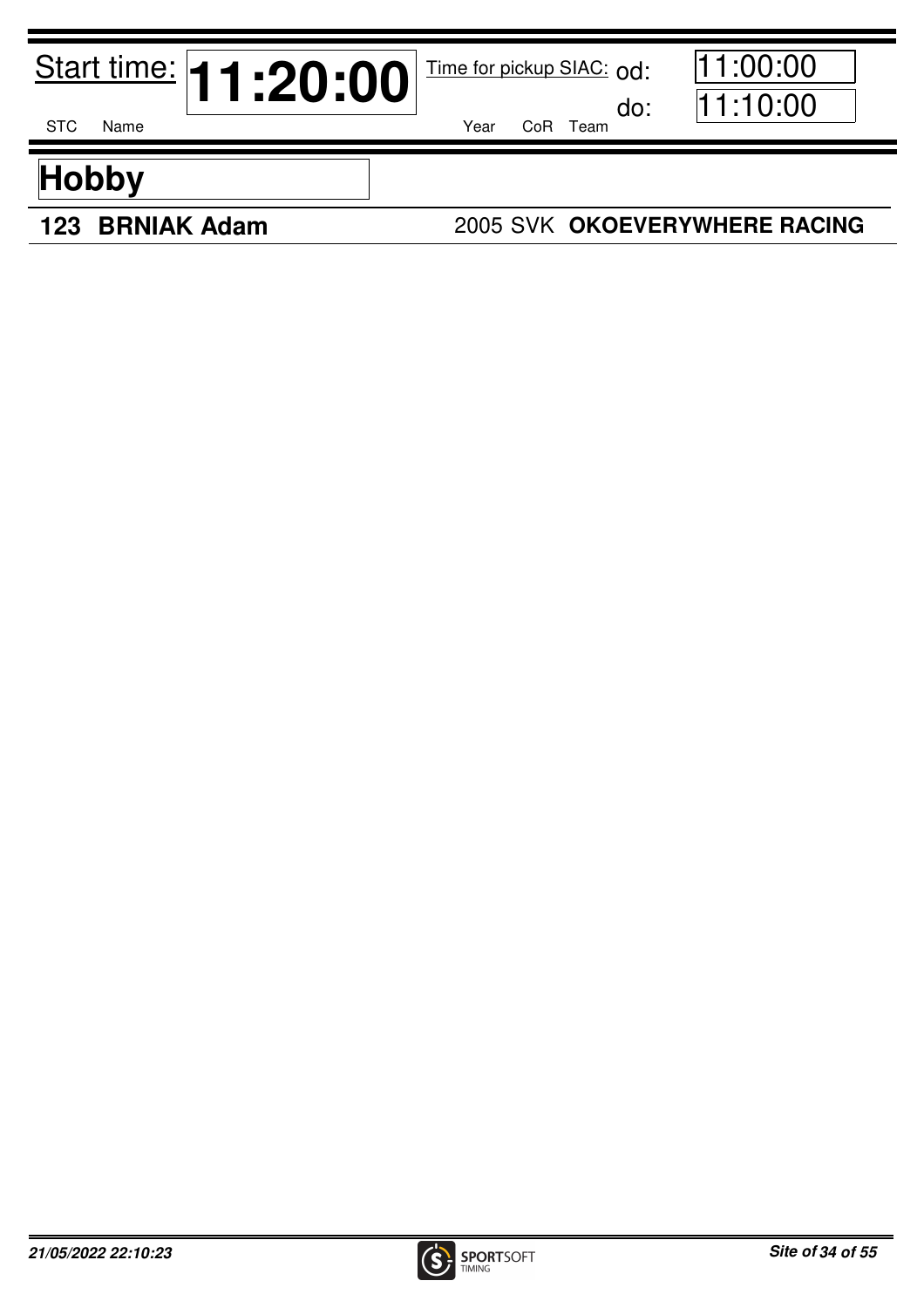| Start time: <b>11:20:00</b>            | 11:00:00<br>Time for pickup SIAC: od: |
|----------------------------------------|---------------------------------------|
| <b>STC</b><br>Name                     | 11:10:00<br>do:<br>Year<br>CoR Team   |
| Race                                   |                                       |
| <b>SEIDLER Petr</b><br>171             | 1994 CZE Sportovní kurzy              |
| 172 BOČEK Václav                       | 1987 CZE                              |
| 173 PUCHAŁA Michał                     | 1989 CZE Trek Fabryka Rowerow         |
| 174 VALA Lukáš                         | 1990 CZE                              |
| 176 MÁSLO Jan                          | 1992 CZE EndorphineRepublic           |
| <b>BIRZIETIS Dziugas</b><br>177        | 1995 CZE                              |
| 178 ŠŤASTNÝ Marek                      | 1975 CZE Happy Boys                   |
| POCZWARDOWSKA Karolina 1991 POL<br>179 |                                       |
| 180 HULBOJ René                        | 1978 CZE                              |

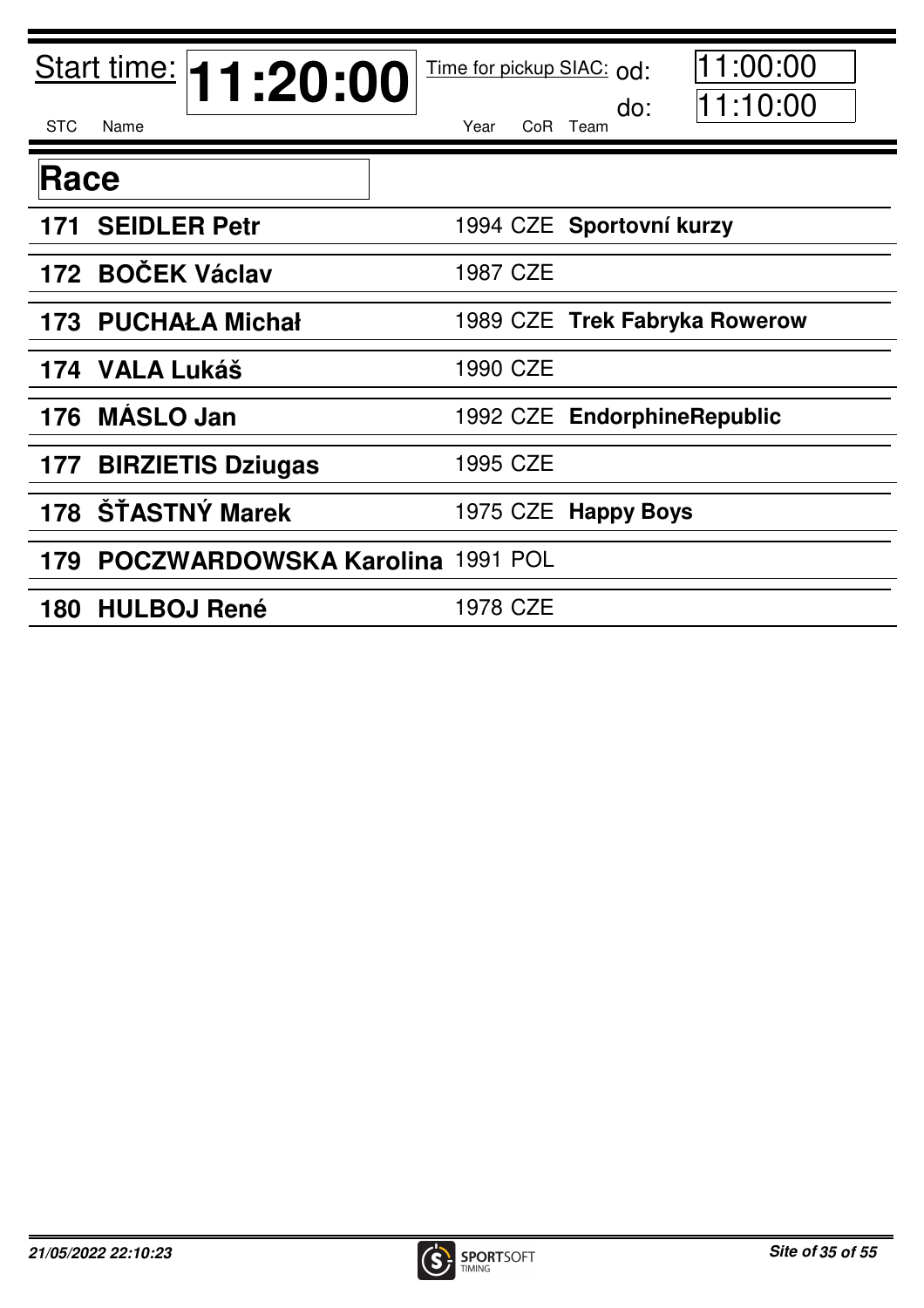| Start time: <b>11:20:00</b>  | 11:00:00<br>Time for pickup SIAC: od: |
|------------------------------|---------------------------------------|
| <b>STC</b><br>Name           | 11:10:00<br>do:<br>Year<br>CoR Team   |
| <b>Hobby</b>                 |                                       |
| <b>PEŠ Ladislav</b><br>190   | 2006 CZE RockMachine                  |
| 191 SVATUŠKA Jakub           | 2006 CZE                              |
| <b>DOVOLIL Jiří</b><br>192   | 2006 CZE                              |
| 193 STRMISKA Vojtěch         | 2002 CZE CYKLOPRO                     |
| 194 ČERVINKA Jonáš           | 2001 CZE                              |
| <b>ROUL Vlastimil</b><br>195 | 1992 CZE PTBshop.cz                   |
| <b>VACEK Petr</b><br>196     | 1995 CZE                              |
| <b>CEPELA Michal</b><br>197  | 2006 CZE ZUBR Racing                  |
| 198 ČERMÁK Martin            | 1991 CZE COPR TJ Přeštice             |
| <b>ZÚBEK Petr</b><br>199     | 2006 CZE ZUBR Racing Koscom SEIKO     |
| 200<br>VIT Matěj             | 2005 CZE KrabCycles                   |

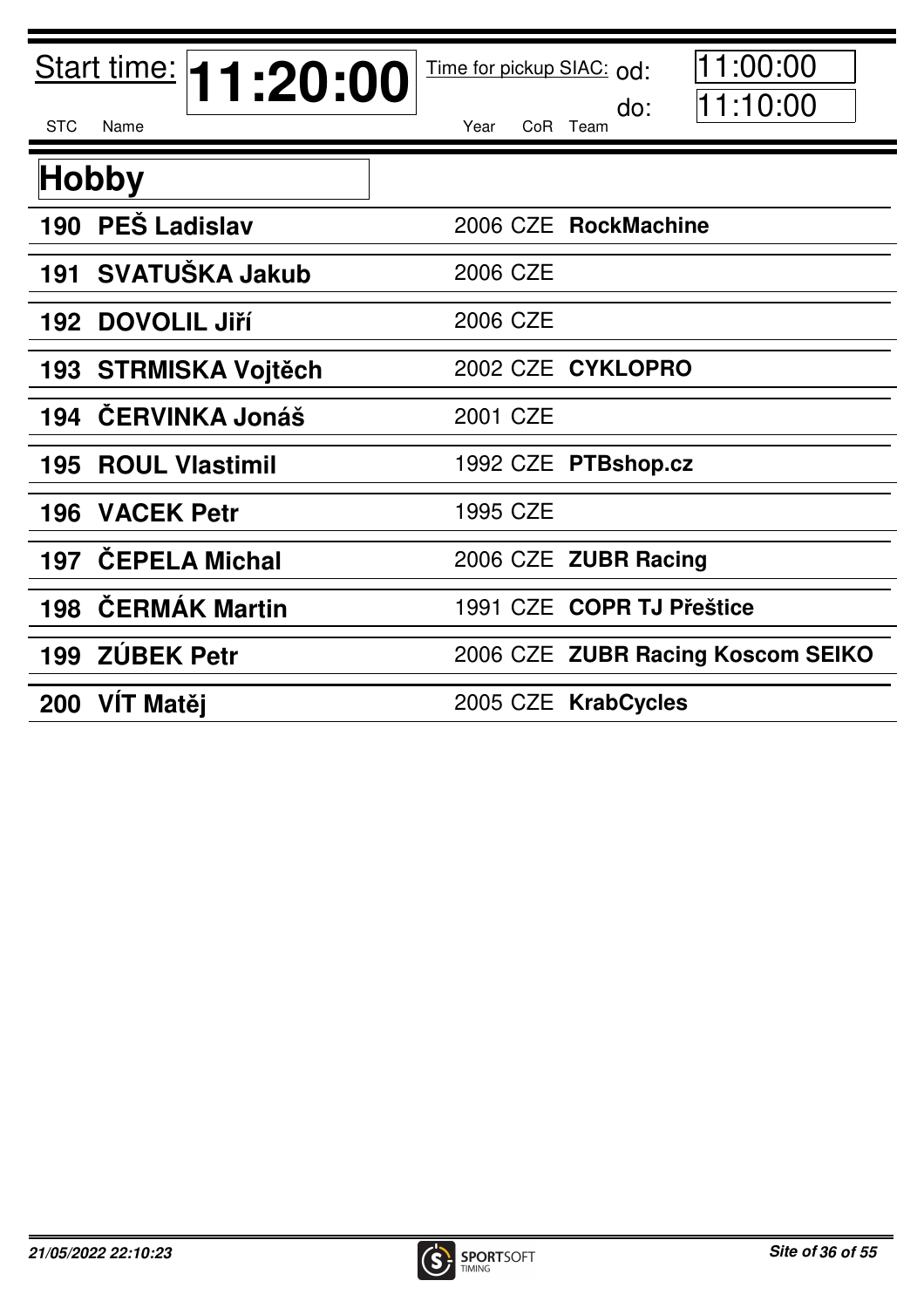| Start time: <b>11:25:00</b>     | 11:05:00<br>Time for pickup SIAC: od: |
|---------------------------------|---------------------------------------|
| <b>STC</b><br>Name              | 11:15:00<br>do:<br>Year<br>CoR Team   |
| Race                            |                                       |
| <b>GRÖBL Tomáš</b><br>161       | 1998 CZE<br><b>Matylda</b>            |
| 162 KUČERA Martin               | 2004 CZE                              |
| <b>KUČERA David</b><br>163      | 2000 CZE                              |
| <b>DRABIK Oliver</b><br>164     | 1995 CZE enjoy the ride               |
| <b>DRABIK Peter</b><br>165      | 1973 SVK Cube Enduro Team             |
| <b>BUDAY Jakub</b><br>166       | 1998 SVK ACT leraK Blansko            |
| <b>DOBROVOLNÝ Jan</b><br>167    | 1978 CZE Dobráci                      |
| <b>NEDZKA Bartłomiej</b><br>168 | 1998 CZE                              |
| <b>ŠMÍD Daniel</b><br>169       | 1997 CZE Whipmaster Factory Team      |
| 170 VOŽENÍLEK Martin            | 2003 CZE EVIL Bikes Czech             |

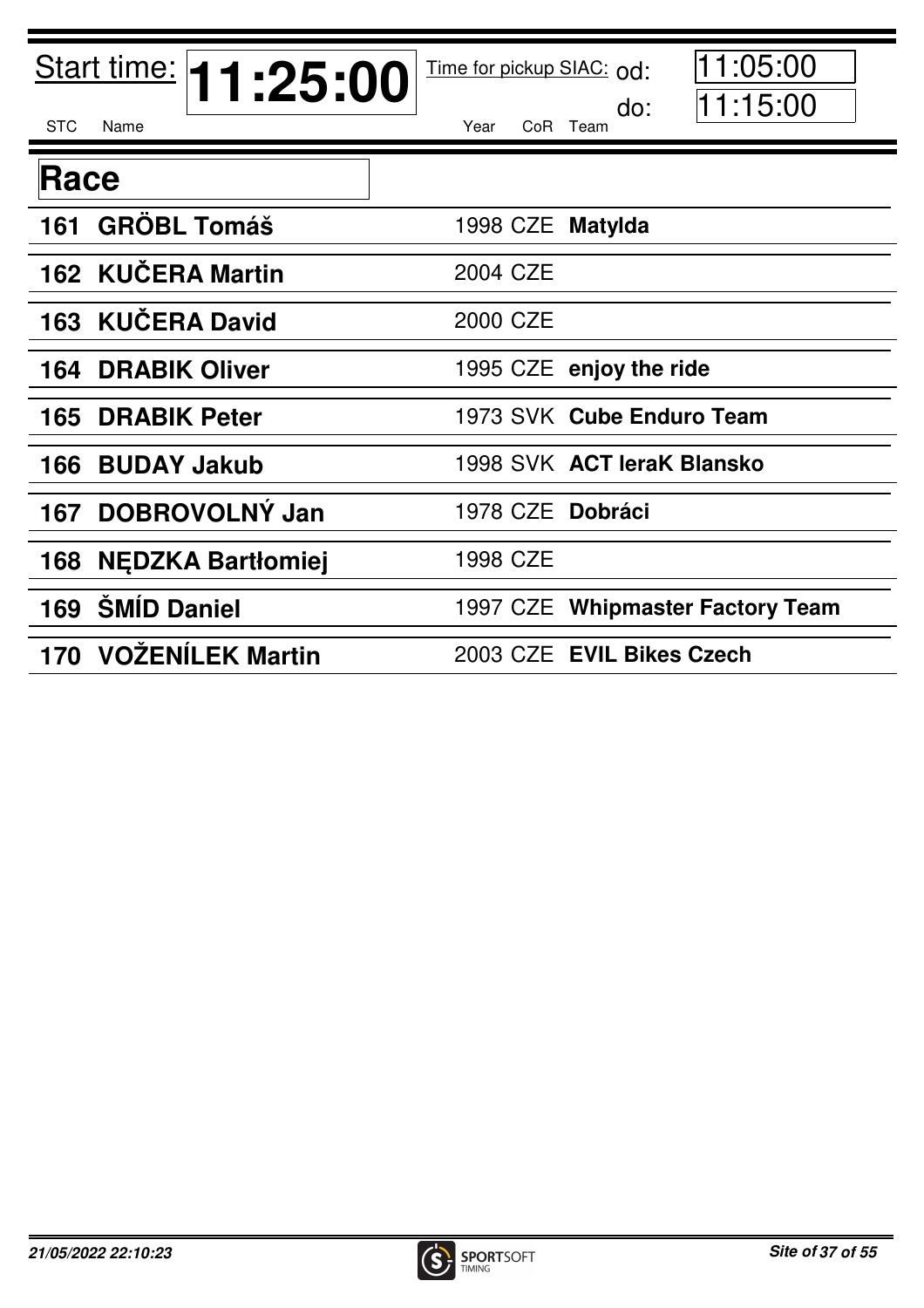| Start time: <b>11:25:00</b>       | 1:05:00<br>Time for pickup SIAC: od:<br>11:15:00<br>do: |
|-----------------------------------|---------------------------------------------------------|
| <b>STC</b><br>Name                | Year<br>CoR Team                                        |
| <b>E-Enduro Race</b>              |                                                         |
| <b>CHOVANČÍK Sebastián</b><br>541 | <b>1998 SVK</b>                                         |
| 542 DOBIÁS Marek                  | 1989 CZE rkolo.cz                                       |
| 543 DVOŘÁČEK Robin                | 1992 CZE                                                |
| <b>KOPECKÝ Martin</b><br>544      | 1996 CZE                                                |
| 545 KŘÍŽEK Martin                 | 1993 CZE                                                |
| <b>MĚCHURA David</b><br>546       | 1992 CZE                                                |
| <b>ONDRAČKA Rostislav</b><br>547  | 1990 CZE rkolo.cz                                       |
| 548 POUPERA Petr                  | 1975 CZE                                                |
| <b>RULÍK Lukáš</b><br>549         | 1986 CZE                                                |
| <b>VIČÍK Ľuboš</b><br>550         | 1973 SVK Adrenalín bike team                            |

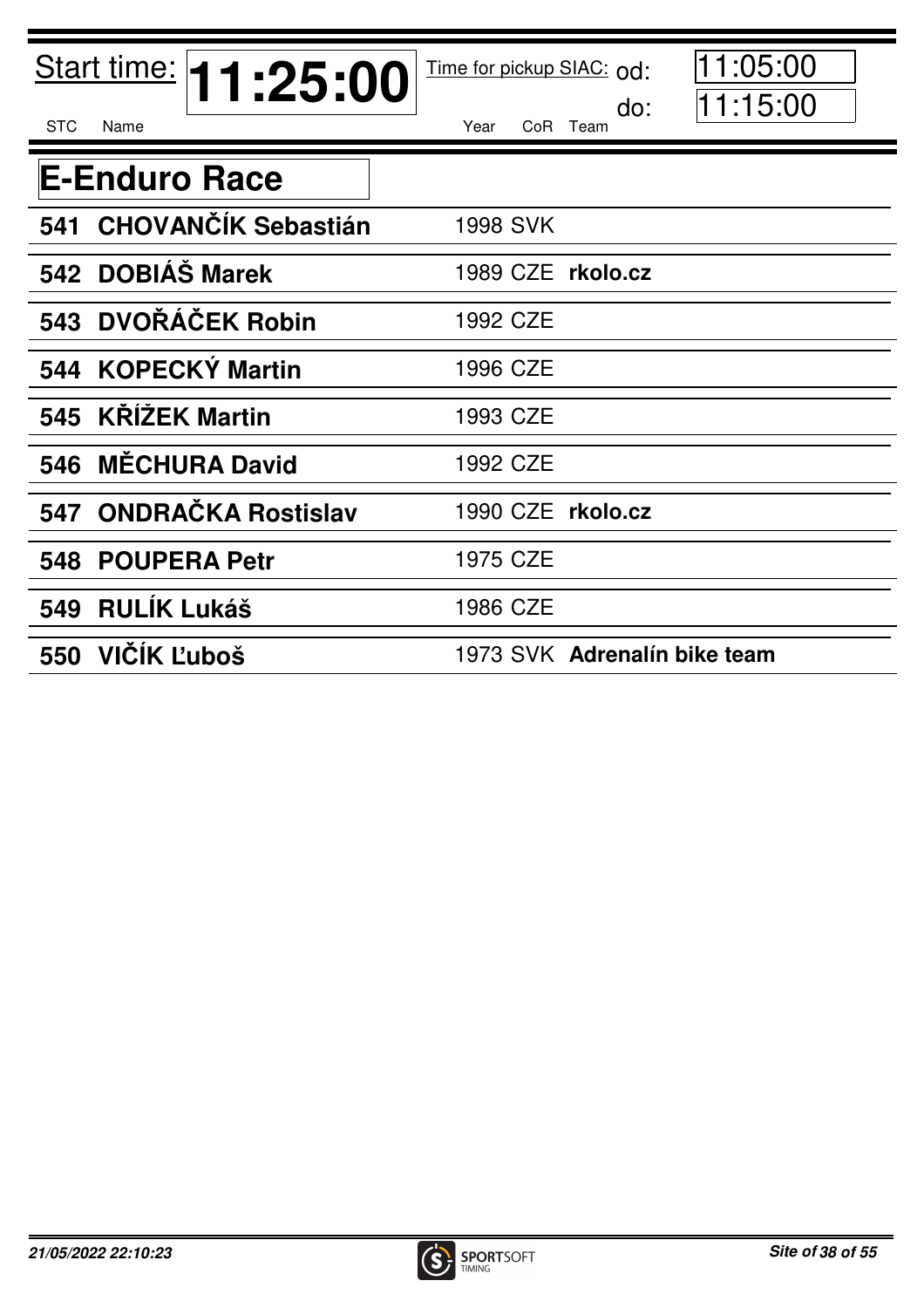| Start time: <b>11:30:00</b>   | 11:10:00<br>Time for pickup SIAC: od:<br>11:20:00<br>do: |
|-------------------------------|----------------------------------------------------------|
| <b>STC</b><br>Name            | Year<br>CoR Team                                         |
| Race                          |                                                          |
| <b>CSEH Veronika</b><br>151   | 1970 HUN Alpinbike Team                                  |
| 152 ÖRDÖG Dániel              | 1982 HUN Alpinbike Team                                  |
| 153 TRPELKA Kryštof           | 1994 CZE                                                 |
| <b>DRAGOUN Václav</b><br>154  | 2005 CZE COPR TJ Přeštice                                |
| <b>WITEK Michał</b><br>155    | 1993 POL                                                 |
| 156 SLANCOVÁ Anna             | 2000 CZE Cycology Shop                                   |
| <b>157 MAYRHOFER Reinhard</b> | 1976 AUT Team Dorrong Enduro                             |
| <b>CERNY Marek</b><br>158     | 1973 CZE <b>B4 Team</b>                                  |
| <b>SEHNAL Martin</b><br>159   | 1982 CZE B4 Team                                         |
| <b>160 KANTOREK Petr</b>      | 1984 CZE                                                 |

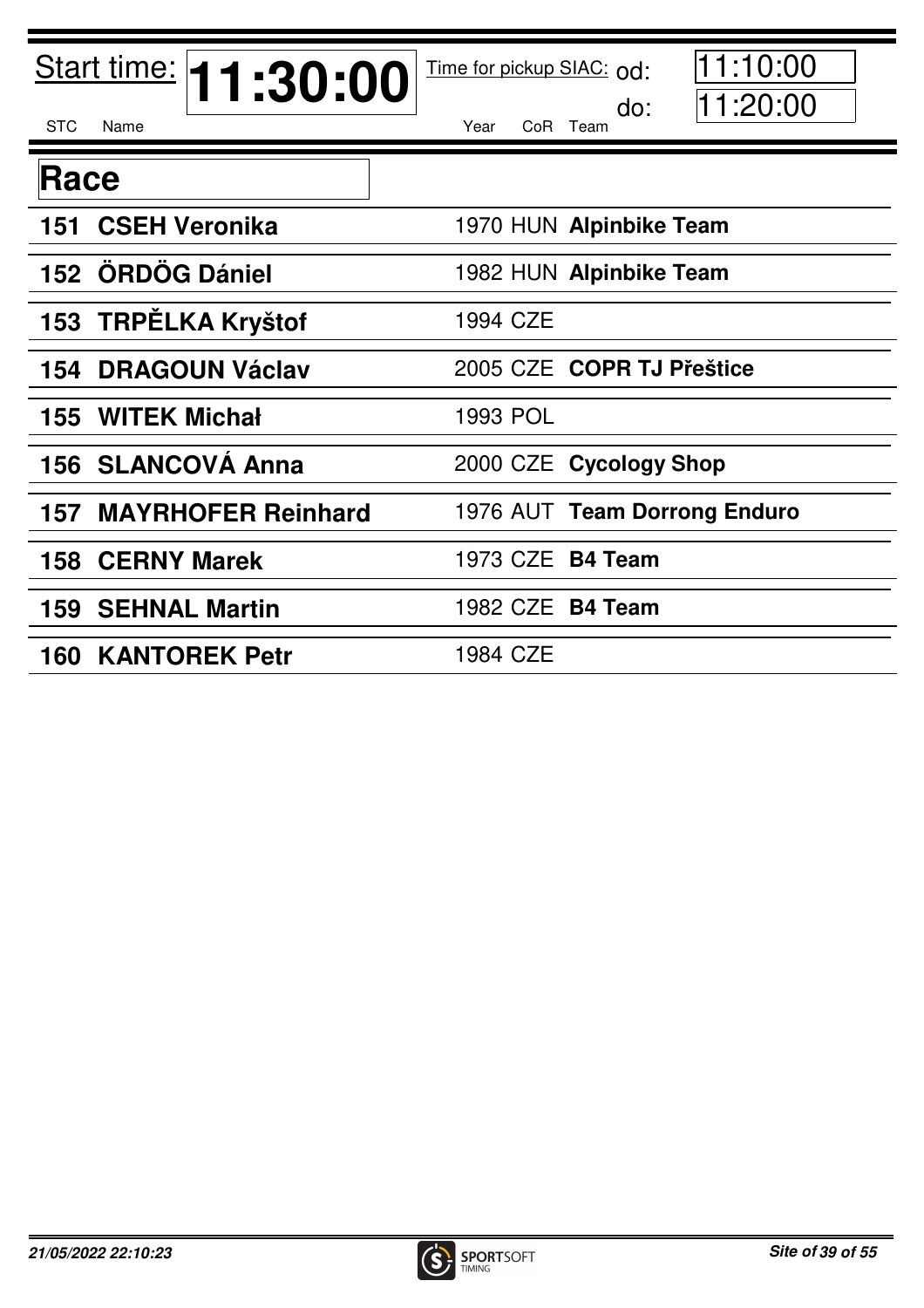| Start time: <b>11:35:00</b>    | 11:15:00<br>Time for pickup SIAC: od:<br>11:25:00 |
|--------------------------------|---------------------------------------------------|
| <b>STC</b><br>Name             | do:<br>Year<br>CoR Team                           |
| Race                           |                                                   |
| <b>OOSTERHUIS Jacco</b><br>141 | 1990 CZE                                          |
| 142 POKŠTEFL Michal            | 1991 CZE KOLA-BBM.CZ                              |
| <b>143 VACEK Radek</b>         | 1981 CZE                                          |
| 144 ADÁMEK Jiří                | 1976 CZE                                          |
| 145<br><b>BUREK Katarzyna</b>  | 1993 POL                                          |
| 146 POPOVOVÁ Natálie           | 1995 CZE King's Cycles                            |
| 147 NETIK Radim                | 1998 CZE                                          |
| <b>ENDER Kurt</b><br>148       | 1991 GER                                          |
| <b>SILLER Vít</b><br>149       | 1992 CZE                                          |
| 150 ADAMCOVÁ Dominika          | 1995 CZE                                          |

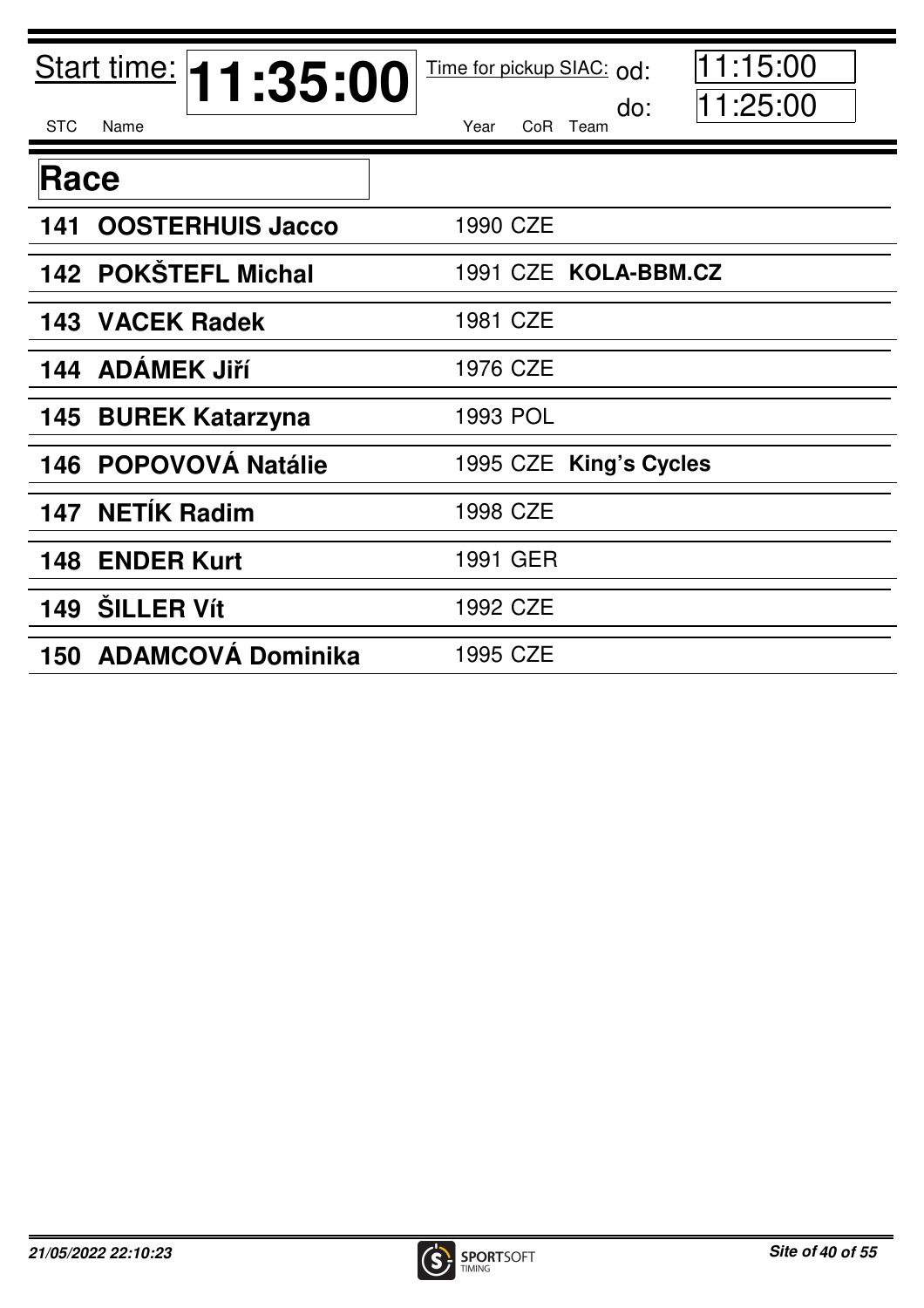| Start time: <b>11:40:00</b> | 1:20:00<br>Time for pickup SIAC: od:<br>11:30:00<br>do: |
|-----------------------------|---------------------------------------------------------|
| <b>STC</b><br>Name          | Year<br>CoR Team                                        |
| Race                        |                                                         |
| <b>JAROŠ Kamil</b><br>131   | 2002 CZE                                                |
| 132 VONDRÁŠEK Jakub         | 1995 CZE Spectrumbike Specialized                       |
| <b>133 SCHNEIDER Radek</b>  | 1984 CZE                                                |
| <b>MAXA Adam</b><br>134     | 2004 CZE PTBshop.cz                                     |
| 135 SVÍZELA Tomáš           | 2000 CZE 4EVER Cyklo Bulis                              |
| 136 PRCHALOVÁ Libuše        | 2001 CZE 4EVER Cyklo Bulis                              |
| 137 VÁLEK Michal            | 1985 CZE                                                |
| <b>HALUZA Tomáš</b><br>138  | 2005 CZE Enduro Beast Brno                              |
| <b>TOBEŠ Tadeáš</b><br>139  | 2003 CZE Sk Żamberk Tessuti sport                       |
| 140 TOBEŠ Jiří              | 1974 CZE Tobibike                                       |

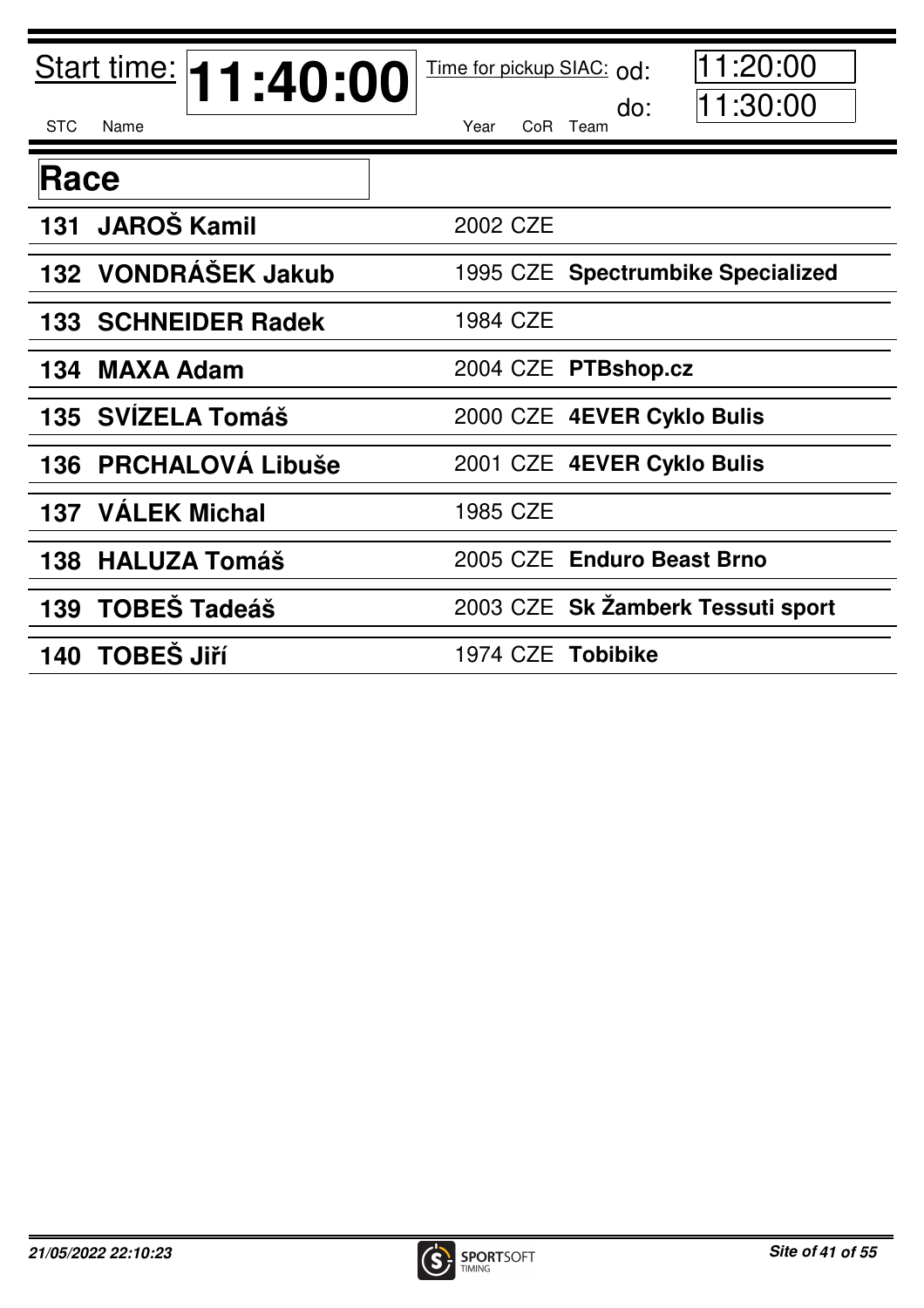| Start time: <b>11:45:00</b>  | 11:25:00<br>Time for pickup SIAC: od: |
|------------------------------|---------------------------------------|
| <b>STC</b><br>Name           | 11:35:00<br>do:<br>Year<br>CoR Team   |
| Race                         |                                       |
| 121 ŠTEFANOVÁ Kateřina       | 2001 CZE                              |
| <b>122 ADAMI Roman</b>       | 1967 CZE                              |
| 124 JELÍNEK Milan            | 1977 CZE BEKO Bike Team               |
| 125 SEDLAK Ondřei            | 1990 CZE Next Racing Cycling Team     |
| <b>126 SCHYDLO Artur</b>     | 2005 POL                              |
| <b>PINDAK Radek</b><br>127   | 1984 CZE Bike de Sade                 |
| <b>MARKVART JIří</b><br>128  | 1991 CZE Bike de Sade                 |
| <b>MARKVART Pavel</b><br>129 | 1992 CZE Bike de Sade                 |
| 130 PROKEŠ Tomáš             | 1992 CZE                              |

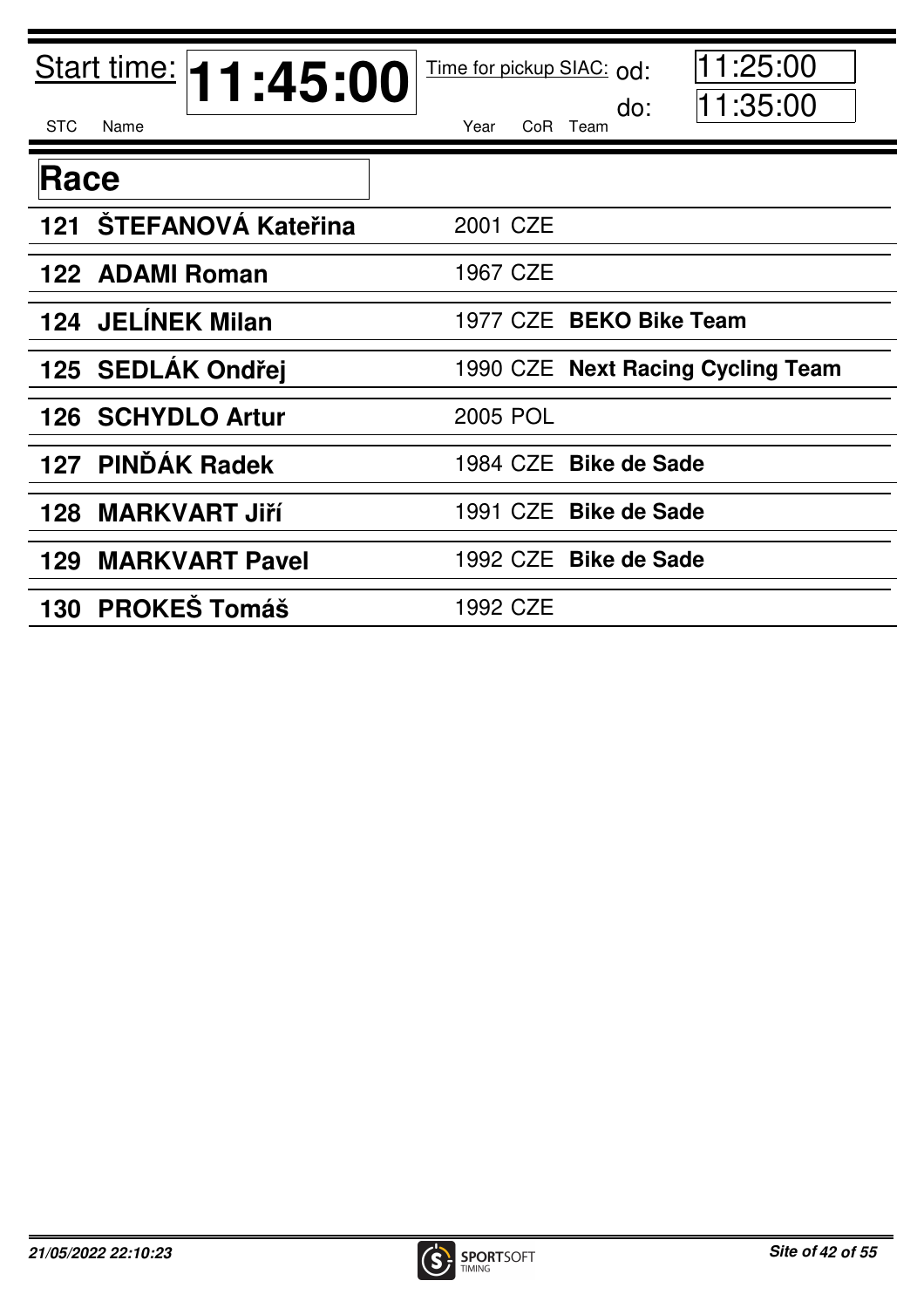| Start time: <b>11:50:00</b>       | 1:30:00<br>Time for pickup SIAC: od:<br>11:40:00<br>do: |
|-----------------------------------|---------------------------------------------------------|
| <b>STC</b><br>Name                | Year<br>CoR Team                                        |
| Race                              |                                                         |
| <b>HAVELKA Jan</b><br>111         | 1980 CZE Bee-biker                                      |
| 112 VLK Vojtěch                   | 1975 CZE Rychlý Péra                                    |
| 113 ROUŠAVÝ Vojtěch               | 1998 CZE JC Bike                                        |
| <b>EHRENSBERGER Oliver</b><br>114 | 1996 GER                                                |
| <b>KONRADY Martin</b><br>115      | 1994 CZE                                                |
| 116 HŘEBÍČEK Radek                | 2002 CZE Cycology Bike Shop                             |
| 117 ŠVÁN Vojtěch                  | 1988 CZE EVIL Bikes Czech                               |
| <b>ČERMÁK Michal</b><br>118       | 1981 CZE                                                |
| <b>SOBOTKA Adam</b><br>119        | 2005 CZE Enduro Beast Brno                              |
| <b>KALOUSEK Jakub</b><br>120.     | 2005 CZE Sk Zamberk Tessuti sport                       |

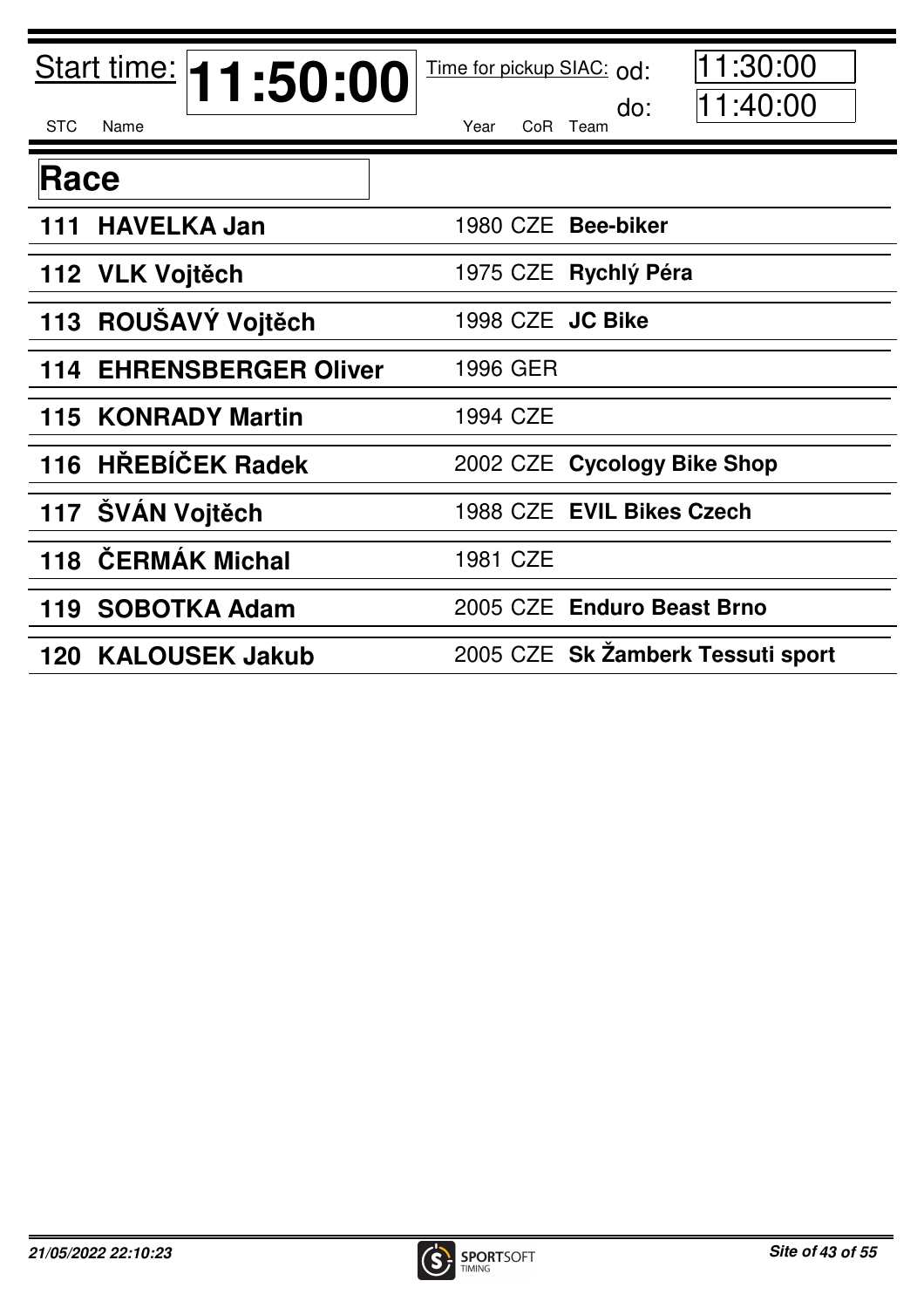| Start time: <b>11:55:00</b> | 1:35:00<br>Time for pickup SIAC: od: |
|-----------------------------|--------------------------------------|
| <b>STC</b><br>Name          | 11:45:00<br>do:<br>Year<br>CoR Team  |
| Race                        |                                      |
| <b>ŠVRČINA Jiří</b><br>101  | 2004 CZE Enduro Beast Brno           |
| <b>102 KROUTIL Petr</b>     | 1975 CZE                             |
| 103 HLADILEK Jiří           | 1981 CZE AMOKbikers                  |
| <b>104 REINECKER Jens</b>   | 1987 GER                             |
| 106 GROCHOWSKI Jakub        | 1993 POL Freakyrippers               |
| <b>JADCZAK Marek</b><br>107 | <b>1988 POL</b>                      |
| 108 MIKULKA František       | 1998 CZE Cyklokolonial.cz            |
| 109 VACEK Roman             | 1964 CZE Pomalu. ale jistě!          |
| 110 VLK David               | 2004 CZE Rychlý Péra                 |

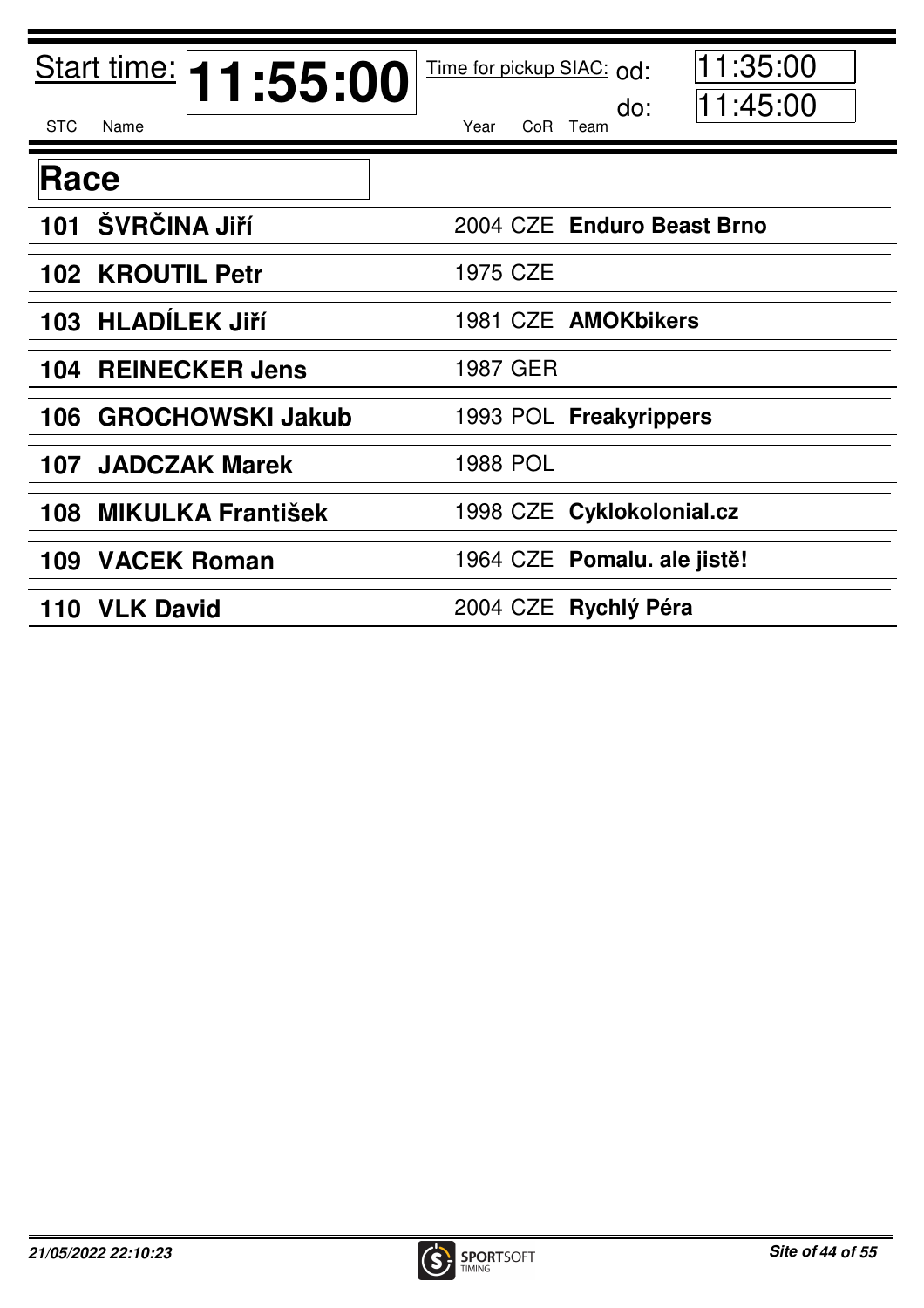|            | Start time: <b>12:00:00</b> | 1:40:00<br>Time for pickup SIAC: od: |
|------------|-----------------------------|--------------------------------------|
| <b>STC</b> | Name                        | 11:50:00<br>do:<br>Year<br>CoR Team  |
| Race       |                             |                                      |
| 91         | <b>ŠEBEK Luděk</b>          | 1968 CZE Bike Licence                |
| 92         | <b>KRATOCHVÍL David</b>     | 1987 CZE \$                          |
| 93         | <b>JERÁBEK Milan</b>        | 1979 CZE MONDRAKER ENDURO TEAM       |
| 94         | <b>VALA Jakub</b>           | 1980 CZE CK Stara Ves                |
| 95         | <b>BEDNÁŘ Filip</b>         | 2004 CZE Enduro Beast Brno           |
| 96         | ZABLOUDIL Štěpán            | 1991 CZE Maloch Racing Team          |
| 97         | <b>ORAVEC Petr</b>          | 1993 CZE UNDERWOOD CYCLING LAB       |
| 98         | PETRŮ Jan                   | 1989 CZE                             |
| 99         | <b>HAJNÝ Martin</b>         | 1986 CZE                             |
| 100        | <b>ČIKL Miloš</b>           | 1983 CZE MONDRAKER ENDURO TEAM       |

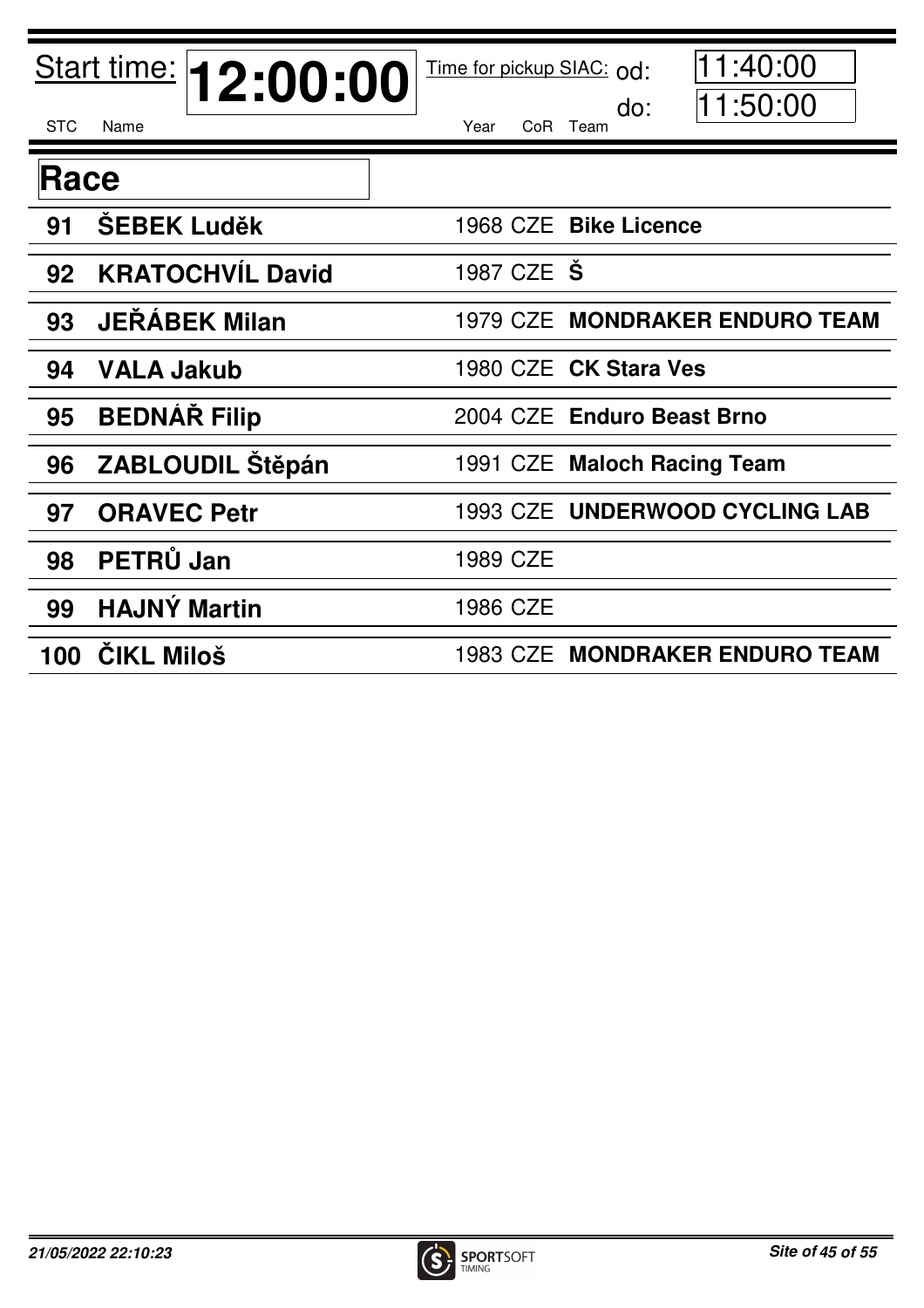| Start time: <b>12:05:00</b> |                          | 1:45:00<br>Time for pickup SIAC: od: |
|-----------------------------|--------------------------|--------------------------------------|
| <b>STC</b>                  | Name                     | 11:55:00<br>do:<br>Year<br>CoR Team  |
| Race                        |                          |                                      |
| 81                          | <b>KLOKOČKA Ladislav</b> | 1957 CZE BIKESTRIKE.COM              |
| 82                          | <b>VIELHAUER Paul</b>    | 1999 GER                             |
| 83                          | <b>SVOBODA David</b>     | 1992 CZE                             |
| 84                          | <b>HOLIK Jan</b>         | 1999 CZE Commencal FDF Team          |
| 85                          | <b>BALÍKOVÁ Pavla</b>    | 1988 CZE Trek Staněk Sport           |
| 86                          | <b>HAVEL Jakub</b>       | 1975 CZE Bikefactory Strakonice      |
| 87                          | <b>DURCHANEK Martin</b>  | 1985 CZE MONDRAKER ENDURO TEAM       |
| 88                          | <b>PRYLINSKI Mikołaj</b> | 1990 POL                             |
| 89                          | <b>JAZEJČEK René</b>     | 1971 CZE Moravian Eagles             |
| 90                          | <b>BETLACH Tomáš</b>     | 1983 CZE Light Core team             |

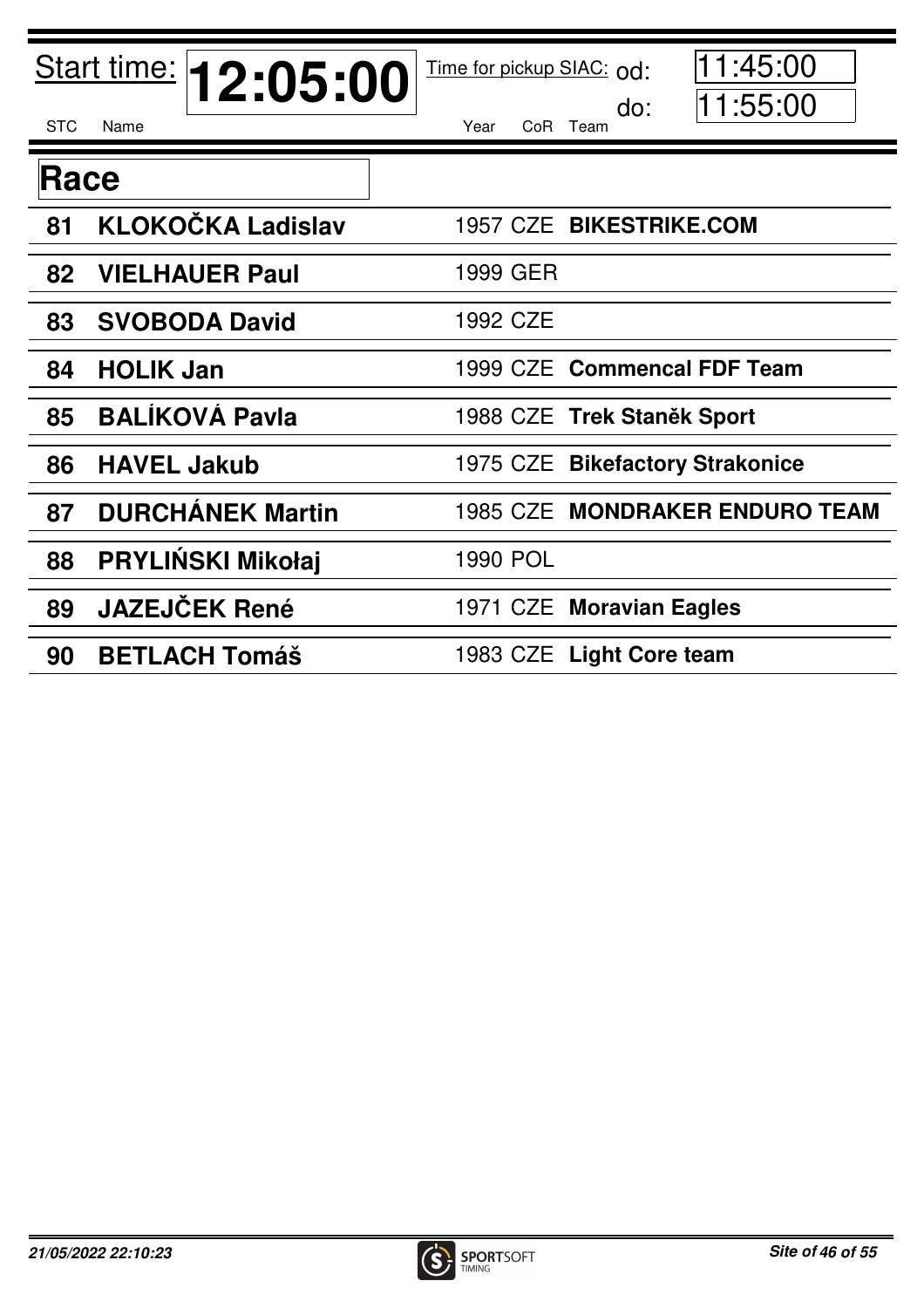| 11:50:00<br>Start time: <b>12:10:00</b><br>Time for pickup SIAC: od: |                        |              |                                 |                                |
|----------------------------------------------------------------------|------------------------|--------------|---------------------------------|--------------------------------|
| <b>STC</b>                                                           | Name                   | Year         | do:<br>CoR Team                 | 12:00:00                       |
| Race                                                                 |                        |              |                                 |                                |
| 71                                                                   | <b>BRYCHTA Pavel</b>   | 1987 CZE KCK |                                 |                                |
| 72                                                                   | <b>GRABMÜLLER Jan</b>  |              | 1981 CZE Bikefactory Strakonice |                                |
| 73                                                                   | <b>HLŮŽE Sebastian</b> |              | 1992 CZE Trailer Park Boys      |                                |
| 74                                                                   | <b>JANČA Kryštof</b>   |              | 2004 CZE KOLA-BBM.CZ            |                                |
| 75                                                                   | <b>KŘÍŽ Adam</b>       |              | 1995 CZE Cyklo team Kolárna     |                                |
| 76                                                                   | <b>LANDA Stěpán</b>    |              |                                 | 1981 CZE MONDRAKER ENDURO TEAM |
| 77                                                                   | <b>MATOUŠEK Matěj</b>  |              | 1987 CZE Shredwear              |                                |
| 78                                                                   | <b>WÄCHTLER Kevin</b>  |              | 1998 GER ShredErz e.V.          |                                |
| 79                                                                   | <b>BRAT Matěj</b>      |              | 1978 CZE BLUE FLY enduro team   |                                |
| 80                                                                   | <b>KADLEC Bedřich</b>  |              | 1982 CZE AMOKbikers             |                                |

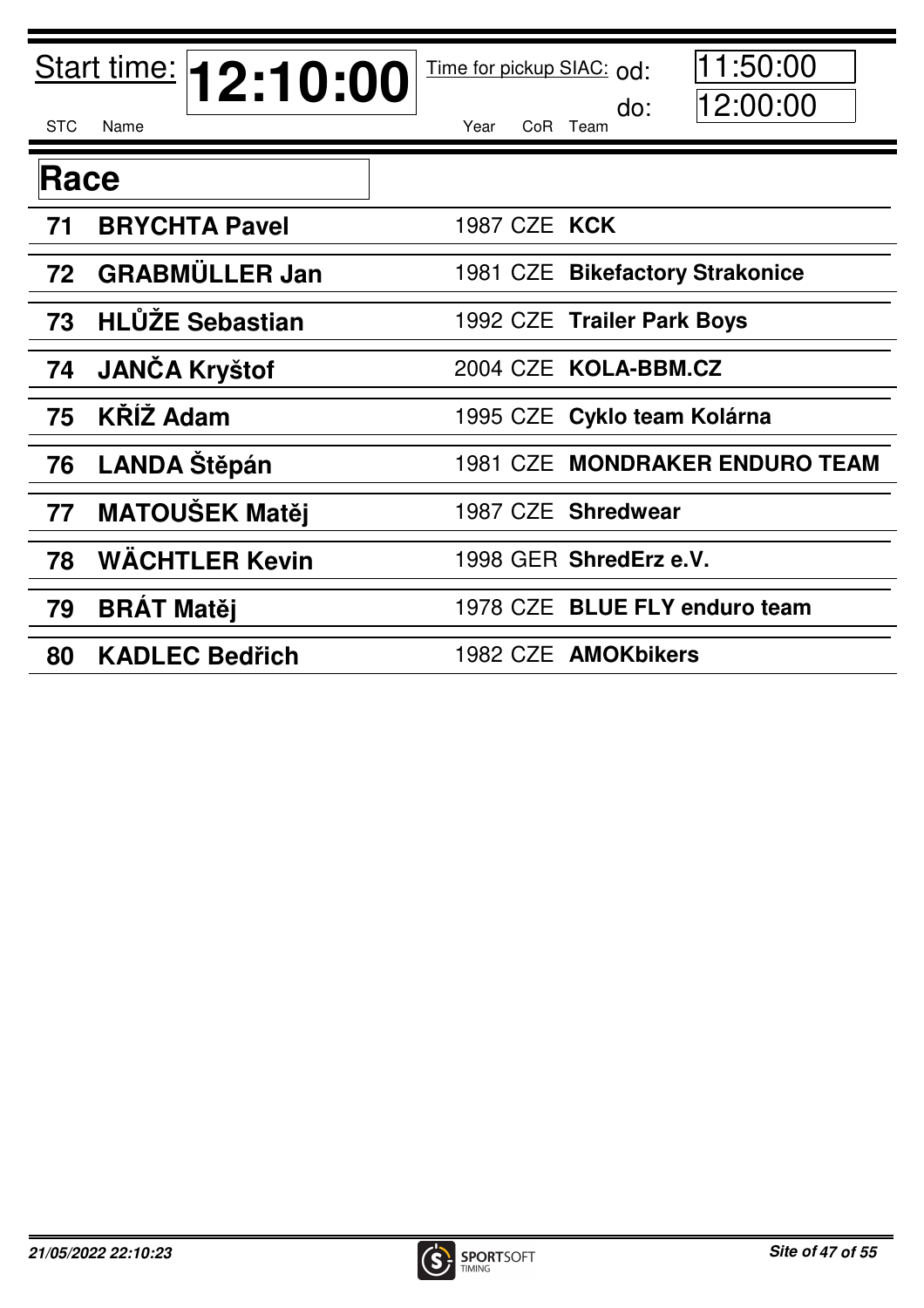|            | Start time: <b>12:15:00</b> | 11:55:00<br>Time for pickup SIAC: od:<br>12:05:00<br>do:      |
|------------|-----------------------------|---------------------------------------------------------------|
| <b>STC</b> | Name                        | Year<br>CoR Team                                              |
| Race       |                             |                                                               |
| 61         | <b>KUBICA David</b>         | 1970 CZE TrosKos Palava                                       |
| 62         | <b>REGULSKI Jakub</b>       | 1992 POL FULL GAS                                             |
| 63         | <b>KRAJČOVIECH Peter</b>    | <b>1992 SVK</b>                                               |
| 64         | <b>SANDER Wojciech</b>      | 1997 POL SHbikes                                              |
| 65         | ZÁPOTOCKÝ Jakub             | 1984 CZE                                                      |
| 66         | <b>REIMANN Erik</b>         | 1997 GER ShredERZ                                             |
| 67         | <b>HAVLICKÁ Kristýna</b>    | 1998 CZE Rock Machine Cyklomax                                |
| 68         | <b>NÁTR JIří</b>            | 1986 CZE RyS                                                  |
| 69         | <b>FOJTIK Hynek</b>         | 1978 CZE EVIL Bikes Czech                                     |
| 70         |                             | <b>STEJSKAL - VELOSERVIS Zby1975 CZE VELOSERVIS RACE BIKE</b> |

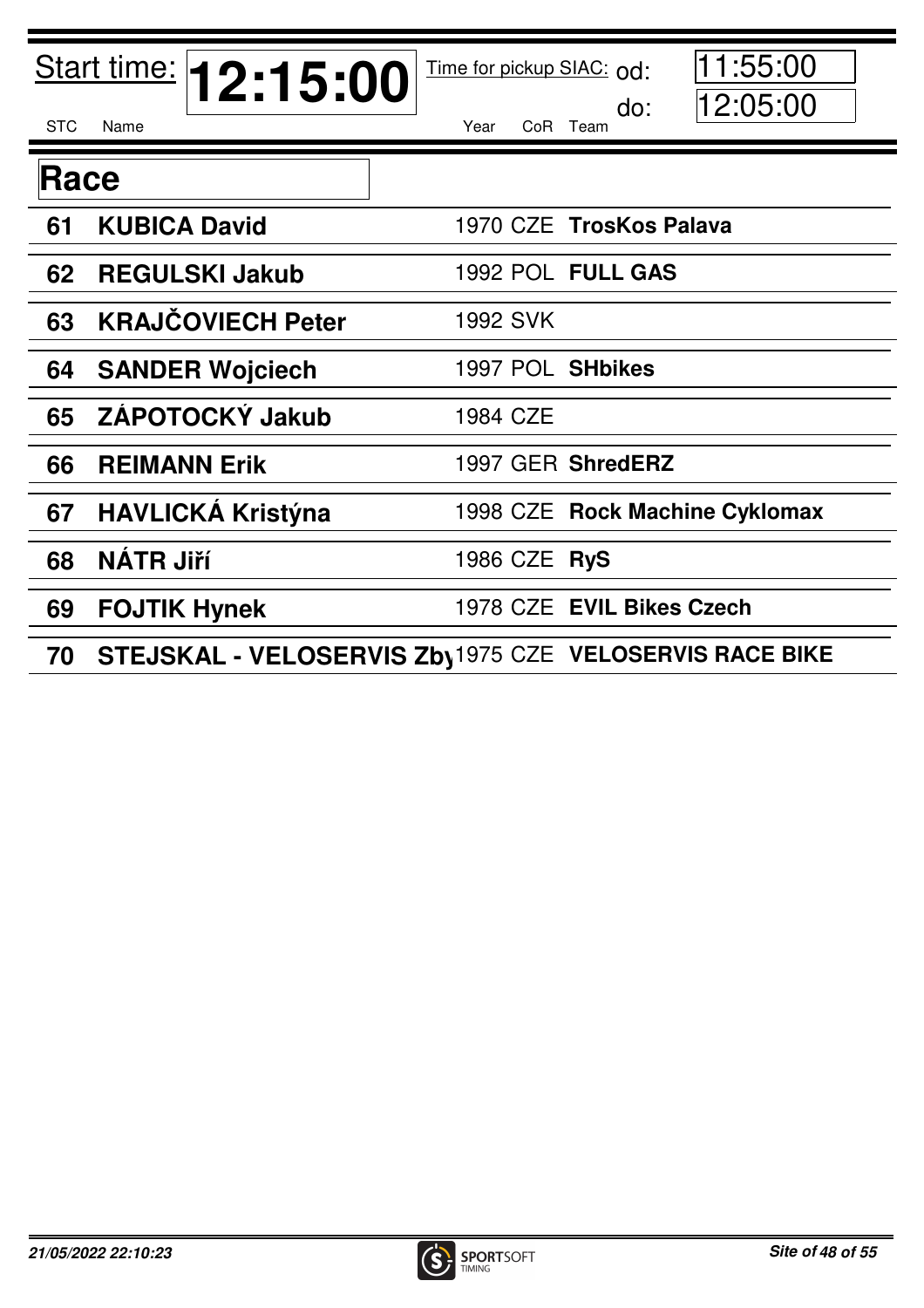| 12:00:00<br>Start time: <b>12:20:00</b><br>Time for pickup SIAC: od: |                            |                                     |  |
|----------------------------------------------------------------------|----------------------------|-------------------------------------|--|
| <b>STC</b>                                                           | Name                       | 12:10:00<br>do:<br>Year<br>CoR Team |  |
| <b>Race</b>                                                          |                            |                                     |  |
| 51                                                                   | <b>IKONOMIDIS Daniel</b>   | 1994 CZE Commencal FDF Team         |  |
| 52                                                                   | <b>DRENGUBAKOVA Andrea</b> | 1990 CZE N1 TEAM                    |  |
| 53                                                                   | <b>ZWOLAK Wojtek</b>       | 1993 POL<br><b>SHbikes</b>          |  |
| 54                                                                   | <b>SZEP Milan</b>          | 1966 CZE BIKESTRIKE.COM             |  |
| 55                                                                   | <b>KOPECKÝ Michal</b>      | 1976 CZE Pepebike Brno              |  |
| 56                                                                   | <b>SOUKAL Matěj</b>        | 2004 CZE                            |  |
| 57                                                                   | RŮŽIČKA Tomáš              | 1973 CZE Hells boys                 |  |
| 58                                                                   | <b>KREJSA Martin</b>       | 1980 CZE RENOVAK-KUS Sopotnice      |  |
| 59                                                                   | <b>MALÝ Petr</b>           | 1995 CZE Commencal FDF Team         |  |
| 60                                                                   | <b>KRSEK Martin</b>        | 1966 CZE MONDRAKER ENDURO TEAM      |  |

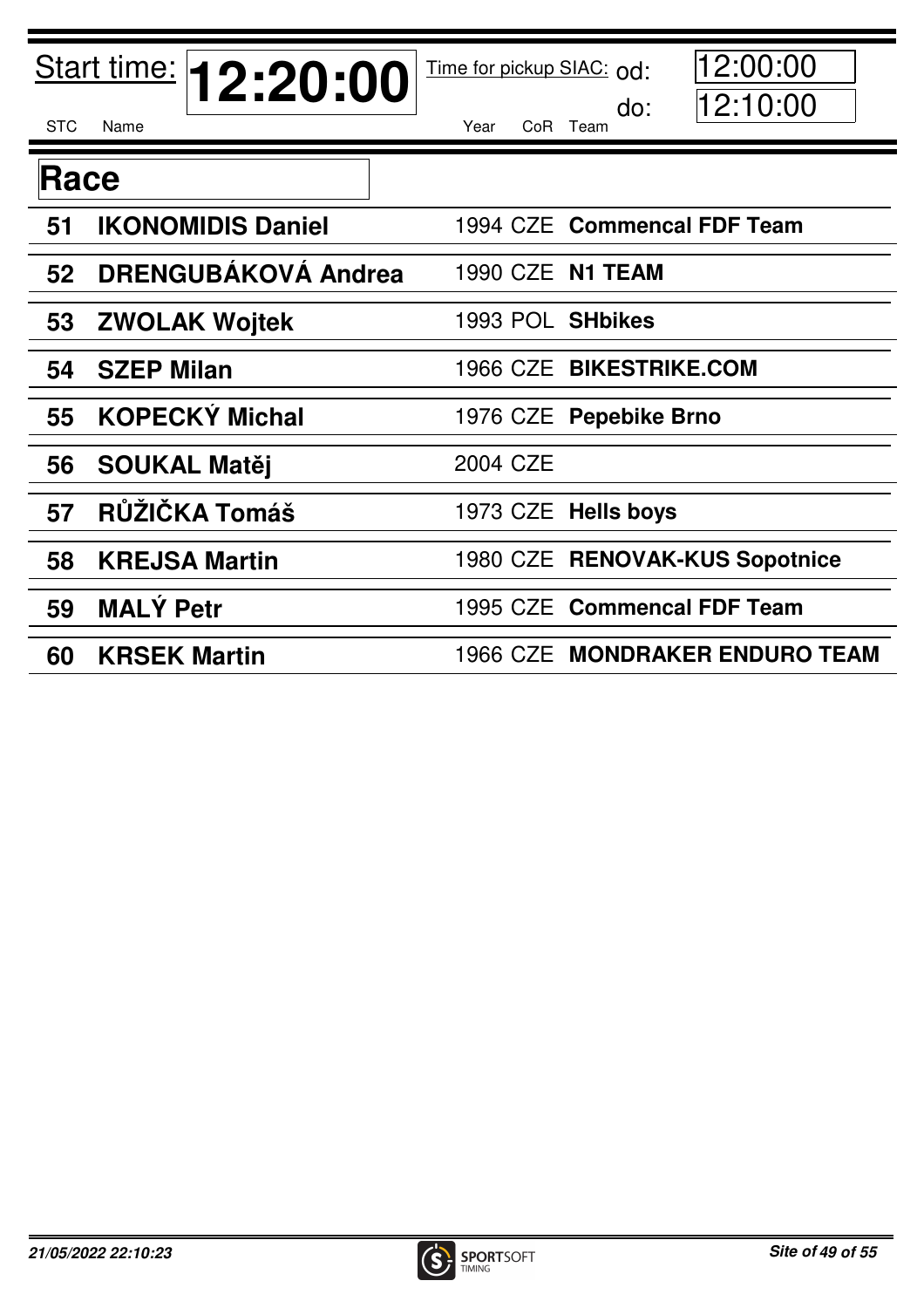|            | Start time: <b>12:25:00</b>                | 12:05:00<br>Time for pickup SIAC: od:<br>12:15:00<br>do: |  |
|------------|--------------------------------------------|----------------------------------------------------------|--|
| <b>STC</b> | Name                                       | CoR Team<br>Year                                         |  |
| Race       |                                            |                                                          |  |
| 41         | <b>VYKOUPIL Jan</b>                        | 1992 CZE DAB racing team                                 |  |
| 42         | <b>BALEK Boris</b>                         | 1991 CZE ORE MTB RACING TEAM                             |  |
| 43         | <b>HANZLIK Jan</b>                         | 1995 CZE Maloch Racing Team                              |  |
| 44         | <b>MÍKA Antonín</b>                        | 1992 CZE Commencal FDF Team                              |  |
| 45         | <b>DOBŘECKÝ Pavel</b>                      | 1982 CZE                                                 |  |
| 46         | <b>TEJKAL Zbyněk</b>                       | 1983 CZE AMOKbikers                                      |  |
| 47         | <b>PAVEK Matyáš</b>                        | 2004 CZE Shred Lab                                       |  |
| 48         | <b>HUBÁČEK Petr</b>                        | 1984 CZE                                                 |  |
| 49         | <b>TARKOWSKI Marcin</b>                    | 1993 POL Freaky Rippers                                  |  |
| 50         | <b>NESTLEROVA Fejola Stepank: 1985 CZE</b> |                                                          |  |

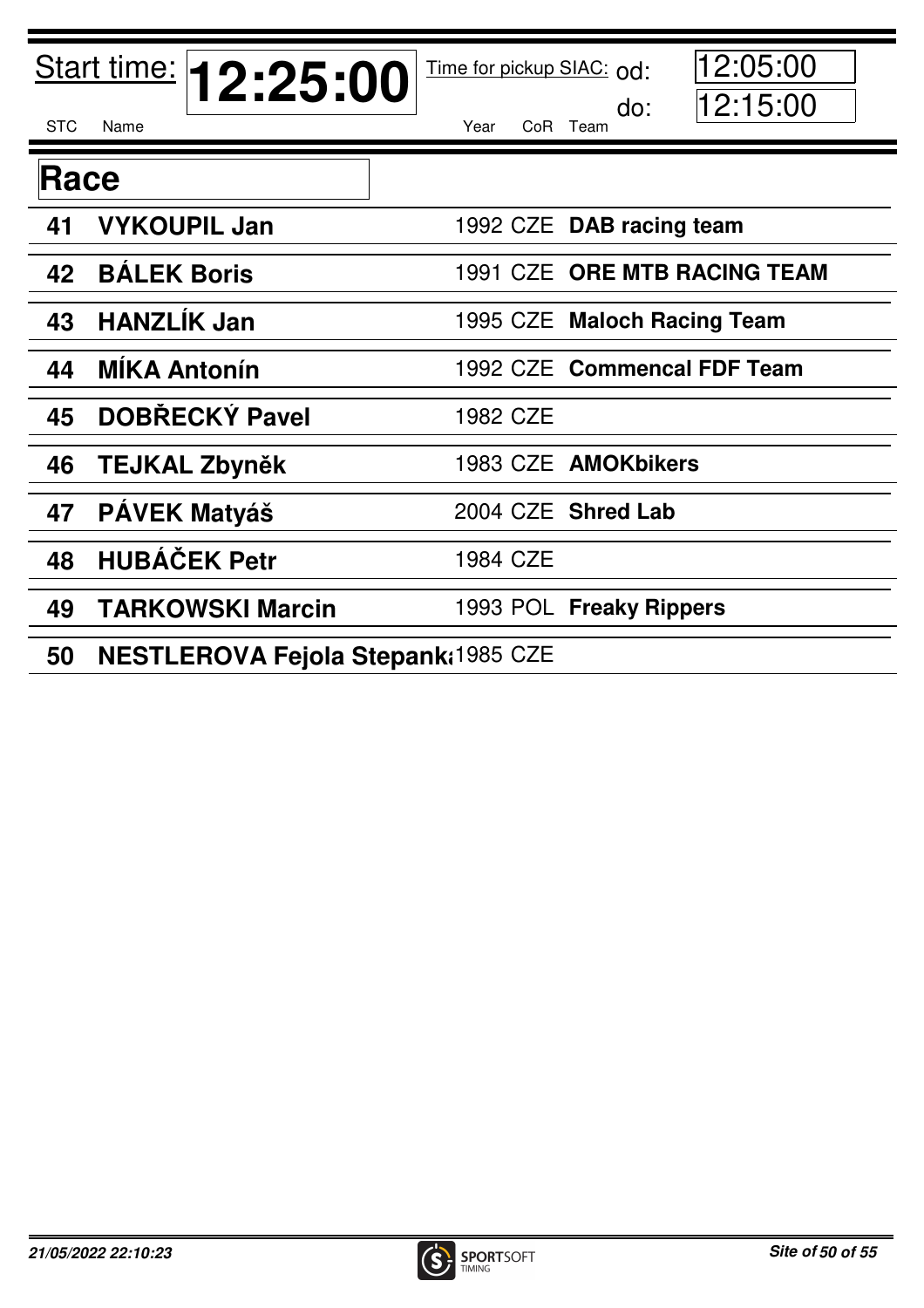| 12:10:00<br>Start time: <b>12:30:00</b><br>Time for pickup SIAC: od: |                        |                                     |  |  |
|----------------------------------------------------------------------|------------------------|-------------------------------------|--|--|
| <b>STC</b><br>Name                                                   |                        | 12:20:00<br>do:<br>CoR Team<br>Year |  |  |
| Race                                                                 |                        |                                     |  |  |
| 31                                                                   | <b>ZÚBEK Petr</b>      | 1970 CZE ZUBR Racing Koscom SEIKO   |  |  |
| 32 <sub>2</sub>                                                      | <b>BURES Miroslav</b>  | 1989 CZE COV Expert racing          |  |  |
| 33                                                                   | <b>MIKO Ladislav</b>   | 1989 CZE                            |  |  |
| 34                                                                   | <b>HYNČICA Petr</b>    | 1973 CZE Top no Trail               |  |  |
| 35                                                                   | <b>JAROŠ Milan</b>     | 1994 CZE                            |  |  |
| 36                                                                   | <b>DVOŘÁČEK Petr</b>   | 1988 CZE                            |  |  |
| 37                                                                   | <b>SILOVSKÝ Matouš</b> | 1999 CZE PTBshop.cz TREK            |  |  |
| 38                                                                   | <b>PECINA Robert</b>   | 1985 CZE                            |  |  |
| 39                                                                   | <b>NIRNBERG Petr</b>   | 1990 CZE                            |  |  |
| 40                                                                   | <b>FLÁMA Tomáš</b>     | 1997 CZE T.S. Bohemia FlamFarm      |  |  |

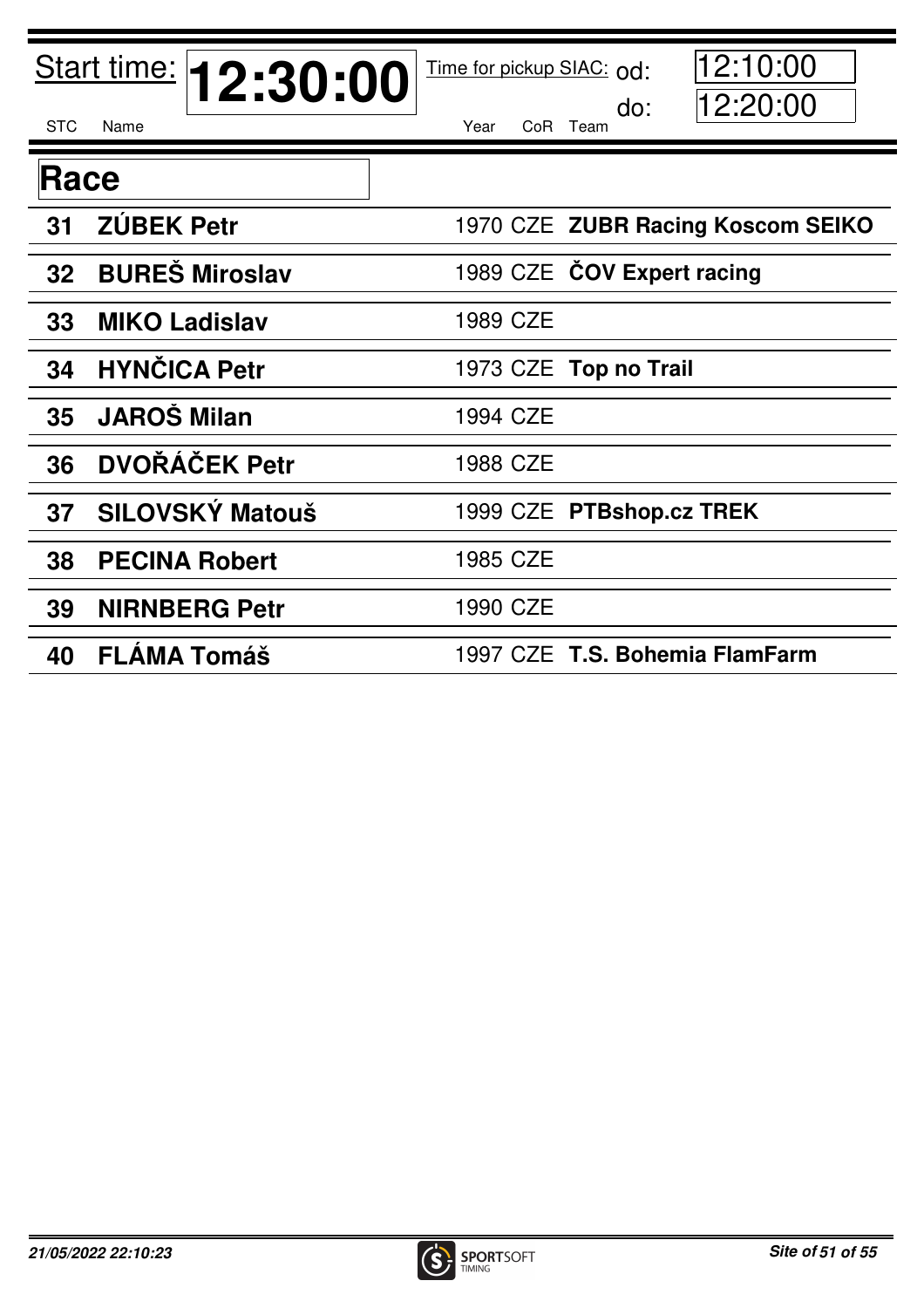|            | Start time: <b>12:35:00</b> | 12:15:00<br>Time for pickup SIAC: od: |
|------------|-----------------------------|---------------------------------------|
| <b>STC</b> | Name                        | 12:25:00<br>do:<br>Year<br>CoR Team   |
| Race       |                             |                                       |
| 21         | <b>KULHAVÝ Radek</b>        | 1984 CZE Protocycles                  |
| $22 \,$    | <b>KRÍŽEK Miroslav</b>      | 1978 CZE Commencal FDF Team           |
| 23         | ČIŽINSKÝ Milan              | 1974 CZE Madesign World Racing        |
| 24         | FIEDLER Zdeněk              | 2002 CZE Cistý sport                  |
| 25         | <b>HYNČICA Vlastimil</b>    | 1978 CZE Top on Trail. Whyte          |
| 26         | <b>ČABLÍK Jakub</b>         | 1992 CZE Sapa bike                    |
| 27         | <b>KORYŤÁK Milan</b>        | 1999 CZE Sport Team Nýrsko            |
| 28         | <b>HANÁK Ondřej</b>         | 2003 CZE Bike puzzle team             |
| 29         | <b>ODZIOMEK Olaf</b>        | 1994 POL                              |
| 30         | PRŮDKOVÁ Barbora            | 1996 CZE Multicraft MTB Team          |

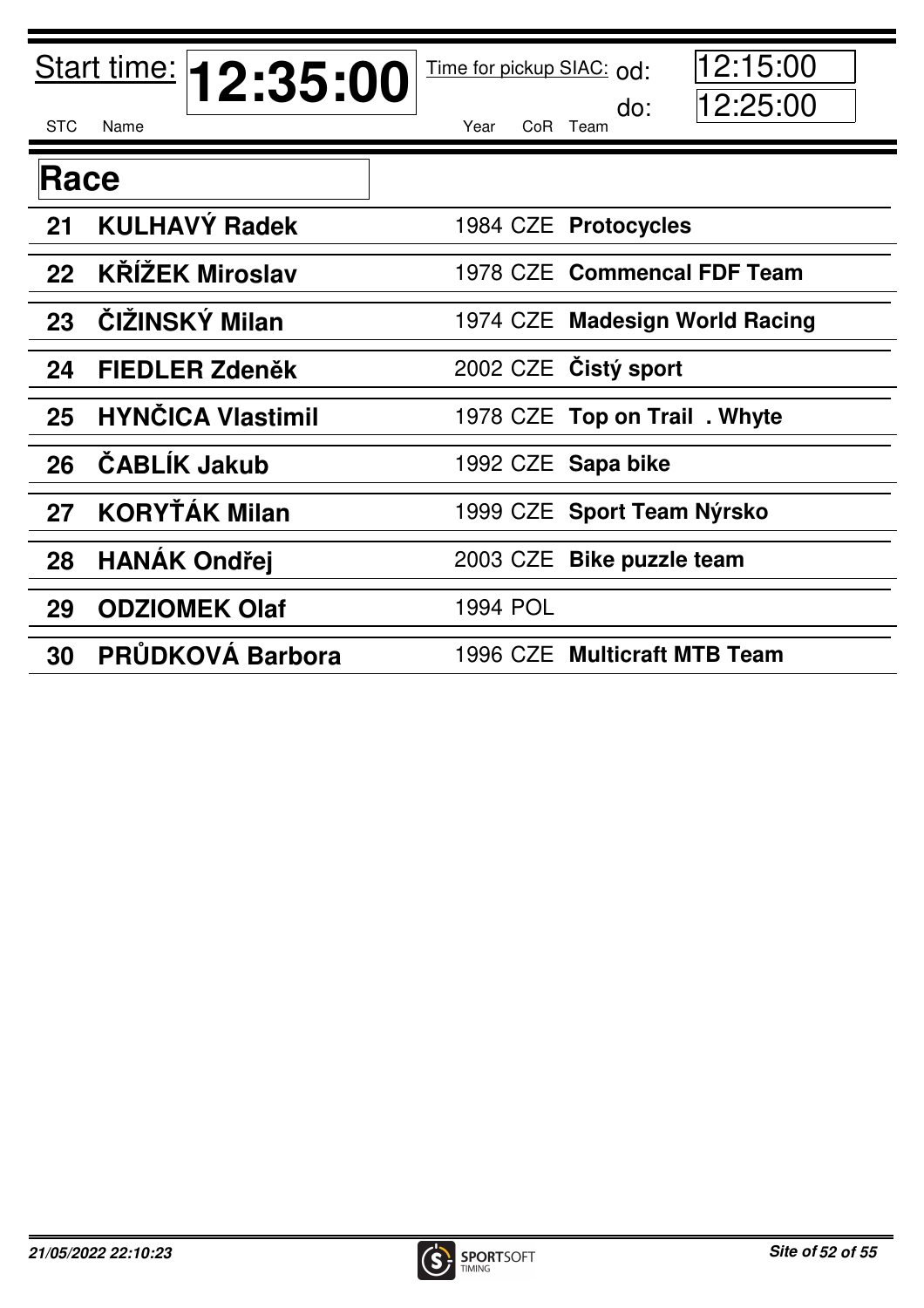| Start time: <b>12:40:00</b>   | 12:20:00<br>Time for pickup SIAC: od:<br>12:30:00 |  |  |
|-------------------------------|---------------------------------------------------|--|--|
| <b>STC</b><br>Name            | do:<br>Year<br>CoR Team                           |  |  |
| Race                          |                                                   |  |  |
| <b>ŽILÁK František</b><br>11  | 1981 CZE Rock Machine Cyklomax                    |  |  |
| <b>SCHUBERT André</b><br>12   | 1980 GER ShredErz eV                              |  |  |
| <b>MAROUL Tomáš</b><br>13     | 2002 CZE GAPP System - Kolofix                    |  |  |
| <b>SKIBA Karol</b><br>14      | <b>2000 POL</b>                                   |  |  |
| <b>MOUDRÝ Vojtěch</b><br>15   | 2000 CZE TREK KUR ENDURO                          |  |  |
| <b>SCHUBERT Marc</b><br>16    | 1985 GER ShredErz e.V.                            |  |  |
| 17<br><b>MORAWSKI Filip</b>   | 1999 CZE Top on Trail team                        |  |  |
| <b>MOŠKO Martin</b><br>18     | 1990 CZE Commencal FDF Team                       |  |  |
| 19<br><b>SEHNAL Stanislav</b> | 1994 CZE Kellys Factory team                      |  |  |
| 20<br><b>CASKA Ivo</b>        | 1983 CZE PTBshop.cz                               |  |  |

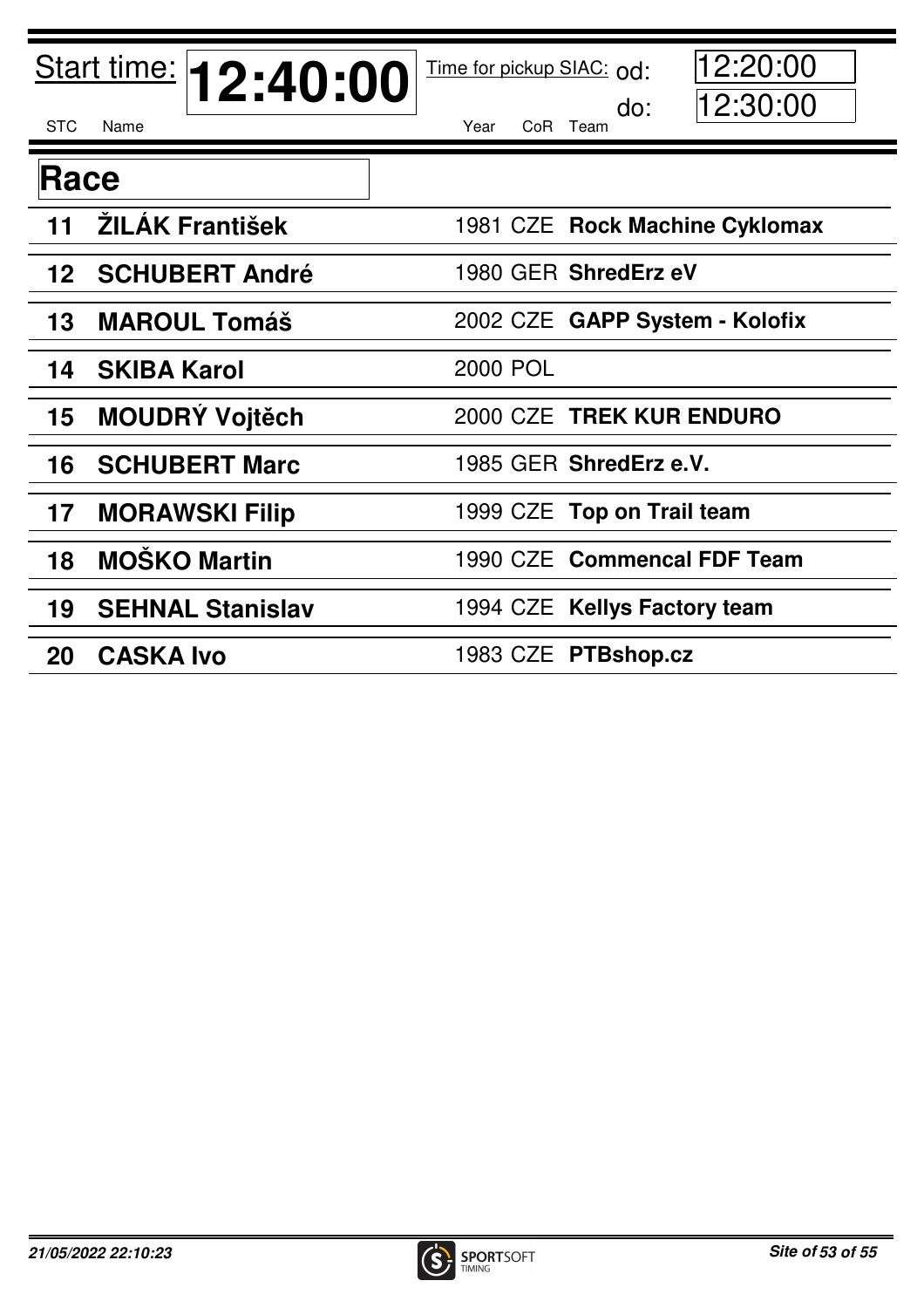| 12:25:00<br>Start time: <b>12:45:00</b><br>Time for pickup SIAC: od: |                        |                               |                  |                                       |
|----------------------------------------------------------------------|------------------------|-------------------------------|------------------|---------------------------------------|
| <b>STC</b>                                                           | Name                   |                               | Year             | 12:35:00<br>do:<br>CoR Team           |
| Race                                                                 |                        |                               |                  |                                       |
| 1                                                                    | <b>MYŠÍK Milan</b>     |                               |                  | 1993 CZE TREK KUR ENDURO              |
| $\mathbf{2}$                                                         | <b>ŘÍHA Jakub</b>      |                               | 1992 CZE N1 TEAM |                                       |
| 3                                                                    |                        | <b>TEJCHMAN Přemek</b>        |                  | 1988 CZE Qayron Factory Team          |
| 4                                                                    |                        | <b>KLOKOČKA Vojtěch</b>       |                  | 2004 CZE BIKESTRIKE.COM               |
| 5                                                                    | <b>ADAMI Maxim</b>     |                               |                  | 2001 CZE Bikeporn - Chimpanzee Team   |
| 6                                                                    |                        | <b>NEVRKLA Mikuláš</b>        |                  | 1998 CZE Bikeporn - Chimpanzee Team   |
| $\overline{\mathbf{7}}$                                              |                        | PIVNIČKA Jakub                |                  | 2005 CZE BIKESTRIKE.COM               |
| 8                                                                    |                        | <b>BLÁHA Vojtěch</b>          |                  | 1999 CZE Actofive - Bikestrike        |
| 9                                                                    |                        | <b>HARTL Stěpán</b>           |                  | 2003 CZE Snowboard Zezula             |
| 10                                                                   | <b>VANER Jan</b>       |                               |                  | 1983 CZE TREK KUR Enduro Team         |
| 181                                                                  |                        | <b>SZEWCZUK Mateusz</b>       |                  | 1991 POL FULLGAS                      |
|                                                                      |                        | <b>182 SIMÜNEK Marek</b>      | 1993 CZE Jídelna |                                       |
|                                                                      | <b>183 SAGL Marcel</b> |                               |                  | 2001 AUT D2mont s.r.o. Merida cycling |
|                                                                      |                        | <b>184 ARNHOLD Lucas</b>      |                  | 1995 GER ShredErz e.V.                |
|                                                                      |                        | <b>185 SKORUPSKAS Andrius</b> | 1992 CZE         |                                       |
|                                                                      | 186 PERINA Filip       |                               | 2005 CZE         |                                       |
| 187                                                                  | <b>HAJEK Martin</b>    |                               |                  | 2001 CZE Cyklo Krystyník Racing Team  |
| 188                                                                  | <b>BADAL Jiří</b>      |                               | 1996 CZE         |                                       |
| 189                                                                  |                        | <b>WALCZAK Wojciech</b>       | 1980 POL Edóro   |                                       |
| 235                                                                  | <b>VLACH Ivo</b>       |                               | 1985 CZE         |                                       |
|                                                                      |                        | 284 KROUPA Maroš              | 2006 CZE         |                                       |